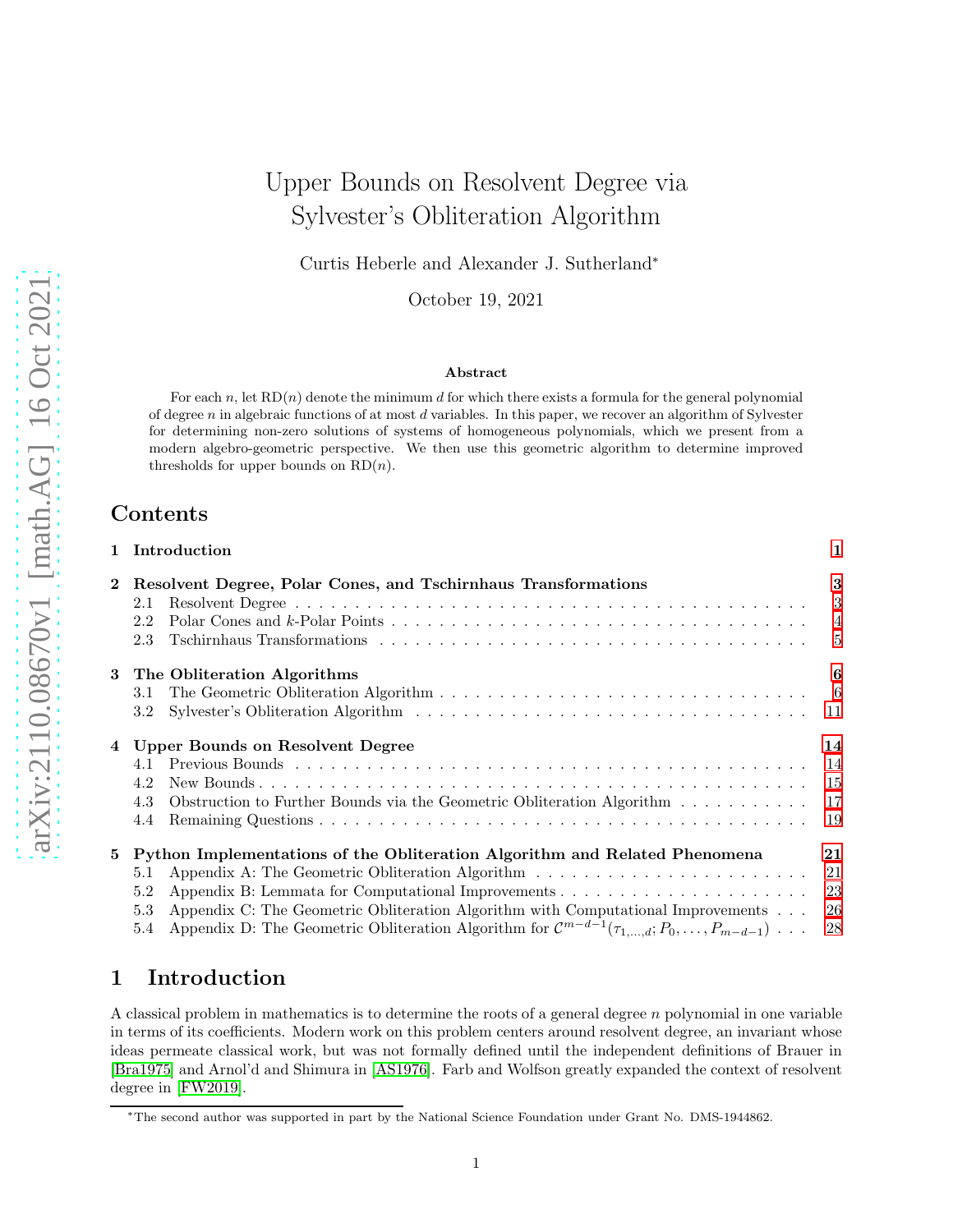As in [\[Wol2021\]](#page-31-0), we denote the resolvent degree of the general degree n polynomial by  $RD(n)$ . In [\[Dix1993\]](#page-30-3), Dixmier noted that "Every reduction of  $RD(n)$  would be serious progress," and Wolfson provided new upper bounds on RD(n) in [\[Wol2021\]](#page-31-0) by constructing a "bounding function"  $F(m)$  such that RD(n)  $\leq n-m$  for  $n \geq F(m)$ . The current best upper bounds on  $RD(n)$  are found in [\[Sut2021C\]](#page-31-1), where Sutherland constructs an improved bounding function  $G(m)$  and shows that  $\lim_{m \to \infty} \frac{F(m)}{G(m)} = \infty$ .

In this paper, we recover an algorithm from [\[Syl1887\]](#page-31-2) (henceforth referred to as the "obliteration algorithm") for solving systems of equations using polynomials of minimal degree. An additional modern description of the Sylvester's work and its relevance to resolvent degree is given in [\[Heb2021\]](#page-30-4). Here we present the algorithm primarily from an algebro-geometric viewpoint using the language of "polar cones" (c.f. [\[Sut2021C\]](#page-31-1)). We then use the obliteration algorithm to determine the following new upper bounds on resolvent degree:

#### Theorem 1.1. (Upper Bounds on Resolvent Degree)

- 1. For  $n \geq 5, 250, 199, RD(n) \leq n-13$ .
- 2. For each  $14 \le m \le 17$  and  $n > \frac{(m-1)!}{120}$ ,  $RD(n) \le n m$ .
- 3. For  $n \geq 381, 918, 437, 071, 508, 901, RD(n) \leq n 22$ .
- 4. For each  $23 \le m \le 25$  and  $n > \frac{(m-1)!}{720}$ ,  $RD(n) \le n m$ .

The above result is found as Theorem [4.6](#page-15-0) in Section [4](#page-13-0) and leads to the construction of a new bounding function  $G'(m)$  such that  $RD(n) \leq n - m$  for  $n \geq G'(m)$  and  $G'(m) \leq G(m)$  in Corollary [4.9.](#page-18-1)

**Historical Remarks** Sutherland uses two distinct methods to construct  $G(m)$  in [\[Sut2021C\]](#page-31-1). For general  $m$ , Sutherland uses a result of Debarre and Manivel (found in  $[DM1998]$ ) to improve on Wolfson's construction in [\[Wol2021\]](#page-31-0). For small m, Sutherland uses iterated polar cone methods which build upon the methods of [\[Wim1927\]](#page-31-3), [\[Che1954\]](#page-30-6), and [\[Seg1945\]](#page-30-7) (note, however, that Wiman and Chebotarev do not use the language of polars at all and Segre refers only to individual polars). An application of Sylvester's obliteration algorithm to certain small m cases is considered in [\[Heb2021\]](#page-30-4). By combining Sylvester's obliteration algorithm with the other methods described above, the authors believe they have exhausted the classical methods related to the theory of Tschirnhaus transformations; implications of this are discussed in Subsection [4.4.](#page-18-0)

Outline of the Paper In Section 2, we recall the relevant background on resolvent degree, polar cones, and Tschirnhaus transformations. In Section 3, we present a modern, geometric version of the obliteration algorithm and related phemonena, as well as a summary of Sylvester's original work. In Section 4, we apply the geometric obliteration algorithm to obtain upper bounds on resolvent degree. In Section 5, we discuss Python implementations of the geometric obliteration algorithm used for computations relevant for Theorem [4.6.](#page-15-0)

#### Conventions

- 1. We restrict to fields K which are finitely generated  $\mathbb{C}$ -algebras. One could instead fix an arbitrary algebraically closed field F of characteristic zero (in lieu of  $\mathbb{C}$ ) and the statements (relative to F) would hold.
- 2. We follow the conventions of [\[Har2010\]](#page-30-8) for algebraic varieties. In particular, a projective (respectively, affine) variety is defined to be a closed algebraic set in  $\mathbb{P}^r_K$  (respectively,  $\mathbb{A}^r_K$ ). When we say variety without a specific modifier, we mean a quasi-projective variety. Note that we do not assume that varieties are irreducible.
- 3. Given  $a, b \in \mathbb{Z}_{\geq 0}$ , we set  $[a, b] = \{x \in \mathbb{Z} \mid a \leq x \leq b\}.$
- 4. Given a collection of homogeneous polynomials  $S = \{f_1, \ldots, f_s\} \subseteq K[x_0, \ldots, x_r]$ , we write  $\mathbb{V}(f_1, \ldots, f_s)$ (and occasionally  $\mathbb{V}(S)$ ) for the subvariety of  $\mathbb{P}_K^r$  determined by the conditions  $f_1 = \cdots = f_s = 0$ .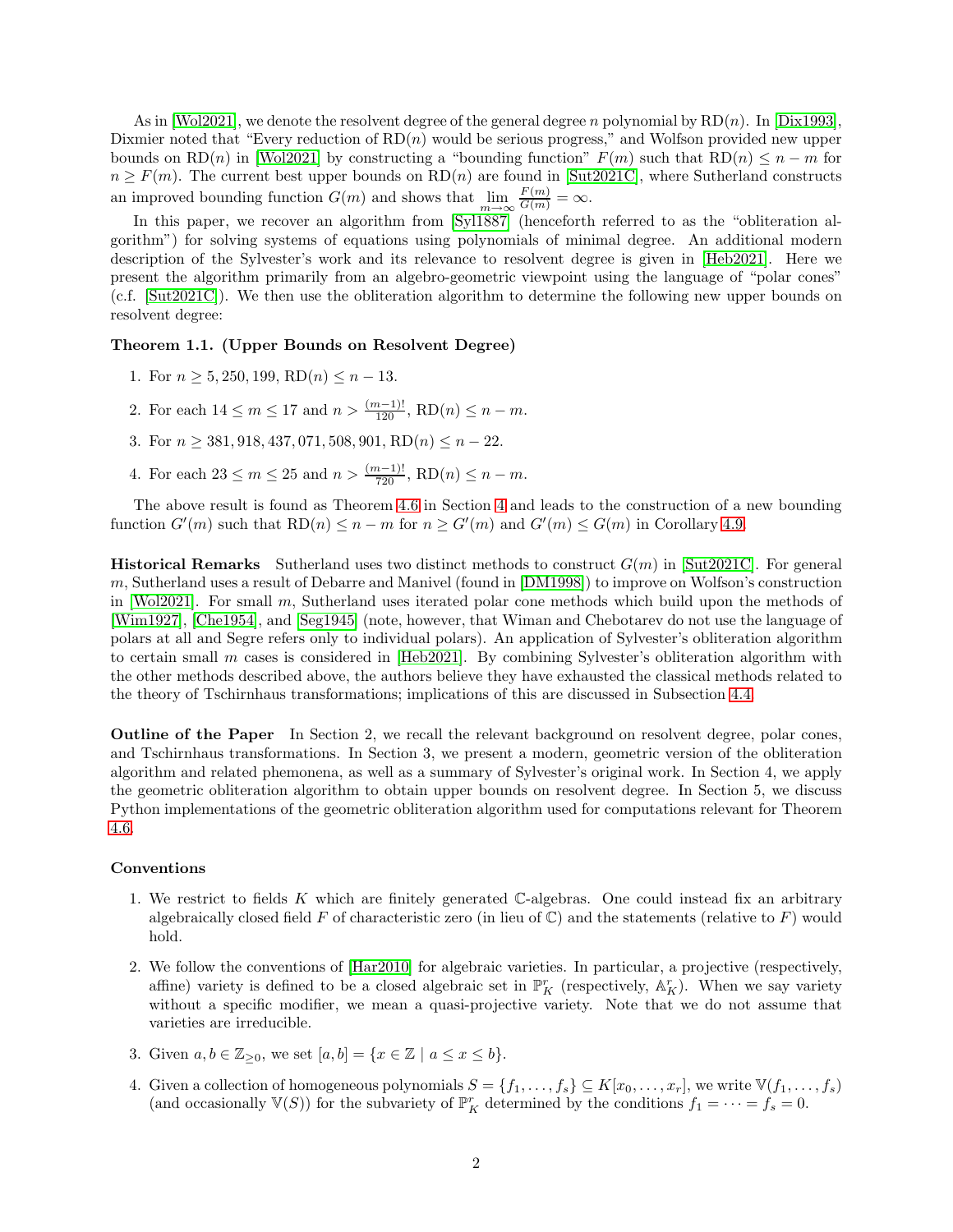- 5. Given a subvariety  $V \subseteq \mathbb{P}_{K}^{r}$ , we write  $V(K)$  for the set of K-rational points of V.
- 6. Given points  $P_0, \ldots, P_\ell \in \mathbb{P}^r(K)$ , we write  $\Lambda(P_0, \ldots, P_\ell)$  for the linear subvariety of  $\mathbb{P}_K^r$  that they determine. Additionally, we refer to a linear subvariety  $\Lambda \subseteq \mathbb{P}^r_k$  of dimension  $k \geq 3$  as a k-plane. We refer to linear subvarieties of dimension 1 (respectively, 2) as lines (respectively, planes).
- 7. We use the notation  $K_n$  to mean  $\mathbb{C}(a_1,\ldots,a_n)$ , a purely transcendental extension of  $\mathbb C$  with transcendence basis  $a_1, \ldots, a_n$ .

Note that for generic choices of  $f_1, \ldots, f_s$ ,  $\mathbb{V}(f_1, \ldots, f_s)$  is a complete intersection. However, there are examples of such choices which are not complete intersections, such as the twisted cubic curve. Following the convention of [\[Sut2021C\]](#page-31-1), we refer to a subvariety  $\mathbb{V}(f_1, \ldots, f_s)$  as an intersection of hypersurfaces.

Given an intersection of hypersurfaces V, we say it is of type  $\begin{bmatrix} d & \cdots & 1 \\ 0 & \cdots & 0 \end{bmatrix}$  $\ell_d$   $\cdots$   $\ell_1$ if  $V$  has multi-degree

$$
(\underbrace{d, \ldots, d}_{\ell_d \text{ many}}, \underbrace{d-1, \ldots, d-1}_{\ell_{d-1} \text{ many}}, \ldots, \underbrace{2, \ldots, 2}_{\ell_2 \text{ many}}, \underbrace{1, \ldots, 1}_{\ell_1 \text{ many}}).
$$

If  $\ell_j = 0$  for any  $1 \leq j \leq d-1$ , the corresponding column may be omitted from the presentation. For example, an intersection of two cubic hypersurfaces is of type  $\begin{bmatrix} 3 \\ 2 \end{bmatrix}$ 2 . When  $d \geq 2$  and each  $\ell_j = 1$ , we say V is of type  $(1, \ldots, d)$ .

Finally, we say a system of equations S is of type  $\begin{bmatrix} d & \cdots & 1 \\ 0 & \cdots & 0 \end{bmatrix}$  $\ell_d$   $\cdots$   $\ell_1$  exactly when the corresponding intersection of hypersurfaces  $\mathbb{V}(S)$  is of type  $\begin{bmatrix} d & \cdots & 1 \\ 0 & \cdots & 0 \end{bmatrix}$  $\ell_d$   $\cdots$   $\ell_1$ .

Acknowledgements The authors thank David Ishii Smyth and Jesse Wolfson for their support. The second author thanks Joshua Jordan for helpful conversations.

# <span id="page-2-0"></span>2 Resolvent Degree, Polar Cones, and Tschirnhaus Transformations

## <span id="page-2-1"></span>2.1 Resolvent Degree

We refer the reader to [\[FW2019\]](#page-30-2) for general definitions of resolvent degree, a summary of its history, and additional context. We follow the notation of [\[Sut2021C\]](#page-31-1) and remark that Definitions 2.13 and 2.14 of [\[Sut2021C\]](#page-31-1) recall the definitions of resolvent degree for finite extensions of C-fields and for generically finite, dominant, rational maps of C-varieties.

In Lemma [2.1,](#page-2-2) we summarize several basic results which will be used frequently (and often without explicit reference). Item 1 is the field-theoretic version of Lemma 2.7 of [\[FW2019\]](#page-30-2) and follows immediately from the definition of resolvent degree. Items 2 and 3 are algebraic versions of Lemma 2.9 of [\[FW2019\]](#page-30-2) and can be found explicitly as follows as Lemma 2.18 and Proposition 2.19 of [\[Sut2021C\]](#page-31-1). Note that items 2 and 3 follow directly from the primitive element theorem.

#### <span id="page-2-2"></span>Lemma 2.1. (Properties of Resolvent Degree)

1. Let  $E_0 \hookrightarrow E_1 \hookrightarrow \cdots \hookrightarrow E_{\ell}$  be a tower of field extensions. Then,

$$
RD(E_{\ell}/E_0) = \max \{ RD(E_j/E_{j-1}) | j \in [1, \ell] \}.
$$

- 2. Let  $K'/K$  be a degree d field extension. Then,  $RD(K'/K) \leq RD(d)$ .
- 3. Let  $V \subseteq \mathbb{P}_{K}^{r}$  be a degree d subvariety. Then, there is an extension  $K'/K$  with  $RD(K'/K) \leq RD(d)$ over which we can determine a  $K'$ -rational point of  $V$ .

As a consequence of item 3, we say that we can determine a point of a degree d subvariety V by solving a degree d polynomial.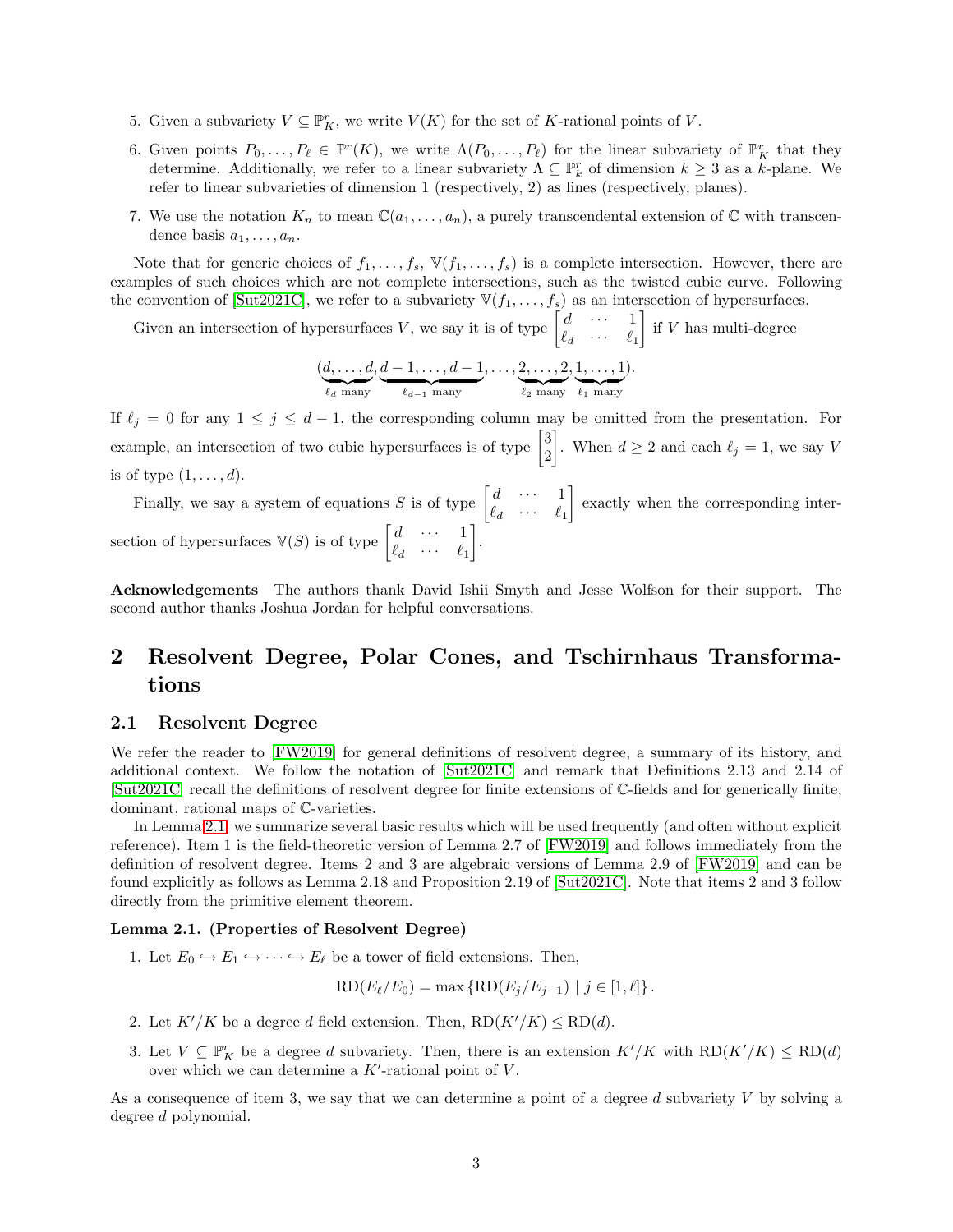## <span id="page-3-0"></span>2.2 Polar Cones and k-Polar Points

The original theory of polars for hypersurfaces is classical and a classical reference is [\[Ber1923\]](#page-30-9); a modern reference on polars is [\[Dol2012\]](#page-30-10). We now recall the key definitions and results of [\[Sut2021C\]](#page-31-1); we use the same notation and begin with the definition of the polars.

#### <span id="page-3-4"></span>Definition 2.2. (Polars and Polar Cones)

Let  $f \in K[x_0, \ldots, x_r]$  be a homogeneous polynomial of degree d and  $P \in \mathbb{P}^r(K)$ . Observe that the set

$$
I_j^* := \text{Hom}_{\mathbf{Set}}\left([1,j],[0,r]\right)
$$

indexes the (ordered)  $j<sup>th</sup>$  partial derivatives of f for each  $j \in [0, d]$ . We also use the shorthand

$$
\partial_0^{j_0}\cdots\partial_\ell^{j_\ell}=\frac{\partial^{j_0+\cdots+j_\ell}}{\partial x_0^{j_0}\cdots\partial x_\ell^{j_\ell}}.
$$

For each  $j \in [0, d]$ , the  $j<sup>th</sup>$  **polar of f at P** is the homogeneous polynomial

<span id="page-3-3"></span>
$$
t(j, f, P) := \sum_{\iota \in I_{d-j}^*} \left( \partial_0^{|\iota^{-1}(0)|} \cdots \partial_r^{|\iota^{-1}(r)|} f \right) \bigg|_P x_0^{|\iota^{-1}(0)|} \cdots x_r^{|\iota^{-1}(r)|}, \tag{1}
$$

which is of degree  $d-j$ . Next, consider the hypersurface  $H = \mathbb{V}(f)$ . The  $j^{th}$  polar of H at P is

$$
T(j, f, P) := \mathbb{V}(t(j, f, P)) \subseteq \mathbb{P}_{K}^{r}.
$$

Finally, the (first) polar cone of  $H$  at  $P$  is

$$
\mathcal{C}(H;P) := \bigcap_{j=0}^{d-1} T(j,f,P).
$$

Note that  $T(0, f, P) = H$  for all P and  $T(d, f, P) = \mathbb{P}_K^r$  if  $P \in H(K)$ . If H is smooth at P, then  $T(d-1, f, P)$  is the tangent hyperplane of H at P. Our interest in polars stems from our interest in polar cones, which are themselves motivated by the following classical result.

#### Lemma 2.3. (Bertini's Lemma for Hypersurfaces)

Let  $H \subseteq \mathbb{P}_{K}^{r}$  be a hypersurface and  $P \in H(K)$ . Then,  $\mathcal{C}(H; P) \subseteq H$  is a cone with vertex P.

In particular, for any point  $Q \in \mathcal{C}(H; P) \setminus \{P\}$ , the line  $\Lambda(P, Q)$  lies in H.

Observe that for an intersection of hypersurfaces  $\mathbb{V}(f_1, \ldots, f_s)$ , a line  $\Lambda$  lies on  $\mathbb{V}(f_1, \ldots, f_s)$  exactly when  $\Lambda$  lies on each hypersurface  $\mathbb{V}(f_i)$ .

#### <span id="page-3-2"></span>Definition 2.4. (Polar Cone of an Intersection of Hypersurfaces)

Let  $V = \mathbb{V}(f_1, \ldots, f_s) \subseteq \mathbb{P}_{K}^{r}$  be an intersection of hypersurfaces and  $P \in V(K)$ . The (first) polar cone of V at  $P$  is

$$
\mathcal{C}(V;P) := \bigcap_{j=1}^s \mathcal{C}(\mathbb{V}(f_j);P).
$$

## <span id="page-3-1"></span>Lemma 2.5. (Bertini's Lemma for Intersections of Hypersurfaces)

Let  $V \subseteq \mathbb{P}_{K}^{r}$  be an intersection of hypersurfaces and  $P \in V(K)$ . Then,  $\mathcal{C}(V;P) \subseteq V$  is a cone with vertex P.

Iterating the polar cone construction yields a method for determining k-planes on intersections of hypersurfaces. We now recall the associated definitions.

#### Definition 2.6. (Iterated Polar Cones and k-Polar Points)

Let  $V \subseteq \mathbb{P}_{K}^{r}$  be an intersection of hypersurfaces and  $P_0 \in V(K)$ . First, set  $\mathcal{C}^1(V; P_0) := \mathcal{C}(V; P_0)$ . Given additional points  $P_1, \ldots, P_{k-1} \in V(K)$  such that

$$
P_{\ell} \in \mathcal{C}^{\ell}(V; P_0, \ldots, P_{\ell-1}) \setminus \Lambda(P_0, \ldots, P_{\ell-1})
$$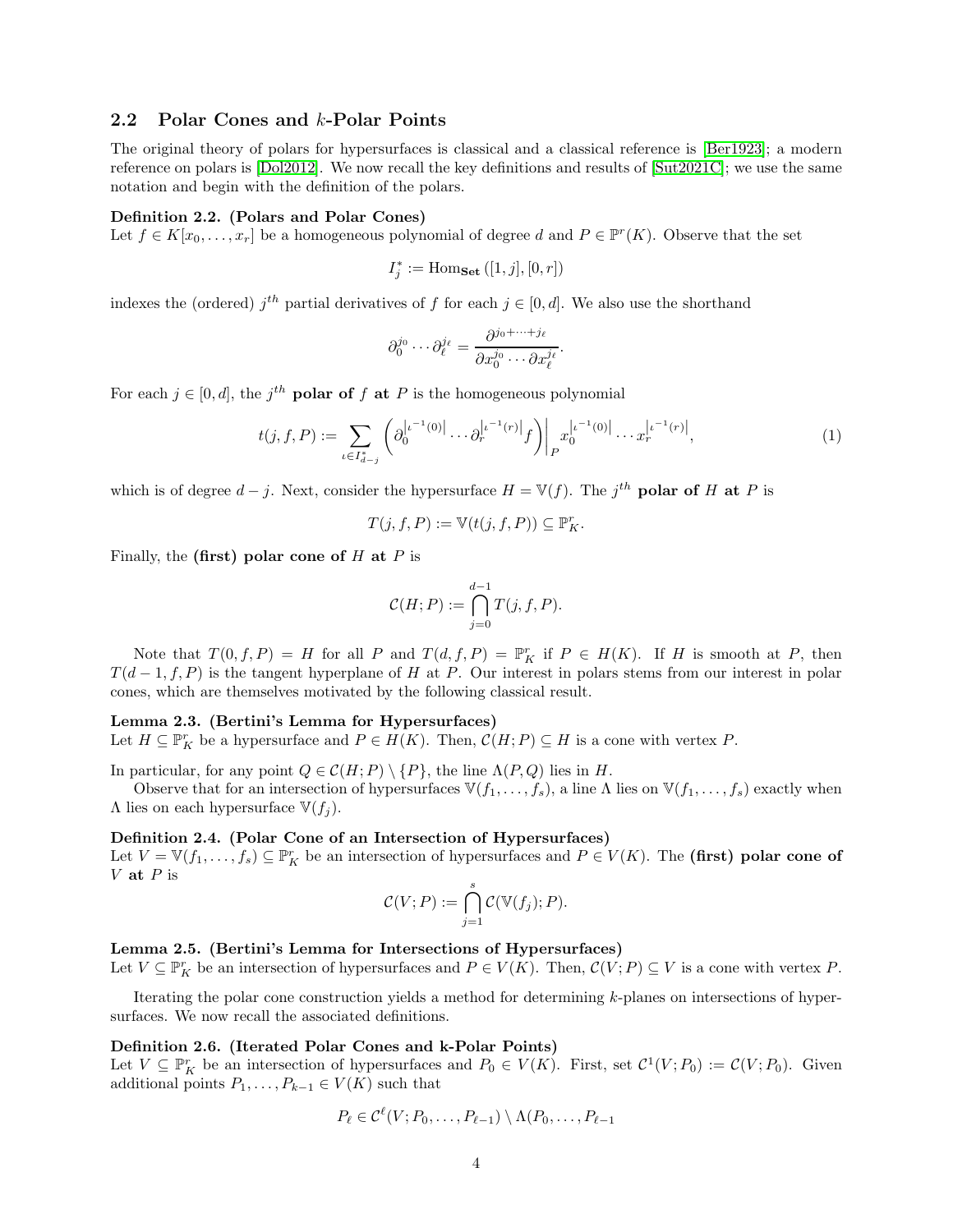for  $\ell \in [1, k-1]$ , the  $k^{th}$  polar cone of V at  $P_0, \ldots, P_{k-1}$  is

$$
\mathcal{C}^k(V; P_0, \ldots, P_{k-1}) := \mathcal{C}(\mathcal{C}^{k-1}(V; P_0, \ldots, P_{k-2}); P_{k-1}).
$$

We refer to an ordered collection of such points  $(P_0, \ldots, P_k)$  as a k-**polar point** of V.

If the points  $P_0, \ldots, P_{k-1}$  have already been chosen, we refer to  $\mathcal{C}^k(V; P_0, \ldots, P_{k-1})$  as the  $k^{th}$  polar cone of V. In the event that such points exist, but have not been explicitly chosen, we refer to  $a k^{th}$  polar cone of V. Additionally, it is sometimes useful to refer to V itself as a zeroth polar cone of V (at any of its rational points).

By noting that iterated polar cones are nested, i.e.

$$
\mathcal{C}^k(V; P_0, \ldots, P_{k-1}) \subseteq \mathcal{C}^{k-1}(V; P_0, \ldots, P_{k-2}) \subseteq \cdots \subseteq \mathcal{C}^2(V; P_0, P_1) \subseteq \mathcal{C}(V; P_0) \subseteq V
$$

and that the points  $P_0, \ldots, P_k$  defining a k-polar point  $(P_0, \ldots, P_k)$  are in general position, we arrive at the k-plane analogue of Lemma [2.5.](#page-3-1)

### <span id="page-4-2"></span>Lemma 2.7. (Polar Point Lemma)

Let  $V \subseteq \mathbb{P}_{K}^{r}$  be an intersection of hypersurfaces and let  $(P_{0},...,P_{k})$  be a k-polar point of V. Then,  $\Lambda(P_0,\ldots,P_k) \subseteq V$  is a k-plane.

#### <span id="page-4-0"></span>2.3 Tschirnhaus Transformations

We use the notation and conventions of [\[Sut2021C\]](#page-31-1) for Tschirnhaus transformations and refer the reader there for details. Note also that Wolfson provides a more complete history of Tschirnhaus transformations in [\[Wol2021\]](#page-31-0). Let  $K_n = \mathbb{C}(a_1, \ldots, a_n)$  be a purely transcendental extension of  $\mathbb C$  with transcendence basis  $a_1, \ldots, a_n.$ 

#### Definition 2.8. (General Polynomials)

The general polynomial of degree  $n$  is the polynomial

$$
\phi_n(z) = z^n + a_1 z^{n-1} + \dots + a_{n-1} z + a_n \in K_n[z].
$$

<span id="page-4-1"></span>Definition 2.9. (Tschirnhaus Transformations)

A Tschirnhaus transformation of the general degree n polynomial is an isomorphism of  $K_n$ -fields

$$
\Upsilon: K_n[z]/(\phi_n(z)) \to K_n[z]/(\psi(z)),
$$

where  $\psi(z) = z^n + b_1 z^{n-1} + \cdots + b_{n-1} z + b_n$ . We say that  $\Upsilon$  has type  $(j_1, \ldots, j_k)$  if  $b_{j_1} = \cdots = b_{j_k} = 0$ .

As per Remark 3.3 of [\[Sut2021C\]](#page-31-1), the space of all Tschirnhaus transformations of the general degree  $n$ polynomial (up to re-scaling) is

$$
\mathcal{T}_{K_n}^n := \mathbb{P}_{K_n}^{n-1} \setminus [1:0:\cdots:0] \subseteq \mathbb{P}_{K_n}^{n-1}.
$$

Note that each  $b_j$  in Definition [2.9](#page-4-1) is a homogeneous polynomial of degree j in  $a_1, \ldots, a_n$ .

## Definition 2.10. (Tschirnhaus Complete Intersections)

Fix  $n \in \mathbb{Z}_{\geq 1}$ . For any  $m \in [1, n-1]$ , the  $m<sup>th</sup>$  extended Tschirnhaus hypersurface is

$$
\tau_m := \mathbb{V}(b_m) \subseteq \mathbb{P}_{K_n}^{n-1},
$$

and the  $m^{th}$  extended Tschirnhaus complete intersection is

$$
\tau_{1,\ldots,m} := \bigcap_{j=1}^m \tau_j \subseteq \mathbb{P}_{K_n}^{n-1}.
$$

Additionally, the  $m<sup>th</sup>$  Tschirnhaus hypersurface is

$$
\tau_m^{\circ} := \tau_m \cap \mathcal{T}_{K_n}^n = \tau_m \setminus \{ [1:0:\cdots:0] \},
$$

and the  $m^{th}$  Tscihrnhaus complete intersection is

 $\tau_{1,...,m}^{\circ} := \tau_{1,...,m} \cap \mathcal{T}_{K_n}^n = \tau_{1,...,m} \setminus \{[1:0:\cdots:0]\}.$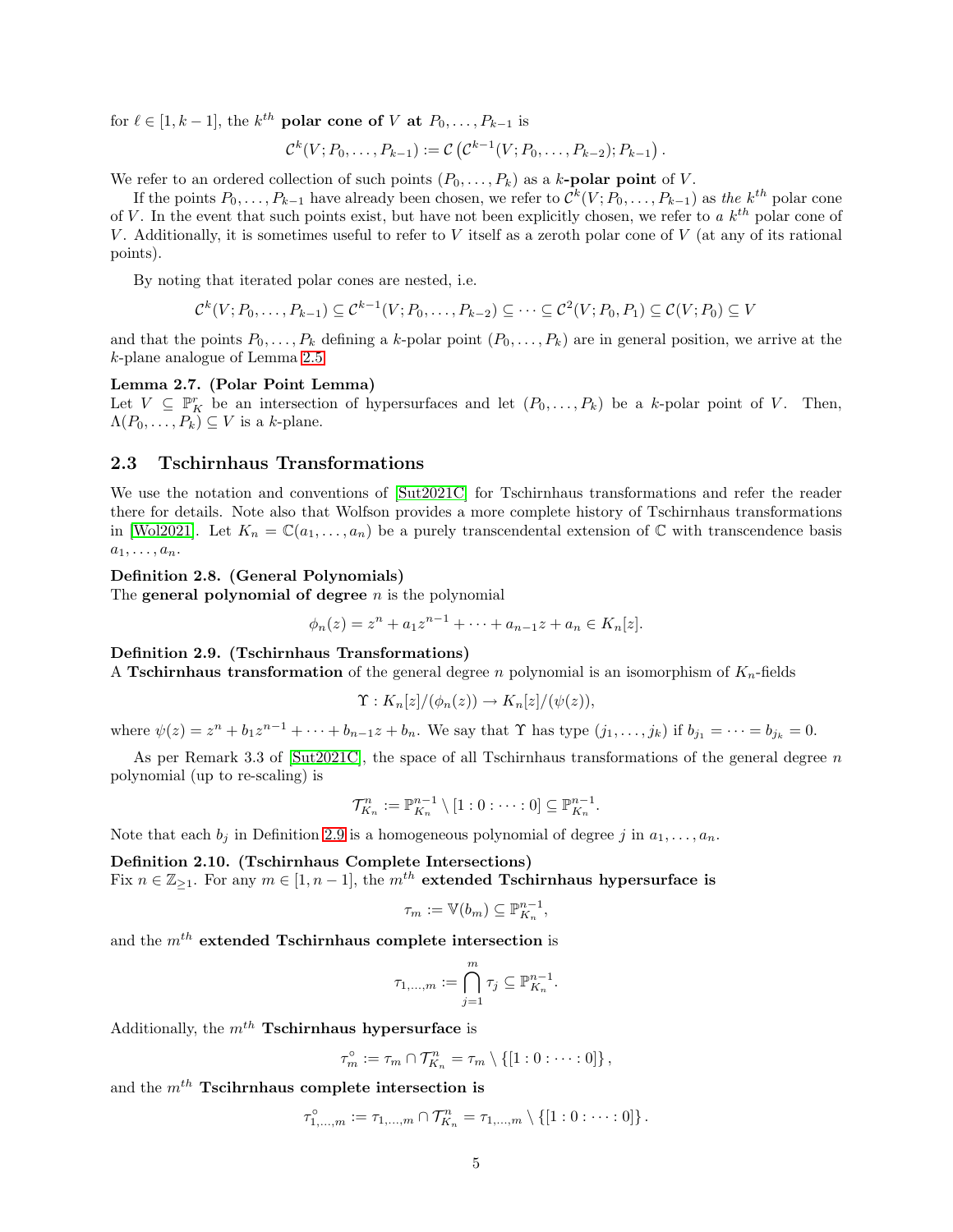#### <span id="page-5-2"></span>Remark 2.11. (Strategy for Upper Bounds on  $RD(n)$ )

If we can determine a K'-rational point of  $\tau_{1,\dots,m-1}^{\circ}$  over an extension  $K'/K_n$  of sufficiently small resolvent degree, then we can conclude that  $RD(n) \leq n-m$ . Notice that if we can determine an  $(m-d-1)$ -plane  $\Lambda \subseteq \tau_{1,\dots,d}^{\circ}$  over an extension  $L/K_n$  of low resolvent degree, then we need only further pass to an extension  $K'/L$  with  $RD(K'/L) \leq RD\left(\frac{(m-1)!}{d!}\right)$  $\left(\frac{(-1)!}{d!}\right)$ , by Lemma [2.1.](#page-2-2)

Lemma [2.7](#page-4-2) yields that every  $k$ -polar point determines a  $k$ -plane, hence Remark [2.11](#page-5-2) yields that it will suffice to determine k-polar points on the Tschirnhaus complete intersections  $\tau_{1,\dots,d}^{\circ}$ .

## <span id="page-5-0"></span>3 The Obliteration Algorithms

In [\[Syl1887\]](#page-31-2), Sylvester gives an algorithm to determine an upper bound on the number of variables required to determine a non-trivial solution for a system of homogeneous polynomials of given degrees by solving polynomials of the same, or lower, degrees. The algorithm centers on Sylvester's "formula of obliteration" (see Corollary [3.12](#page-8-0) and Proposition [3.15\)](#page-11-0), and thus we refer to the method as the "obliteration algorithm." In Subsection [3.1,](#page-5-1) we give a modern description of the obliteration algorithm via geometry (in terms of varieties, rational points, and polar cones). In Subsection [3.2,](#page-10-0) we describe the obliteration algorithm in terms of systems of homogeneous polynomials and explain Sylvester's classical language.

## <span id="page-5-1"></span>3.1 The Geometric Obliteration Algorithm

In this subsection, we give a geometric construction of Sylvester's obliteration algorithm. More specifically, given an intersection of hypersurfaces  $V \subseteq \mathbb{P}_{K}^{r}$ , we give a bound on the ambient dimension required to be able to determine a point of  $V$  over an extension  $K'/K$  of bounded resolvent degree. Note that this bound depends only on the type of  $V$ .

#### Definition 3.1. (Minimal Dimension Bound)

The minimal dimension bound of type  $\begin{bmatrix} d & \cdots & 1 \\ 0 & \cdots & 0 \end{bmatrix}$  $\ell_d$   $\cdots$   $\ell_1$ , denoted  $r(d; \ell_d, \ldots, \ell_1)$  is the minimal  $r' \in$  $\mathbb{Z}_{\geq 1} \cup \{\infty\}$  such that whenever  $r \geq r'$ , we can determine a point of any intersection of hypersurfaces of type  $\begin{bmatrix} d & \cdots & 1 \end{bmatrix}$  $\ell_d$   $\cdots$   $\ell_1$ in  $\mathbb{P}^r_K$  over an extension  $K'/K$  determined by solving polynomials of degree at most d. Given a complete intersection V of type  $\begin{bmatrix} d & \cdots & 1 \\ 0 & 0 & \cdots & 1 \end{bmatrix}$  $\ell_d$   $\cdots$   $\ell_1$ , we set  $r(V) := r(d; \ell_d, \ldots, \ell_1)$ .

### Remark 3.2. (Finiteness of the Minimal Dimension Bound)

The main goal of this section is to establish an upper bound on  $r(d; \ell_d, \ldots, \ell_1)$ . More specifically, we introduce a recursive, combinatorial bound  $g(d; \ell_d, \ldots, \ell_1)$  in Definition [3.3](#page-5-3) which we will show satisfies

<span id="page-5-4"></span>
$$
r(d; \ell_d, \dots, \ell_1) \le g(d; \ell_d, \dots, \ell_1). \tag{2}
$$

The proof of inequality [\(2\)](#page-5-4) is exactly the geometric version of the obliteration algorithm.

We now give Definition [3.3](#page-5-3) and note that the underlying geometric intuition is explained in Lemma [3.5](#page-6-0) and Remark [3.6.](#page-6-1)

## <span id="page-5-3"></span>Definition 3.3. (Geometric Dimension Bound)

The geometric dimension bound of type  $\left[\frac{1}{\ell}\right]$  $\ell_1$ is  $g(1; \ell_1) := \ell_1$ . Similarly, the geometric dimension bound of type  $\begin{bmatrix} 2 & 1 \\ 1 & 0 \end{bmatrix}$  $1 \ell_1$ is  $g(2; 1, \ell_1) := 1 + \ell_1$  and the geometric dimension bound of type  $\begin{bmatrix} 2 & 1 \\ \ell & \ell \end{bmatrix}$  $\ell_2$   $\ell_1$ with  $\ell_2 \geq 2$  is

$$
g(2; \ell_2, \ell_1) := g(2; \ell_2 - 1, \ell_2 + \ell_1 + 1).
$$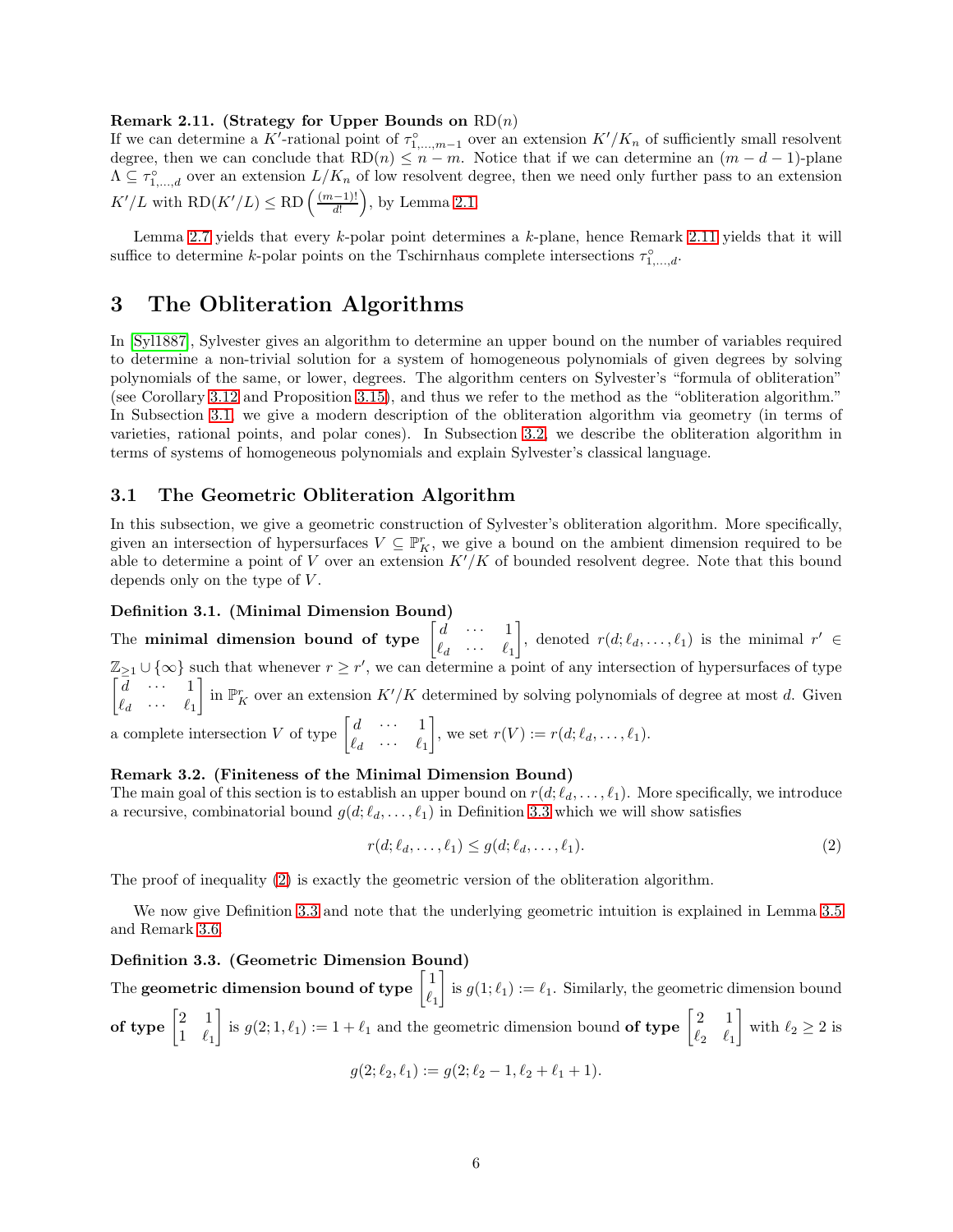For  $d \geq 3$ , the geometric dimension bound **of type**  $\begin{bmatrix} d & d-1 & \cdots & 2 & 1 \\ 1 & \ell & \ell & \end{bmatrix}$ 1  $\ell_{d-1}$  · · ·  $\ell_2$   $\ell_1$  $\Big]$  is

$$
g(d; 1, \ell_{d-1}, \ldots, \ell_2, \ell_1) := g\left(d-1; \ell_{d-1}, (\ell_{d-1}+\ell_{d-2}), \ldots, \sum_{j=2}^{d-1} \ell_j, \left(\sum_{j=1}^{d-1} \ell_j\right) + 1\right).
$$

For  $d \geq 3$  and  $\ell_d \geq 2$ , the geometric dimension bound **of type**  $\begin{bmatrix} d & d-1 & \cdots & 2 & 1 \\ 1 & \ell & \cdots & \ell \end{bmatrix}$ 1  $\ell_{d-1}$  · · ·  $\ell_2$   $\ell_1$ is

$$
g(d; \ell_d, \ell_{d-1}, \ldots, \ell_2, \ell_1) := g\left(d; \ell_d - 1, (\ell_d + \ell_{d-1}) - 1, \ldots, \left(\sum_{j=2}^d \ell_j\right) - 1, \sum_{j=1}^{d-1} \ell_j\right).
$$

Finally, given an intersection of hypersurfaces V of type  $\begin{bmatrix} d & d-1 & \cdots & 2 & 1 \\ a & \ell & \ell & 1 \end{bmatrix}$  $\ell_d$   $\ell_{d-1}$   $\cdots$   $\ell_2$   $\ell_1$  $\Big]$ , we set

$$
g(V) := g(d; \ell_d, \ldots, \ell_1).
$$

#### Remark 3.4. (Hyperplane Identities)

The definitions of both the minimal and geometric dimension bounds admit a "hyperplane identity," which we use without explicit reference:

$$
1 + r(d; \ell_d, \ldots, \ell_2, \ell_1) = r(d; \ell_d, \ldots, \ell_2, \ell_1 + 1),
$$
  

$$
1 + g(d; \ell_d, \ldots, \ell_2, \ell_1) = g(d; \ell_d, \ldots, \ell_2, \ell_1 + 1).
$$

We next state Lemma [3.5,](#page-6-0) which is the technical underpinning of the geometric obliteration algorithm and which specializes to give the geometric version of Sylvester's formula of reduction.

#### <span id="page-6-0"></span>Lemma 3.5. (The Reduction Lemma)

Let V be an intersection of hypersurfaces of type  $\begin{bmatrix} d & \cdots & 1 \\ \ell & & \end{bmatrix}$  $\ell_d$   $\cdots$   $\ell_1$ which is not a hyperplane. Take  $V_d$  to be a degree  $d$  hypersurface and  $V^{\text{red}}$  to be an intersection of hypersurfaces of type

$$
\begin{bmatrix} d & \cdots & 1 \\ \ell_d - 1 & \cdots & \ell_1 \end{bmatrix}
$$

$$
\begin{bmatrix} d-1 & \cdots & 1 \\ \ell_{d-1} & \cdots & \ell_1 \end{bmatrix}
$$

if  $\ell_d \geq 2$  and of type

if  $\ell_d = 1$ , such that  $V = V^{\text{red}} \cap V_d$ . Let  $P \in V^{\text{red}}(K)$  and take H to be a hyperplane which does not contain P. Then,

$$
g(V) = g(H \cap C(V^{\text{red}}; P)) = g(C(V^{\text{red}}; P)) + 1.
$$

#### <span id="page-6-1"></span>Remark 3.6. (Geometric Insight for the Reduction Lemma)

The proof of Lemma [3.5](#page-6-0) will follow immediately from Definition [3.3,](#page-5-3) but we wish to first address the geometric reasoning underlying the lemma. Suppose our goal is to determine a point Q of V over an extension of bounded resolvent degree. Observe that if we can determine a line  $\Lambda \subseteq V^{\text{red}}$ , then we need only solve a degree d polynomial to determine a point of V. As  $V^{\text{red}}$  is V with  $V_d$  removed, it is already "less difficult" to determine the point  $P \in V^{\text{red}}(K)$  given by assumption (i.e.  $g(V) \geq g(V^{\text{red}})$ ). Additionally, we can determine a line  $\Lambda \subseteq V^{\text{red}}$  by determining a point  $P' \neq P$  of  $C(V^{\text{red}}; P)$ . As H is taken to be a hyperplane which does not contain P, it suffices to determine any point of  $C(V^{\text{red}};P) \cap H$ , which is also "less difficult" as  $C(V^{\text{red}};P)$ is defined by fewer top degree hypersurfaces.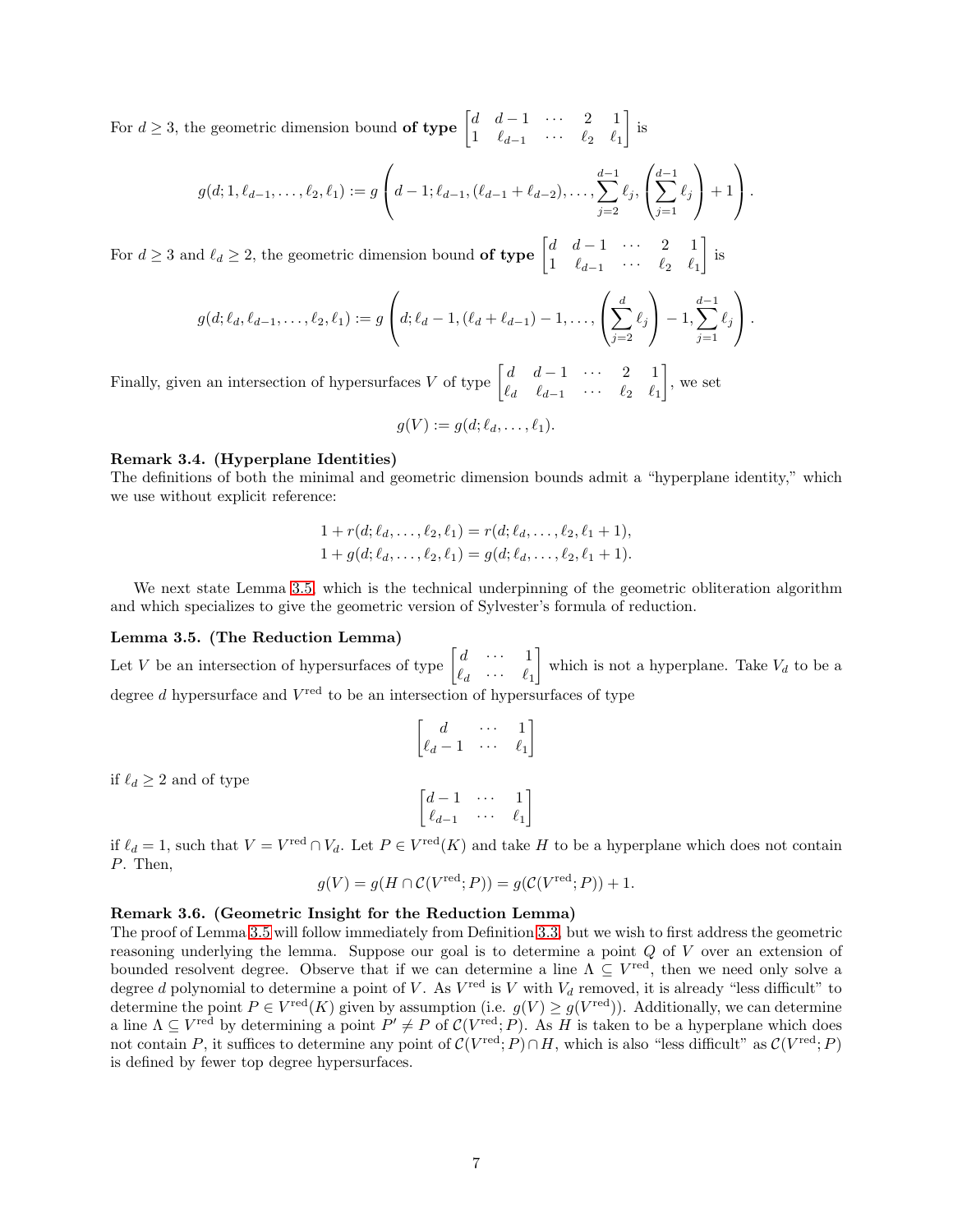#### *Proof.* (Proof of Lemma [3.5\)](#page-6-0)

First, consider when  $\ell_d \geq 2$ . From Definition [2.4,](#page-3-2) observe that  $\mathcal{C}(V^{\text{red}}; P)$  has type

$$
\begin{bmatrix} d & \cdots & 1 \\ \ell_d - 1 & \cdots & \left( \sum_{j=1}^d \ell_j \right) - 1 \end{bmatrix}.
$$

From Definition [3.3,](#page-5-3) it follows that

.

$$
g(V) = g(d; \ell_d, ..., \ell_1)
$$
  
=  $g\left(d; \ell_d - 1, (\ell_d + \ell_{d-1}) - 1, ..., \left(\sum_{j=2}^d \ell_j\right) - 1, \sum_{j=1}^d \ell_j\right)$   
=  $g(C(V^{\text{red}}; P)) + 1$   
=  $g(H \cap C(V^{\text{red}}; P)).$ 

Similarly, when  $\ell_d = 1$ , we have

$$
g(V) = g(d; \ell_d, ..., \ell_1)
$$
  
=  $g\left(d - 1; \ell_{d-1}, (\ell_d + \ell_{d-1}), ..., \sum_{j=2}^d \ell_j, \left(\sum_{j=1}^d \ell_j\right) + 1\right)$   
=  $g(C(V^{\text{red}}; P)) + 1$   
=  $g(H \cap C(V^{\text{red}}; P)).$ 

 $\Box$ 

As in Lemma [3.5,](#page-6-0) we will frequently want to split an intersection of hypersurfaces  $V$  into parts analogous to  $V^{\text{red}}$  and  $V_d$ , and so we introduce the following terminology and notation.

## <span id="page-7-0"></span>Definition 3.7. (Reduction and Complement)

Given an intersection of hypersurfaces V of type  $\begin{bmatrix} d & \cdots & 1 \\ \ell & & \end{bmatrix}$  $\ell_d$   $\cdots$   $\ell_1$ with  $\ell_d \geq 2$ , a **reduction** of V is an intersection of hypersurfaces  $V^{\text{red}}$  of type  $\begin{bmatrix} d & d-1 & \cdots & 2 & 1 \\ a & 1 & a & 0 \end{bmatrix}$  $\ell_d - 1$   $\ell_{d-1}$   $\cdots$   $\ell_2$   $\ell_1$ such that  $V = V^{\text{red}} \cap V_d$  for some degree d hypersurface  $V_d$ , we which refer to as a **complement of**  $V^{\text{red}}$  for V.

When V is an intersection of hypersurfaces of type  $\begin{bmatrix} d & \cdots & 1 \\ \ell & & \end{bmatrix}$  $\ell_d$   $\cdots$   $\ell_1$ with  $\ell_d = 1$ , a reduction of V is an intersection of hypersurfaces  $V^{\text{red}}$  of type  $\begin{bmatrix} d-1 & \cdots & 1 \\ 0 & 1 & \cdots & 1 \end{bmatrix}$  $\ell_{d-1}$  · · · ·  $\ell_1$ such that  $V = V^{\text{red}} \cap V_d$  for some degree d hypersurface  $V_d$ , we which refer to as a complement of  $V^{\text{red}}$  for V.

With Lemma [3.5](#page-6-0) and Definition [3.7](#page-7-0) in place, we now state the geometric version of Sylvester's "formula of reduction."

## Corollary 3.8. (Geometric Formula of Reduction)

Let W be a complete intersection of type  $\begin{bmatrix} d & \cdots & 1 \\ \ell & & \end{bmatrix}$  $\ell_d$   $\cdots$   $\ell_1$ Then, for any  $P_0 \in W(K)$ , any reduction  $\mathcal{C}(W; P_0)^{\text{red}}$ , and any  $P_1 \in \mathcal{C}(W; P_0)^{\text{red}}(K)$ , we have

$$
g\left(\mathcal{C}(W; P_0)\right) = g\left(\mathcal{C}\left(\mathcal{C}(W; P_0)^{\text{red}}; P_1\right)\right) + 1.
$$

*Proof.* This follows immediately as a special case of Lemma [3.5](#page-6-0) applied to  $V = \mathcal{C}(W; P_0)$ .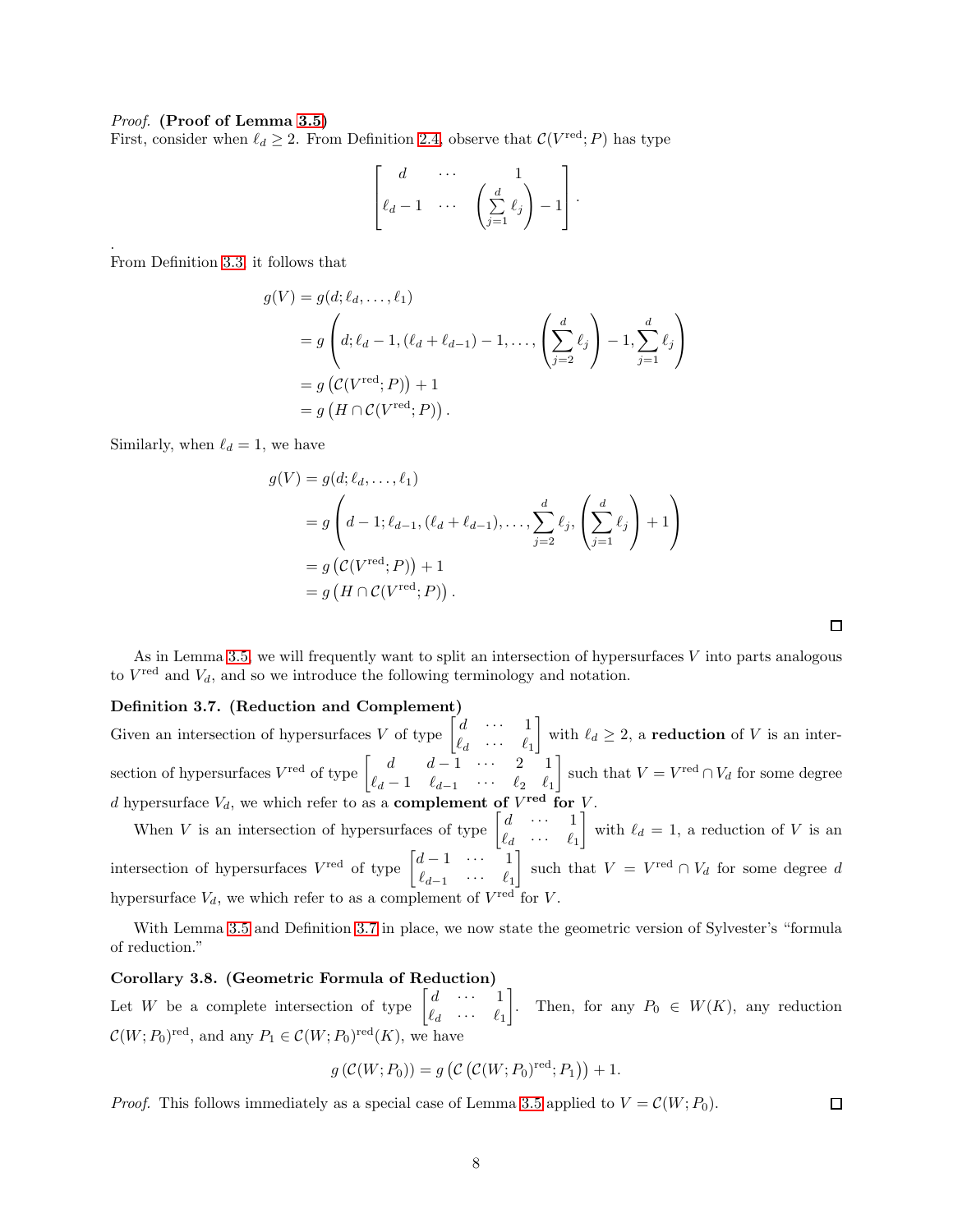We will soon want to successively iterate Lemma [3.5](#page-6-0) so that we can eliminate the hypersurfaces of largest degree from any intersection of hypersurfaces by introducing many hypersurfaces of strictly lower degree in Proposition [3.10.](#page-8-1)

#### <span id="page-8-2"></span>Definition 3.9. (Sylvester Reductions)

Let V be an intersection of hypersurfaces of type  $\begin{bmatrix} d & \cdots & 1 \\ 0 & \cdots & 0 \end{bmatrix}$  $\ell_d$   $\cdots$   $\ell_1$ with  $d \geq 2$  and which is not a hypersurface. A first partial Sylvester reduction of  $V$  is

$$
V^{\mathrm{Syl}}(d;1) := \mathcal{C}(V^{\mathrm{red}}; P_0),
$$

where  $V^{\text{red}}$  is any reduction of V and  $P_0 \in V^{\text{red}}(K)$ . Proceeding inductively, for any  $k \in [2, \ell_d]$ , a  $k^{th}$  **partial** Sylvester reduction of  $V$  is

$$
V^{\text{Syl}}(d;k) := \mathcal{C}(H_{k-1} \cap V_{k-1}^{\text{Syl}}; P_k) = H_{k-1} \cap \mathcal{C}(V_{k-1}^{\text{Syl}}; P_k),
$$

where  $H_{k-1}$  is a hyperplane which does not contain  $P_{k-1}$  and  $P_k \in (H_{k-1} \cap V_{k-1}^{\text{Syl}})(K)$ .

When  $d \geq 3$ , a first Sylvester reduction of V is

$$
V_1^{\text{Syl}} := V^{\text{Syl}}(d; \ell_d).
$$

For each  $k \in [2, d-1]$ , let  $\lambda_{d-k+1}$  be the number of degree  $d-k+1$  hypersurfaces defining a  $(k-1)^{st}$ Sylvester reduction  $V_{k-1}^{\text{Syl}}$ . Then, a  $k^{th}$  **Sylvester reduction of** V is

$$
V_k^{\text{Syl}} := \left(V_{k-1}^{\text{Syl}}\right)^{\text{Syl}} (d - k + 1; \lambda_{d-k+1}).
$$

## <span id="page-8-1"></span>Proposition 3.10. (The Obliteration Proposition)

Let V be an intersection of hypersurfaces of type  $\begin{bmatrix} d & \cdots & 1 \\ 0 & \cdots & 0 \end{bmatrix}$  $\ell_d$   $\cdots$   $\ell_1$ with  $d \geq 2$  which is not a hypersurface. Then,

$$
g(V) = g\left(V_1^{\text{Syl}}\right).
$$

for any first Sylvester reduction  $V_1^{\text{Syl}}$  of V.

*Proof.* From Lemma [3.5](#page-6-0) and Definition [3.9,](#page-8-2) it follows immediately that

$$
g\left(V^{\text{Syl}}(d;k)\right) = g\left(V^{\text{Syl}}(d;k+1)\right)
$$

for each  $k \in [1, \ell_d - 1]$ . Consequently, applying Lemma [3.5](#page-6-0) to V and its partial Sylvester reductions yields

$$
g(V) = g(V^{Syl}(d; 1)) = \cdots = g(V^{Syl}(d; \ell_d - 1)) = g(V^{Syl}(d; \ell_d)) = g(V^{Syl}) .
$$

## Remark 3.11. (Geometric Dimension Bound via Obliteration)

From the definition of the  $k^{th}$  Sylvester reductions, we can iteratively apply Proposition [3.10](#page-8-1) to observe that

$$
g(V) = g\left(V_1^{\text{Syl}}\right) = \dots = g\left(V_{d-2}^{\text{Syl}}\right) = g\left(V_{d-1}^{\text{Syl}}\right),
$$

which provides the most succinct description of the central argument of the geometric obliteration algorithm.

We now arrive at the geometric version of Sylvester's "formula of obliteration" as a specialization of Proposition [3.10.](#page-8-1)

## <span id="page-8-0"></span>Corollary 3.12. (Geometric Formula of Obliteration)

Let W be an intersection of hypersurfaces of type  $\begin{bmatrix} d & \cdots & 1 \\ 0 & \cdots & 0 \end{bmatrix}$  $\ell_d$   $\cdots$   $\ell_1$ with  $d \geq 2$ . For any  $P_0 \in W(K)$  and any Sylvester reduction  $\mathcal{C}(W; P_0)_1^{\text{Syl}}$ , we have

$$
g(\mathcal{C}(W; P_0)) = g\left(\mathcal{C}(W; P_0)_1^{\text{Syl}}\right). \tag{3}
$$

 $\Box$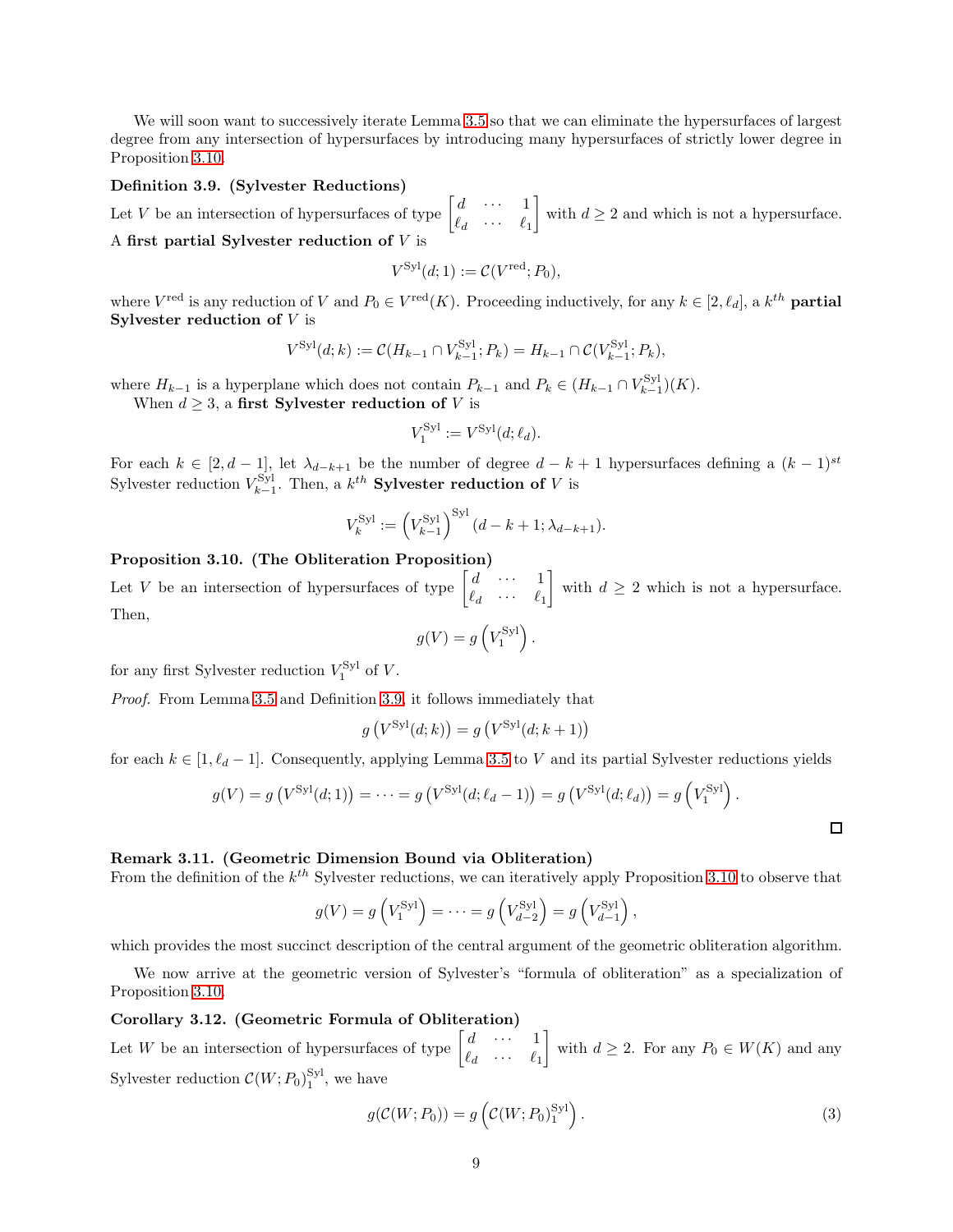*Proof.* This follows immediately as a special case of Proposition [3.10](#page-8-1) with  $V = \mathcal{C}(W; P_0)$ .

#### Remark 3.13. (Explicit Numerics of the Formula of Obliteration)

Sylvester's formula of obliteration (Proposition [3.15\)](#page-11-0) is given numerically and, for notational reasons, he chooses to write the statement in terms of "linear solutions" (see Definition ??) of  $\mathcal{C}(W; P_0)^{\text{Syl}}(d; \ell_d - 1)$ instead of  $g\left(\mathcal{C}(W; P_0)_1^{\text{Syl}}\right)$ . For this reason, we delay the discussion of numerics of the formula of obliteration to Subsection [3.2.](#page-10-0)

As we have established the reduction lemma and the obliteration proposition, which we used to recover Sylvester's formula of reduction and formula of obliteration, we proceed to prove inequality [\(2\)](#page-5-4).

Proposition 3.14. (Minimal vs. Geometric Dimension Bound)

For every type  $\begin{bmatrix} d & \cdots & 1 \\ 0 & \cdots & 0 \end{bmatrix}$  $\ell_d$   $\cdots$   $\ell_1$ of an intersection of hypersurfaces,  $r(d; \ell_d, \ldots, \ell_1) \leq g(d; \ell_d, \ldots, \ell_1) < \infty$ .

#### *Proof.* (The Geometric Obliteration Algorithm)

We proceed by induction on d. First, observe that when  $d = 1$ , it is immediate that

$$
r(1; \ell_1) = \ell_1 = g(1; \ell_1).
$$

We additionally consider the case  $d = 2$  before considering the general case. For the  $d = 2$  case, we proceed via induction on  $\ell_2$ . When  $\ell_2 = 1$ ,  $\deg(V) = 2$  and thus we can determine a point of V by solving a quadratic polynomial when

$$
\dim(V) \ge r - (\ell_1 + 1) = 0.
$$

It follows that

$$
r(2; 1, \ell_1) = \ell_1 + 1 = g(2; 1, \ell_1).
$$

Now, consider the case where  $\ell_2 \geq 2$  is arbitrary. Our inductive hypothesis yields  $r(2; \ell_2 - 1, \lambda_1) \leq g(2; \ell_2 - 1)$  $(1, \lambda_1)$  for any  $\lambda_1 \geq 0$ . Let  $V^{\text{red}}$  be a reduction of V with complement  $V_2$ . As  $V^{\text{red}}$  is of type  $\begin{bmatrix} 2 & 1 \\ 0 & 1 \end{bmatrix}$  $\ell_2-1 \quad \ell_1$  , we can determine a point  $P_0$  of  $V^{\text{red}}$  over an iterated quadratic extension whenever  $r \geq g(V^{\text{red}})$ . Let H be a hypersurface which does not contain  $P_0$ . Note that  $H \cap C(V^{\text{red}}; P_0)$  is of type  $\begin{bmatrix} 2 & 1 \\ \ell_{\text{red}} & 1 & \ell_{\text{red}} \end{bmatrix}$  $\ell_2 - 1$   $\ell_2 + \ell_1$ | and so we can similarly determine a point  $P_1$  of  $H \cap C(V^{\text{red}}; P_0)$  over an iterated quadratic extension whenever  $r \geq g(V^{\text{red}}) + 1$ . From Lemma [2.5,](#page-3-1) we have that

$$
\Lambda(P_0, P_1) \subseteq \mathcal{C}(V^{\text{red}}; P_0) \subseteq V^{\text{red}}.
$$

Thus, we can determine a point of  $\Lambda(P_0, P_1) \cap V_2 \subseteq V$  over an additional quadratic extension. From Lemma [3.5,](#page-6-0) it follows that

$$
r(2; \ell_2, \ell_1) \le \max\left\{g(2; \ell_2 - 1, \ell_1), g(2; \ell_2 - 1, \ell_1 + \ell_2)\right\} = g(2; \ell_2 - 1, \ell_1 + \ell_2) = g(2; \ell_2, \ell_1).
$$

Now, let us return to our induction on d and consider the case of general  $d \geq 2$ . Our inductive hypothesis for d yields that  $r(d-1; \lambda_{d-1}, \ldots, \lambda_1) \leq g(d-1; \lambda_{d-1}, \ldots, \lambda_1)$  for any  $\lambda_{d-1} \geq 1$  and  $\lambda_j \geq 0$  for all  $j \in [1, d-2]$ . We proceed by induction on  $\ell_d$ . Let  $V^{\text{red}}$  be a reduction of V with complement  $V_d$ . When  $\ell_d = 1$ , the inductive hypothesis on d yields that we can determine a point  $P_0$  of  $V^{\text{red}}$  by solving polynomials of degree at most  $d-1$ when  $r \geq g(V^{\text{red}})$ . Letting H denote a hyperplane which does not contain  $P_0$ , we can similarly determine a point  $P_1$  of  $H \cap C(V^{\text{red}}; P_0)$  over by solving polynomials of degree at most  $d-1$  when  $r \geq g\left(C(V^{\text{red}}; P_0)\right) + 1$ . It follows that

$$
\Lambda(P_0, P_1) \subseteq \mathcal{C}(V^{\text{red}}; P_0) \subseteq V^{\text{red}},
$$

and so we can determine a point of  $\Lambda(P_0, P_1) \cap V_d \subseteq V$  by solving a degree d polynomial. As a result,

$$
r(d; 1, \ell_{d-1}, \dots, \ell_1) \le \max\left\{g(V^{\text{red}}), g\left(\mathcal{C}(V^{\text{red}}; P_0)\right) + 1\right\} = g\left(\mathcal{C}(V^{\text{red}}; P_0)\right) + 1 = g(V) = g(d; 1, \ell_{d-1}, \dots, \ell_1).
$$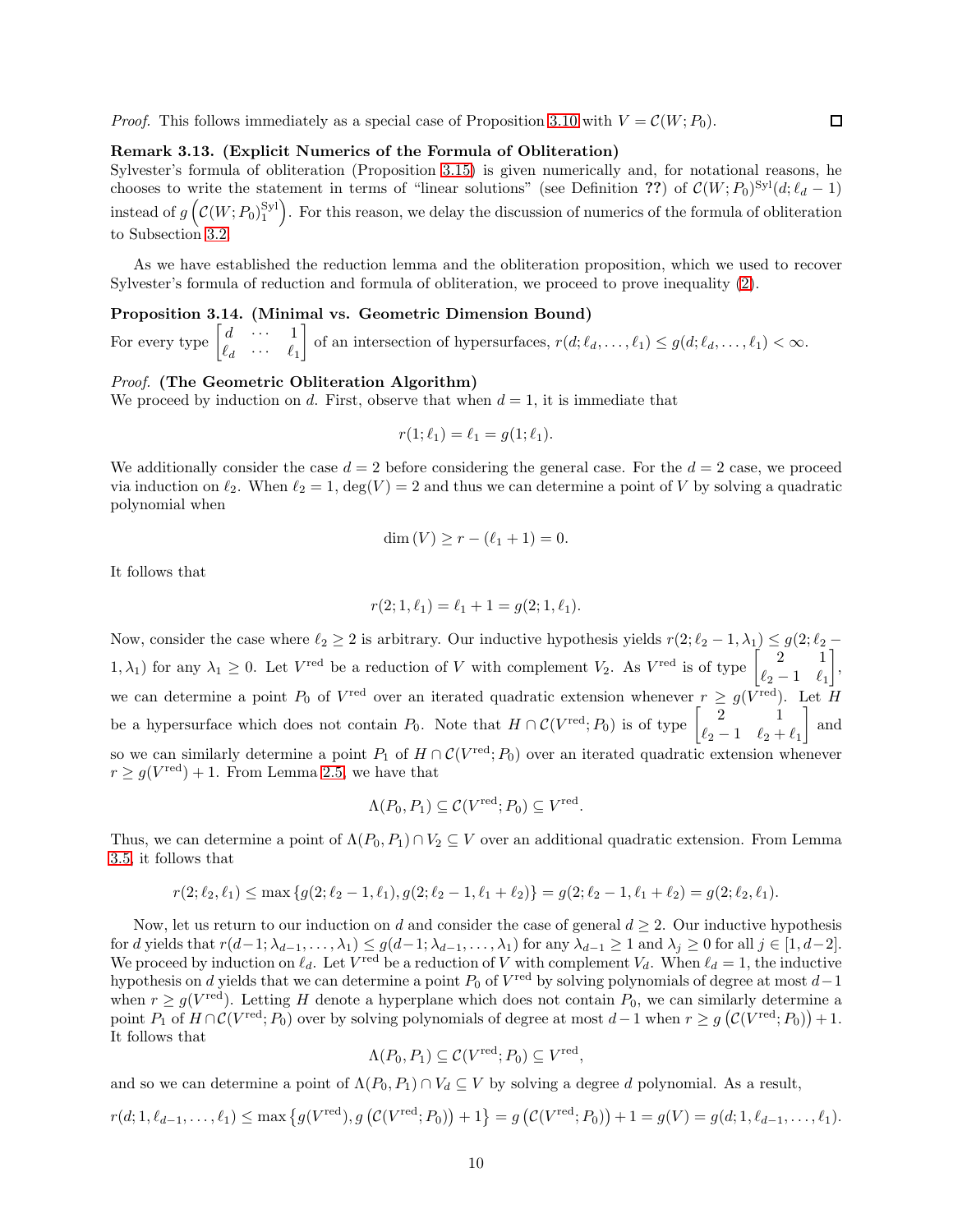Next, we consider the case of arbitrary  $\ell_d \geq 2$ . Our inductive hypothesis for  $\ell_d$  yields that  $r(d; \ell_d 1, \lambda_{d-1}, \ldots, \lambda_1) \leq g(d; \ell_d - 1, \lambda_{d-1}, \ldots, \lambda_1)$  for all  $\lambda_j \geq 0, j \in [1, d-1]$ . As a result, we can determine a point  $P_0$  of  $V^{\text{red}}$  by solving polynomials of degree at most d when  $r \geq g(V^{\text{red}})$ . Taking H to be a hyperplane which does not contain  $P_0$ , we can determine a point  $P_1$  of  $H \cap C(V^{\text{red}}; P_0)$  by solving polynomials of degree at most d when  $r \geq g\left(\mathcal{C}(V^{\text{red}}; P_0)\right) + 1$ . Therefore,

$$
\Lambda(P_0, P_1) \subseteq \mathcal{C}(V^{\text{red}}; P_0) \subseteq V^{\text{red}},
$$

and we can determine a point a point of  $\Lambda(P_0, P_1) \cap V_d \subseteq V$  by solving an additional degree d polynomial. Consequently,

$$
r(d; \ell_d, \ldots, \ell_1) \le \max\left\{g(V^{\text{red}}), g\left(\mathcal{C}(V^{\text{red}}; P_0)\right) + 1\right\} = g\left(\mathcal{C}(V^{\text{red}}; P_0)\right) + 1 = g(V) = g(d; \ell_d, \ldots, \ell_1).
$$

Finally, we note that the polar cone construction introduces only finitely many hypersurfaces, all of which are strictly smaller degree. Consequently, iterating Lemma [3.5](#page-6-0) yields that  $g(d; \ell_d, \ldots, \ell_1)$  is finite for every type  $\begin{bmatrix} d & \cdots & 1 \\ 0 & & 0 \end{bmatrix}$  $\ell_d$   $\cdots$   $\ell_1$ .

## <span id="page-10-0"></span>3.2 Sylvester's Obliteration Algorithm

In [\[Syl1887\]](#page-31-2), Sylvester writes

"In the following memoir I propose to present *Hamilton's* process under what appears to me to be a clearer and more easily intelligible form, to extend his numerical results and to establish the principles of a more general method than that to which he has confined himself."

We now propose to serve the analogous role for Sylvester that Sylvester served for Hamilton. Note that [\[Syl1887\]](#page-31-2) begins with a "a somewhat more extended statement of the Law of Inertia (Trägheitsgesetz) for quadratic forms" and provides a brief history of the theory of Tschirnhaus transformations, both of which we omit here. Sylvester's law of inertia is well-known (see [\[Ost1959\]](#page-30-11)) and not necessary for our purposes; we refer the reader to [\[Wol2021\]](#page-31-0) for a more complete history of Tschirnhaus transformations.

Throughout this subsection, we consider a system  $S = \{f_1, \ldots, f_s\}$  of homogeneous polynomials. Given a solution  $P_0$  of S, the "first emanant" of S at  $P_0$  is

$$
S(1; P_0) := \{ t(\ell, f_j, P_0) \mid j \in [1, s], \ell \in [0, \deg(f_j) - 1] \},
$$

where  $t(\ell, f_i, P_0)$  is as in equation [\(1\)](#page-3-3) of Definition [2.2.](#page-3-4) Given a solution  $P_1$  of  $S(1; P_0)$ , Sylvester's sub-lemma states that any linear combination  $\lambda_0 P_0 + \lambda_1 P_1$  (what he calls an "alliance" of  $P_0$  and  $P_1$ ) is a solution of  $S(1; P_0)$ , where  $[\lambda_0 : \lambda_1] \in \mathbb{P}^1(K)$ . Consequently, Sylvester says that  $P_0$  and  $P_1$  define a "linear solution" of  $S(1; P_0)$  (and thus also of S, since  $S \subseteq S(1; P_0)$ ).

Note that the geometric version of Sylvester's sub-lemma is Lemma [2.5.](#page-3-1) The core algebraic computation reduces to the case of hypersurfaces; see Lemma 2.8 of [\[Sut2021C\]](#page-31-1). Additionally, just as Sutherland constructs iterated polar cones in [\[Sut2021C\]](#page-31-1), Sylvester analogously introduces "k th emanants" and his lemma is the analogue of the polar point lemma (Lemma [2.7\)](#page-4-2). His proof follows from iterating the sublemma.

Sylvester now focuses on linear solutions of systems of equations. First, he introduces "completed emanants" to ensure that  $P_1$  is distinct from  $P_0$  (and thus  $P_0$  and  $P_1$  determine a genuine linear solution). More specifically, a completed emanant is a system of equations  $T = S(1; P_0) \cup \{g\}$ , where g is a homogeneous linear polynomials such that  $g(P_0) \neq 0$ . Next, let S be of type  $\begin{bmatrix} d & \cdots & 1 \\ \ell & \cdots & \ell \end{bmatrix}$  $\ell_d$   $\cdots$   $\ell_1$  . Sylvester introduces the notation  $[d, \ell_d, \ldots, \ell_1]$  to denote the number of variables necessary to determine a linear solution of S, i.e.

$$
[d; \ell_d, \ldots, \ell_1] = r\left(\mathcal{C}(\mathbb{V}(S); P_0)\right) + 1,
$$

for any  $P_0 \in V(S)(K)$ . It follows that Sylvester's formula of reduction is

$$
[d; \ell_d, \ldots, \ell_1] \leq \left[ d; \ell_d - 1, \ell_d + \ell_{d-1}, \ldots, \sum_{j=2}^d \ell_j, \sum_{j=1}^d \ell_j \right] + 1,
$$

 $\Box$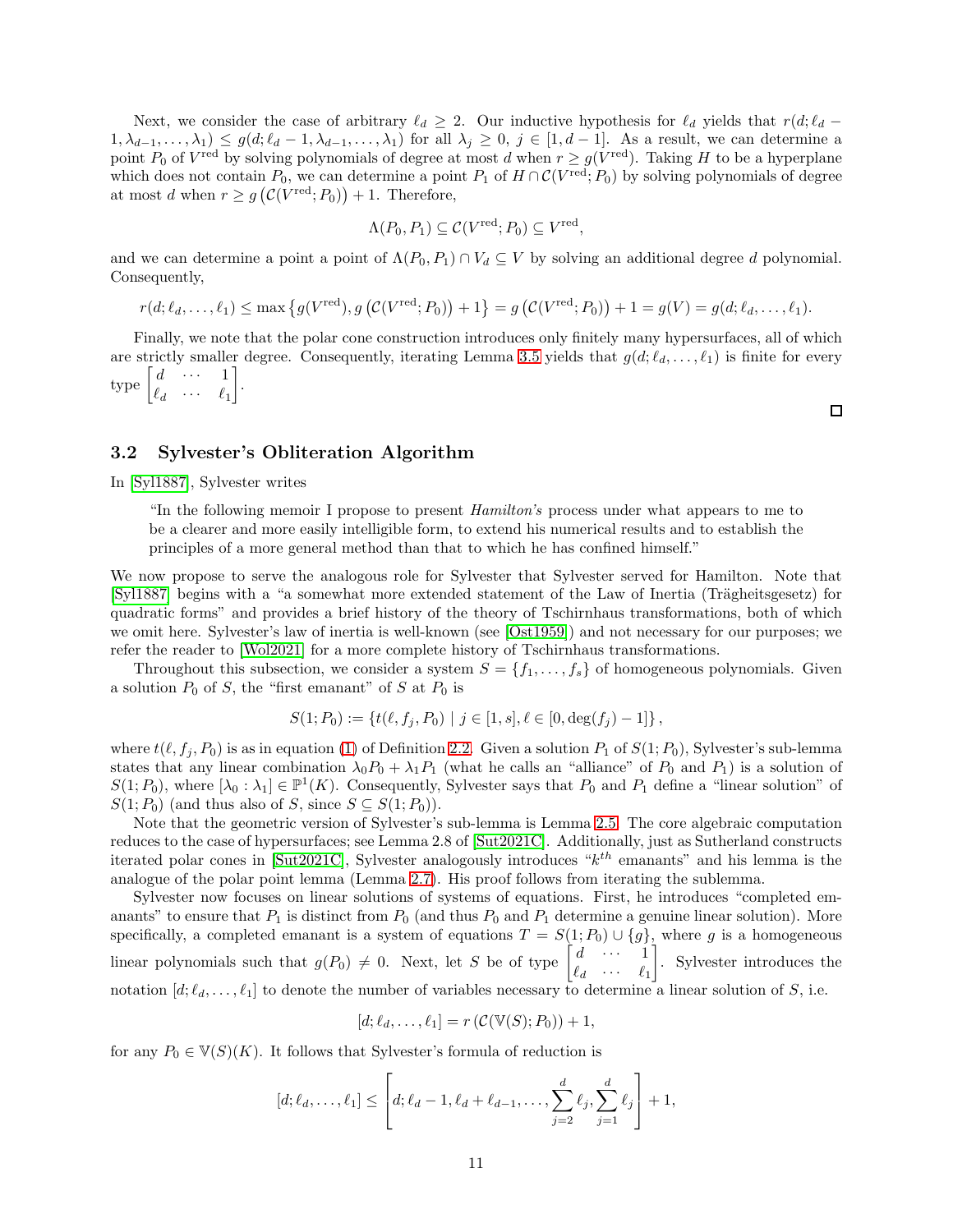when  $\ell_d \geq 2$ . When  $\ell_d = 1$ , let d' be the largest  $j \leq d-1$  such that  $\ell_j$  is non-zero. Then, Sylvester's formula of reduction is

$$
[d; \ell_d, \ldots, \ell_1] \leq \left[ d'; \ell_{d'}, \ell_{d'} + \ell_{d'-1}, \ldots, \sum_{j=2}^{d'} \ell_j, \sum_{j=1}^{d'} \ell_j \right] + 1.
$$

Sylvester then claims the his formula of obliteration without proof. We state his formula of obliteration and provide a proof, for the sake of completeness.

#### <span id="page-11-0"></span>Proposition 3.15. (Sylvester's Formula of Obliteration)

Let S be a system of homogeneous polynomials of type  $\begin{bmatrix} d & \cdots & 1 \\ 0 & \cdots & 0 \end{bmatrix}$  $\ell_d$   $\cdots$   $\ell_1$ with  $d \geq 2$  and  $\ell_d \geq 2$ . Then,

$$
[d; \ell_d, \dots, \ell_1] \leq [d-1; \lambda_{d-1}, \lambda_{d-2}, \dots, \lambda_2, \lambda_1] + \ell_d,
$$
  
= [d-1; \lambda\_{d-1}, \lambda\_{d-2}, \dots, \lambda\_2, \lambda\_1 + \ell\_d],

where

$$
\lambda_{d-j} = {\ell_d + j - 1 \choose j} \frac{j\ell_d + 1}{j+1} + \sum_{\nu=0}^{j-1} {\ell_d + \nu - 1 \choose \nu} \ell_{d-j+\nu}.
$$

*Proof.* It is straightforward to see that iteratively applying Sylvester's formula of reduction allows us to reduce to a system of equations of degree at most  $d-1$ . For the explicit numerics, we give a proof via induction on  $\ell_d$ . Note that to determine a linear solution of S, it suffices to determine a point solution of a completed emanant  $T_0$  of S at some point solution  $P_0$ . Additionally, we note that the type of  $T_0$  is

$$
\begin{bmatrix} d & d-1 & \cdots & 2 & 1 \\ \ell_d & \ell_d + \ell_{d-1} & \cdots & \sum_{j=2}^d \ell_j & \left( \sum_{j=1}^d \ell_j \right) + 1 \end{bmatrix}.
$$

Now, suppose that  $\ell_d = 1$ . We can determine a point solution  $P_1$  of  $T_0$  by determining a linear solution of the subsystem  $T'_0$ , which is of type

$$
\begin{bmatrix} d-1 & \cdots & 2 & 1 \\ 1 + \ell_{d-1} & \cdots & 1 + \sum_{j=2}^{d-1} \ell_j & \left( 1 + \sum_{j=1}^{d-1} \ell_j \right) + 1 \end{bmatrix}.
$$

Futhermore, we see that

$$
\lambda_{d-j} = \binom{1+j-1}{j} \frac{j(1)+1}{j+1} + \sum_{\nu=0}^{j-1} \binom{1+\nu-1}{\nu} \ell_{d-j+\nu} = 1 + \sum_{\nu=0}^{j-1} \ell_{d-j+\nu} = 1 + \sum_{\mu=d-j}^{d-1} \ell_{\mu},
$$

so the claim holds when  $\ell_d = 1$ . Now, consider the case where  $\ell_d \geq 2$  is arbitrary. To determine a point solution of  $T_0$ , it suffices to determine a linear solution of a subsystem  $T'_0$ , which is of type

$$
\begin{bmatrix} d & d-1 & \cdots & 2 & 1 \\ \ell_d-1 & \ell_d+\ell_{d-1} & \cdots & \sum_{j=2}^d \ell_j & \left(\sum_{j=1}^d \ell_j\right)+1 \end{bmatrix}.
$$

Thus,

$$
[d; \ell_d, \ldots, \ell_1] \leq \left[d; \ell_d - 1, (\ell_d + \ell_{d-1}), \ldots, \left(\sum_{j=2}^d \ell_d\right), \left(\sum_{j=1}^d \ell_j\right) + 1\right].
$$

By induction, however, we have that

$$
\left[d; \ell_d-1, (\ell_d+\ell_{d-1}), \ldots, \left(\sum_{j=2}^d \ell_d\right), \left(\sum_{j=1}^d \ell_j\right)+1\right] \leq [d-1; \theta_{d-1}, \ldots, \theta_1+\ell_d],
$$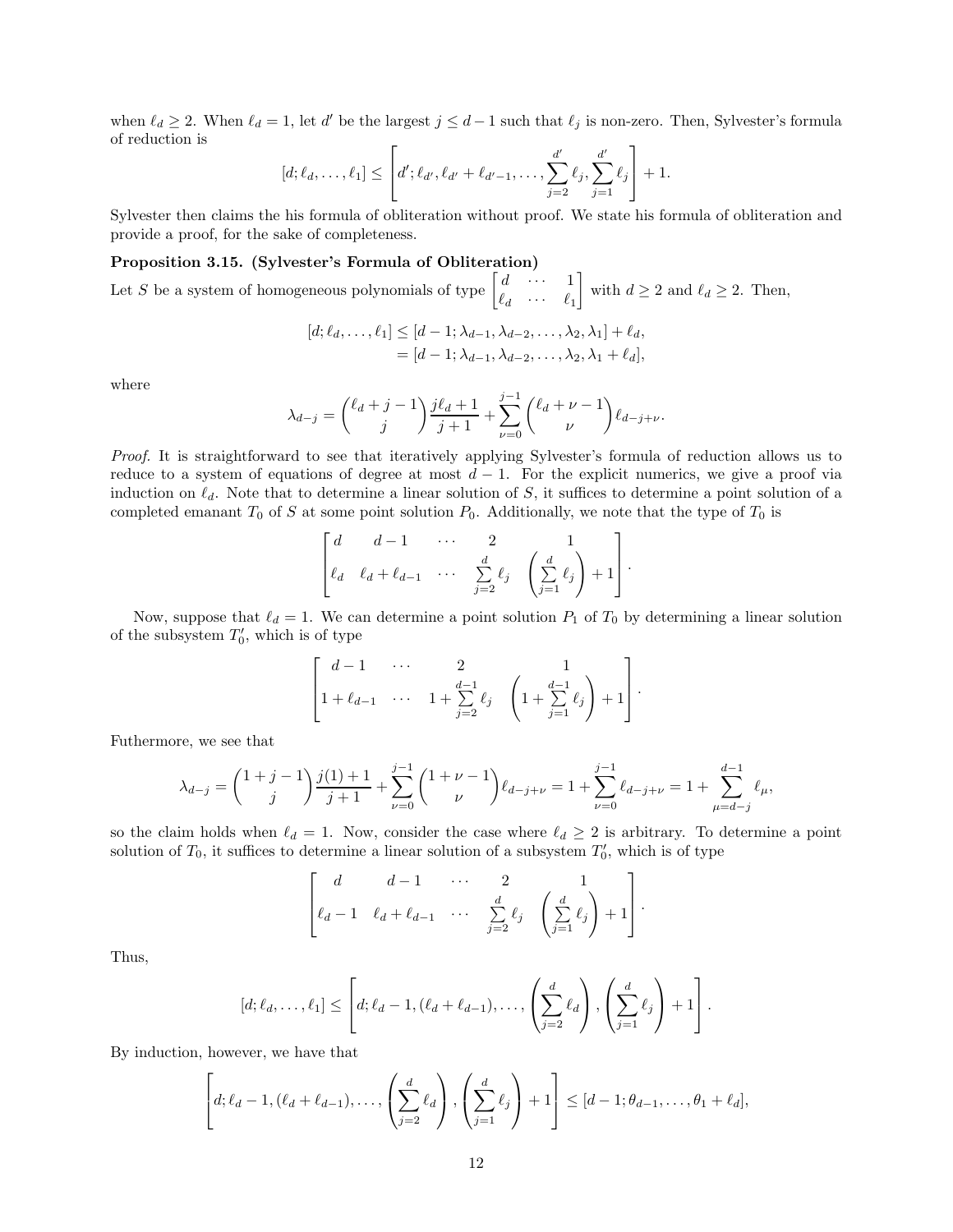where

$$
\theta_{d-j} = \binom{(\ell_d - 1) + j - 1}{j} \frac{j(\ell_d - 1) + 1}{j + 1} + \sum_{\nu=0}^{j-1} \binom{(\ell_d - 1) + \nu - 1}{\nu} \left( \sum_{\mu=0}^j \ell_{d-j+\mu} \right),
$$
  
= 
$$
\binom{\ell_d + j - 2}{j} \frac{j\ell_d - j + 1}{j + 1} + \sum_{\nu=0}^{j-1} \binom{\ell_d + \nu - 2}{\nu} \left( \sum_{\mu=0}^j \ell_{d-j+\mu} \right).
$$

Note that for each  $\mu' \in [0, j-1]$ , there are exactly  $\mu' + 1$  summands containing  $\ell_{d-j+\mu'}$ , namely

$$
\binom{\ell_d-2}{0}\ell_{\mu'},\binom{\ell_d-1}{1}\ell_{\mu'},\ldots,\binom{\ell_d+\mu'-2}{\mu'}\ell_{\mu'}.
$$

Additionally, there are exactly  $j$  summands containing  $\ell_d,$  namely

$$
\binom{\ell_d-2}{0}\ell_d,\binom{\ell_d-1}{1}\ell_d,\ldots,\binom{\ell_d+j-3}{j-1}\ell_d.
$$

As a result,

$$
\theta_{d-j} = \binom{\ell_d + j - 2}{j} \frac{j\ell_d - j + 1}{j + 1} + \sum_{\nu'=0}^{j-1} \binom{\ell_d + \nu' - 2}{\nu'} \ell_d + \sum_{\mu_1=0}^{j-1} \left( \sum_{\mu_2=0}^{\mu_1} \binom{\ell_d + \mu_2 - 2}{\mu_2} \right) \ell_{d-j+\mu_1},
$$

$$
= \binom{\ell_d + j - 2}{j} \frac{j\ell_d - j + 1}{j + 1} + \binom{\ell_d + j - 2}{j - 1} \ell_d + \sum_{\mu_1=0}^{j-1} \binom{\ell_d + \mu_1 - 1}{\mu_1} \ell_{d-j+\mu_1}.
$$

Next, we see that

$$
\binom{\ell_d+j-2}{j}\frac{j\ell_d-j+1}{j+1}=\binom{\ell_d+j-2}{j}\frac{j\ell_d+1}{j+1}-\binom{\ell_d+j-2}{j}\frac{j}{j+1},
$$

and

$$
\binom{\ell_d+j-2}{j-1}\ell_d = \binom{\ell_d+j-2}{j-1}\frac{j\ell_d+1}{j+1} + \binom{\ell_d+j-2}{j-1}\frac{\ell_d-1}{j+1}.
$$

Noting that  $\binom{\ell_d+j-2}{j} + \binom{\ell_d+j-2}{j-1} = \binom{\ell_d+j-1}{j}$ , it follows that

$$
\theta_{d-j} = {\ell_d + j - 1 \choose j} \frac{j\ell_d + 1}{j+1} + {\ell_d + j - 2 \choose j-1} \frac{\ell_d - 1}{j+1} - {\ell_d + j - 2 \choose j} \frac{j}{j+1} + \sum_{\mu_1=0}^{j-1} {\ell_d + \mu_1 - 1 \choose \mu_1} \ell_{d-j+\mu_1}.
$$

However,

$$
\begin{aligned}\n\binom{\ell_d+j-2}{j-1} \frac{\ell_d-1}{j+1} - \binom{\ell_d+j-2}{j} \frac{j}{j+1} &= \frac{(\ell_d+j-2)!(\ell_d-1)}{(j-1)!(\ell_d-1)!(j+1)} - \frac{(\ell_d+j-2)!(j+1)}{j!(\ell_d-2)!(j+1)}, \\
&= \frac{(\ell_d+j-2)!}{(j-1)!(\ell_d-2)!(j+1)} - \frac{(\ell_d+j-2)!}{(j-1)!(\ell_d-2)!(j+1)}, \\
&= 0,\n\end{aligned}
$$

and thus

$$
\theta_{d-j} = {\ell_d + j - 1 \choose j} \frac{j\ell_d + 1}{j+1} + \sum_{\mu_1=0}^{j-1} {\ell_d + \mu_1 - 1 \choose \mu_1} \ell_{d-j+\mu_1} = \lambda_{d-j},
$$

which proves the claim.

Sylvester then applies his formula of obliteration to the question of determining non-zero solutions of equations which define the Tschirnhaus complete intersections  $\tau_{1,\dots,m-1}$ , including his Triangle of Obliteration. We omit his discussion here as the bounds he obtains are succeeded by the bounds of [\[Bra1975\]](#page-30-0), [\[Wol2021\]](#page-31-0), [\[Sut2021C\]](#page-31-1), and the next section.

 $\Box$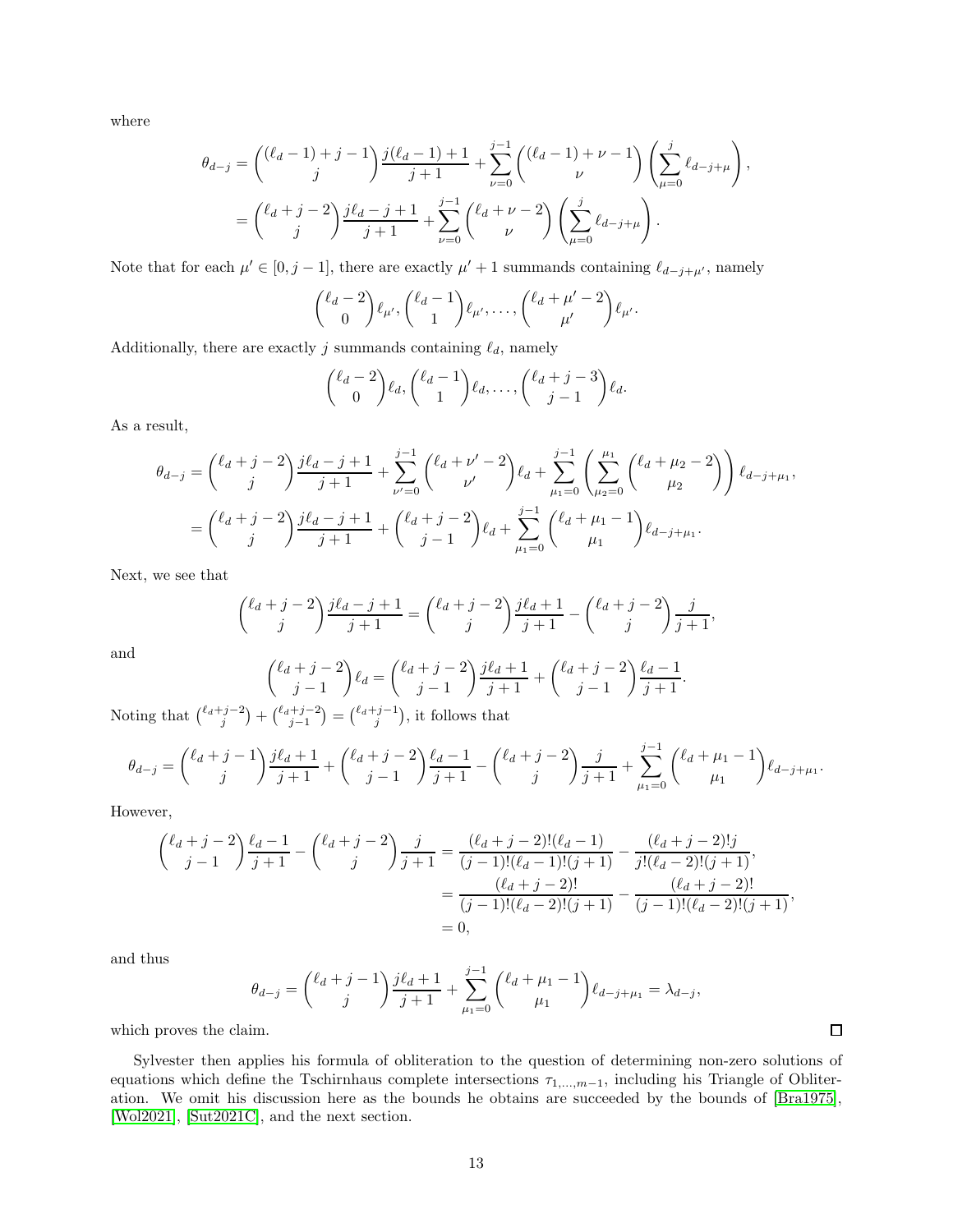## <span id="page-13-0"></span>4 Upper Bounds on Resolvent Degree

## <span id="page-13-1"></span>4.1 Previous Bounds

The current upper bounds on  $RD(n)$  were determined by Sutherland in [\[Sut2021C\]](#page-31-1), which improved upon those of Wolfson [\[Wol2021\]](#page-31-0). The general framework used by both Sutherland (with polar cones) and Wolfson (without polar cones) for constructing their respective bounding functions  $G(m)$  and  $F(m)$  was outlined in Remark [2.11.](#page-5-2) We define Sutherland's  $G(m)$  below, but first we highlight the function's key properties (and recall that property 1, which both  $F(m)$  and  $G(m)$  share, is why we refer to  $F(m)$  and  $G(m)$  as bounding functions).

## <span id="page-13-2"></span>Theorem 4.1. (Theorem 1.3 of [\[Sut2021C\]](#page-31-1))

The function  $G(m)$  of Definition 3.26 of [\[Sut2021C\]](#page-31-1) has the following properties:

- 1. For each  $m \geq 1$  and  $n \geq G(m)$ ,  $RD(n) \leq n m$ .
- 2. For each  $d \geq 4$ ,  $G(2d^2 + 7d + 6) \leq \frac{(2d^2 + 7d + 5)!}{d!}$  $\frac{(7d+5)!}{d!}$ . In particular, for  $d \geq 4$  and  $n \geq \frac{(2d^2+7d+5)!}{d!}$  $\frac{a+3}{d!},$

$$
RD(n) \le n - 2d^2 - 7d - 6.
$$

3. For each  $m \ge 1$ ,  $G(m) \le F(m)$  with equality only when  $m \in \{1, 2, 3, 4, 5, 15, 16\}$  and

$$
\lim_{m \to \infty} \frac{F(m)}{G(m)}.
$$

We will now numerically define  $G(m)$  (which will require two additional functions) and then a summary of the construction of  $G(m)$ . We refer the reader to [\[Sut2021C\]](#page-31-1) for the full construction of  $G(m)$  and proofs of the statements in Theorem [4.1.](#page-13-2)

#### Definition 4.2. (The Function  $G(m)$ )

We first define  $\vartheta$  :  $\mathbb{Z}_{\geq 3} \times \mathbb{Z}_{\geq 1} \to \mathbb{Z}_{\geq 1}$  so that  $\vartheta(d, k)$  is the minimal  $r \in \mathbb{Z}_{\geq 1}$  such that

$$
(k+1)(r-k) - \sum_{j=2}^{d} {k+i \choose i} \ge 0.
$$

Explicitly, we have

$$
\vartheta(d,k) = k + \left\lceil \frac{1}{k+1} \left( \binom{k+d+1}{d} - (k+2) \right) \right\rceil.
$$

Next, we define  $\varphi: \mathbb{Z}_{\geq 15} \times \mathbb{Z}_{\geq 1} \to \mathbb{Z}_{\geq 1}$  by

$$
\varphi(d,k) = \max \left\{ \frac{(d+k)!}{d!}, \binom{\vartheta(d,k)+d+1}{d} - (\vartheta(d,k)+1)^2 - (\vartheta(d,k)+d) \right\}.
$$

Finally, we define  $G : \mathbb{Z}_{\geq 1} \to \mathbb{Z}_{\geq 1}$ . For  $m \in [1, 14]$ , we define  $G(m)$  by

| m       |          |         | 3 |           |   |    |            |     |             | 10    |
|---------|----------|---------|---|-----------|---|----|------------|-----|-------------|-------|
| G(m)    | $\Omega$ |         |   | h,        | 9 | 21 | 109        | 325 | 1681        | 15121 |
|         |          |         |   |           |   |    |            |     |             |       |
| 19<br>m |          | 1 2     |   |           |   |    |            |     |             |       |
|         |          | 151,201 |   | 1,663,201 |   |    | 19,958,401 |     | 259,459,201 |       |

and for  $m \geq 15$  by

$$
G(m) = 1 + \min \{ \varphi(d, m - d - 1) \mid 4 \le d \le m - 1 \}.
$$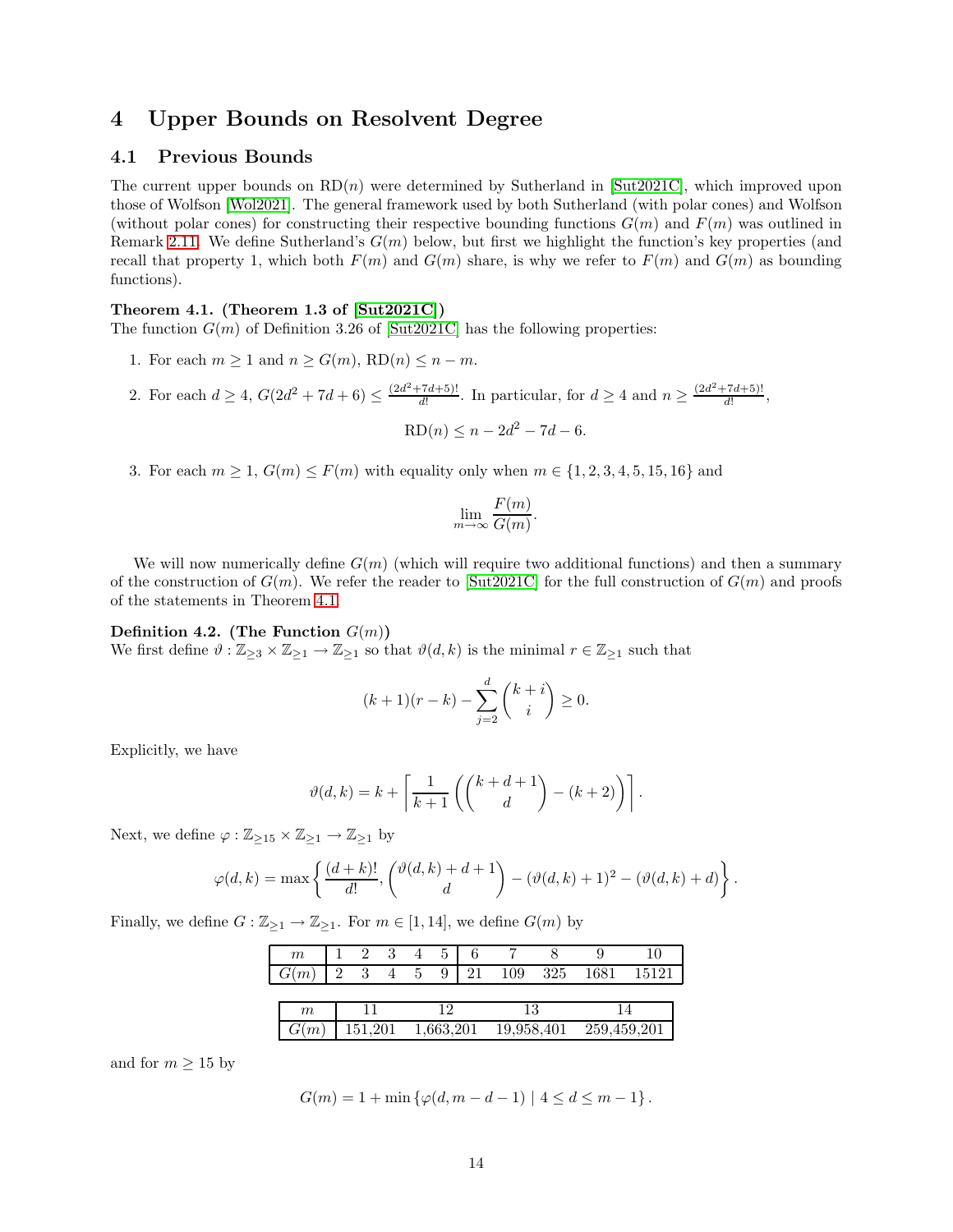The values of  $G(m)$  for  $m \in [1, 5]$  are classical and described in [\[Wol2021\]](#page-31-0). In [\[Che1954\]](#page-30-6), Chebotarev gave an argument that  $RD(n) \leq n-6$  for  $n \geq 21$ , however his argument had a gap which was fixed by Theorem 3.7 of [\[Sut2021C\]](#page-31-1). More specifically, Chebotarev (like Wiman before him in [\[Wim1927\]](#page-31-3)) assumed certain intersections of hypersurfaces were generic without proof.

For  $m \in [6, 14]$ , Sutherland determined k-polar points on extended Tschirnhaus complete intersections  $\tau_{1,\ldots,d}^{\circ}$ . However, the degrees of iterated polar cones grow exponentially and this method could not be further extended (see Remark 3.19 of  $Sut2021C$ ). For general m, Sutherland was able to improve on the bounds of Wolfson by using Theorem 2.1 of [\[DM1998\]](#page-30-5) to minimize the ambient dimension required for Wolfson's algorithm.

## <span id="page-14-0"></span>4.2 New Bounds

We will now improve on  $G(m)$  for  $m \in [13, 17] \cup [22, 25]$ . For  $m \in [7, 16]$ ,  $G(m)$  is obtained by determining an  $(m-5)$ -plane on  $\tau_{1,2,3,4}^{\circ}$ . Additionally, for  $m \in [17, 24]$ ,  $G(m)$  is obtained by determining an  $(m-6)$ -plane on  $\tau_{1,2,3,4,5}^{\circ}$ . Finally, for  $m \in [25,33]$ ,  $G(m)$  is obtained by determining an  $(m-7)$ -plane on  $\tau_{1,2,3,4,5,6}^{\circ}$ .

Our improvements will come from determining an  $(m-6)$ -plane on  $\tau_{1,2,3,4,5}^{\circ}$  for  $m \in [13,17]$  and from determining an  $(m-7)$ -plane on  $\tau_{1,2,3,4,5,6}^{\circ}$  for  $m \in [22,25]$ . Note that in each of these cases, one can apply the geometric obliteration algorithm to obtain improved bounds. However, we will use a slight modification which allows for a minor optimization.

## Remark 4.3. (A Modification of the Geometric Obliteration Algorithm)

Let  $V \subseteq \mathbb{P}^r_K$  be an intersection of hypersurfaces of type  $\begin{bmatrix} d & \cdots & 1 \\ \ell & \cdots & \ell \end{bmatrix}$  $\ell_d$   $\cdots$   $\ell_1$  . Recall that successive uses of Proposition [3.10](#page-8-1) yield that

$$
g(V) = g\left(V_1^{\text{Syl}}\right) = \dots = g\left(V_{d-3}^{\text{Syl}}\right) = g\left(V_{d-2}^{\text{Syl}}\right),
$$

and that  $V_{d-2}^{\text{Syl}}$  is an intersection of type  $\begin{bmatrix} 2 & 1 \\ \lambda_2 & \lambda_1 \end{bmatrix}$  $\lambda_2$   $\lambda_1$  . In the spirit of the obliteration algorithm, we could indeed continue to apply Lemma [3.5](#page-6-0) until there is a single quadric left, at which point we need only solve a final quadratic polynomial.

However, we also note that  $\deg\left(V_{d-2}^{\text{Syl}}\right)$  is  $2^{\lambda_2}$  and thus we can determine a point of  $W_V$  by solving a polynomial of degree  $2^{\lambda_2}$  whenever  $r \geq \lambda_2 + \lambda_1$ . Consequently, we obtain a slight improvement in the for the coming bounds on RD(n) by reducing only to a  $j<sup>th</sup>$  partial Sylvester reduction of  $V_{d-2}^{Syl}$  for some  $j < \lambda_2$ instead of  $V_{d-1}^{\text{Syl}}$ .

### <span id="page-14-1"></span>Definition 4.4. (Optimal Reduction of Tschirnhaus Complete Intersection)

For each  $d \geq 3$  and  $m \geq d+2$ , consider

$$
(C^{m-d-1}(\tau_{1,\ldots,d};P_0,\ldots,P_{m-d-2}))_{d-2}^{\mathrm{Syl}},
$$

a  $(d-2)^{nd}$  Sylvester reduction of an  $(m-d-1)^{st}$  polar cone of  $\tau_{1,...,d}$ , which is of type  $\begin{bmatrix} 2 & 1 \\ 1 & 1 \end{bmatrix}$  $\lambda_2$   $\lambda_1$  . For each  $j \in [1, \lambda_2 - 1]$ , note that a  $j^{th}$  partial Sylvester reduction  $((\mathcal{C}^{m-d-1}(\tau_{1,\ldots,d}; P_0, \ldots, P_{m-d-2}))_{d-2}^{Syl})^{Syl} (2; j)$  of  $(C^{m-d-1}(\tau_{1,...,d}; P_0, \ldots, P_{m-d-2}))_{d-2}^{Syl}$  has type  $\sqrt{ }$  $\overline{\phantom{a}}$ 2 1  $\lambda_2 - j \quad \lambda_1 + \sum_{i=1}^{\lambda_2 - 1}$  $\nu=\lambda_2-j$ ν 1 . Observe that  $\deg \bigg(\Big(\big(\mathcal{C}^{m-d-1}(\tau_{1,...,d}; P_0, \ldots, P_{m-d-2})\big)_{d-2}^{\rm Syl}\Big)^{\rm Syl}\left(2;j\right)\bigg) = 2^{\lambda_2-j}.$ 

For each such  $j$ , set

$$
\xi(m, d; j) := \max \left\{ (m - d + 1) + (\lambda_2 - j) + \left( \lambda_1 + \sum_{\nu = \lambda_2 - j}^{\lambda_2 - 1} \nu \right), 2^{\lambda_2 - j} + 1 \right\}.
$$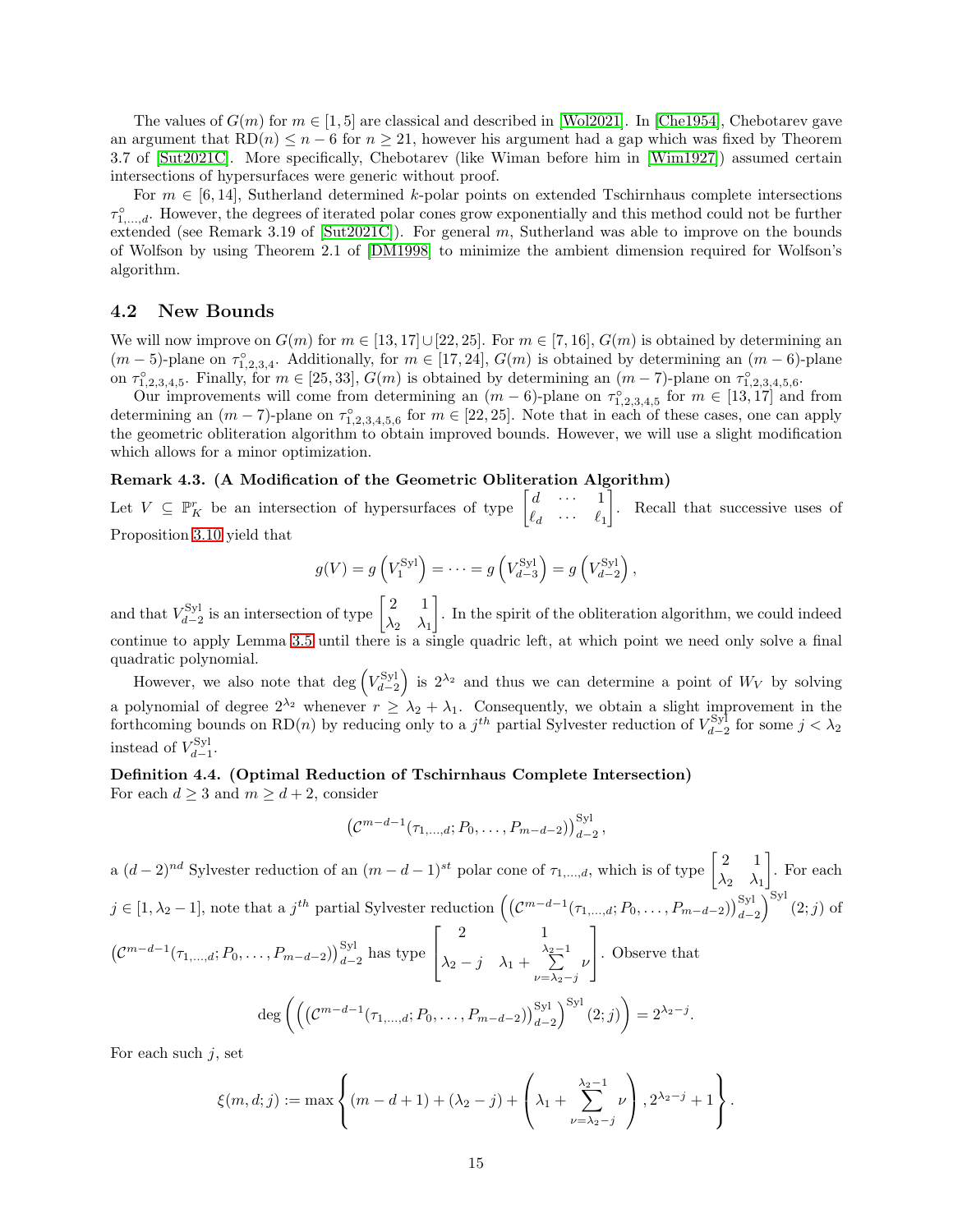#### The optimal reduction bound of  $\tau_{1,\ldots,d}$  for m, is

$$
\Xi(m, d) := \min \left\{ \xi(m, d; j) \mid j \in [0, \lambda_2 - 1] \right\}.
$$

In particular,  $\Xi(m, d)$  is defined exactly so that for  $n \geq \Xi(m, d)$ , we can determine an  $(m - d - 1)^{th}$  polar point of  $\tau_{1,\dots,d}^{\circ}$  in  $\mathbb{P}_{K_n}^{n-1}$  over an extension  $K'/K_n$  with  $RD(K'/K_n) \leq RD(\Xi(m;d)).$ 

## Remark 4.5. ( $\Xi(m, d)$  is Non-Decreasing in m)

Note that  $\Xi(m, d)$  is non-decreasing in m for fixed d. This can be seen geometrically from the fact if  $(P_0, \ldots, P_{m-d-1})$  is an  $(m-d-1)^{st}$  polar point of  $\tau_{1,\ldots,d}$ , then  $(P_0, \ldots, P_{m-d-2})$  must be an  $(m-d-2)^{nd}$ polar point of d, so  $\Xi(m, d) \geq \Xi(m-1, d)$ .

We are now ready to state and prove the main theorem.

#### <span id="page-15-0"></span>Theorem 4.6. (Bounds from the Geometric Obliteration Algorithm)

- 1. For  $n \geq 5,250,198, \text{RD}(n) \leq n-13$ .
- 2. For each  $m \in [14, 17]$  and  $n > \frac{(m-1)!}{120}$ ,  $RD(n) \leq n m$ .
- 3. For  $n \geq 381, 918, 437, 071, 508, 900, RD(n) \leq n 22$ .
- 4. For each  $m \in [23, 25]$  and  $n > \frac{(m-1)!}{720}$ ,  $RD(n) \leq n m$ .

*Proof.* We continue to use the notation established in Definition [4.4.](#page-14-1) For each  $m \in [13, 17]$ , we set

$$
G'(m) = \max \left\{ \Xi(m, 5), \frac{(m-1)!}{120} + 1 \right\},\,
$$

and for each  $m \in [22, 25]$ , we set

$$
G'(m) = \max \left\{ \Xi(m, 6), \frac{(m-1)!}{720} + 1 \right\}.
$$

In each case, it suffices to show the claim when  $n = G'(m)$ . Further, note that  $G'(m) = \Xi(m, 5)$  exactly when  $m = 13$  and  $G'(m) = \Xi(m, 6)$  exactly when  $m = 22$ . Recall that the space of Tschirnhaus transformations up to re-scaling is  $\mathbb{P}_{K_{\text{GU-1}}}^{G'(m)-1}$  $K_{G'(m)}$ .

Let us first consider the case of  $m \in [13, 17]$  and let  $H \subseteq \mathbb{P}_{K_n}^{G'(m)-1}$  $K_n^{(m)-1}$  be a hyperplane which does not contain  $[1:0:\cdots:0].$  Note that  $H \cong \mathbb{P}_{K_n}^{G'(m)-2}$  $K_n^{G'(m)-2}$  and  $H \cap \tau_{1,...,5} = H \cap \tau_{1,...,5}^{\circ}$ . Since  $\Xi(m,5) \geq \Xi(m-1,5)$ , we can assume that we have an  $(m-7)$ -polar point  $(P_0, \ldots, P_{m-7})$  of  $H \cap \tau_{1,\ldots,5}^{\circ}$ . Consider the minimal j such that  $\Xi(m,5) = \xi(m,5;j)$ . By definition of  $\xi(m,5;j)$ , we have that

$$
\dim\left(\left(\left(\mathcal{C}^{m-6}(H\cap \tau^{\circ}_{1,\ldots,5}; P_0,\ldots, P_{m-7})\right)^{\mathrm{Syl}}_3\right)^{\mathrm{Syl}}(2; j)\right) \geq m-6,
$$

and thus

$$
\dim\left(\left(\left(\mathcal{C}^{m-6}(H\cap \tau_{1,\ldots,5}^{\circ}; P_0,\ldots, P_{m-7})\right)_3^{Syl}\right)^{Syl}(2;j)\cap \Lambda(P_0,\ldots, P_{m-7})\right)\geq (m-6)-(m-7)\geq 1.
$$

As a result, we can determine an  $(m-6)$ -polar point  $(P_0, \ldots, P_{m-6})$  of  $\tau_{1,\ldots,5}^{\circ}$  by solving a polynomial of degree at most  $\Xi(m;5)$ . From Lemma [2.7,](#page-4-2)  $\Lambda = \Lambda(P_0, \ldots, P_{m-6}) \subseteq \tau_{1,\ldots,5}^{\circ}$  is an  $(m-6)$ -plane. We can then determine a point of  $\Lambda \cap \tau^{\circ}_{1,\dots,m-1}$  by solving a polynomial of degree  $\frac{(m-1)!}{120}$ .

We now consider the similar case of  $m \in [22, 25]$ . Let  $H \subseteq \mathbb{P}_{K_{n}}^{G'(m)-1}$  $K_n^{(m)-1}$  be a hyperplane which does not contain [1 : 0 : · · · : 0]. Note that  $H \cong \mathbb{P}_{K_n}^{G'(m)-2}$  $K_n^{G'(m)-2}$  and  $H \cap \tau_{1,\dots,5} = H \cap \tau_{1,\dots,5}^{\circ}$ . Since  $\Xi(m,6) \geq \Xi(m-1,6)$ , we can assume that we have an  $(m-8)$  point  $(P_0,\ldots,P_{m-8})$  of  $H \cap \tau_{1,\ldots,6}^{\circ}$ . Consider the minimal j such that  $\Xi(m, 6) = \xi(m, 6; j)$ . Observe that

$$
\dim\left(\left(\left(\mathcal{C}^{m-7}(H\cap \tau^{\circ}_{1,\ldots,6}; P_0,\ldots, P_{m-8})\right)_4^{\mathrm{Syl}}\right)^{\mathrm{Syl}}(2;j)\right)\geq m-7,
$$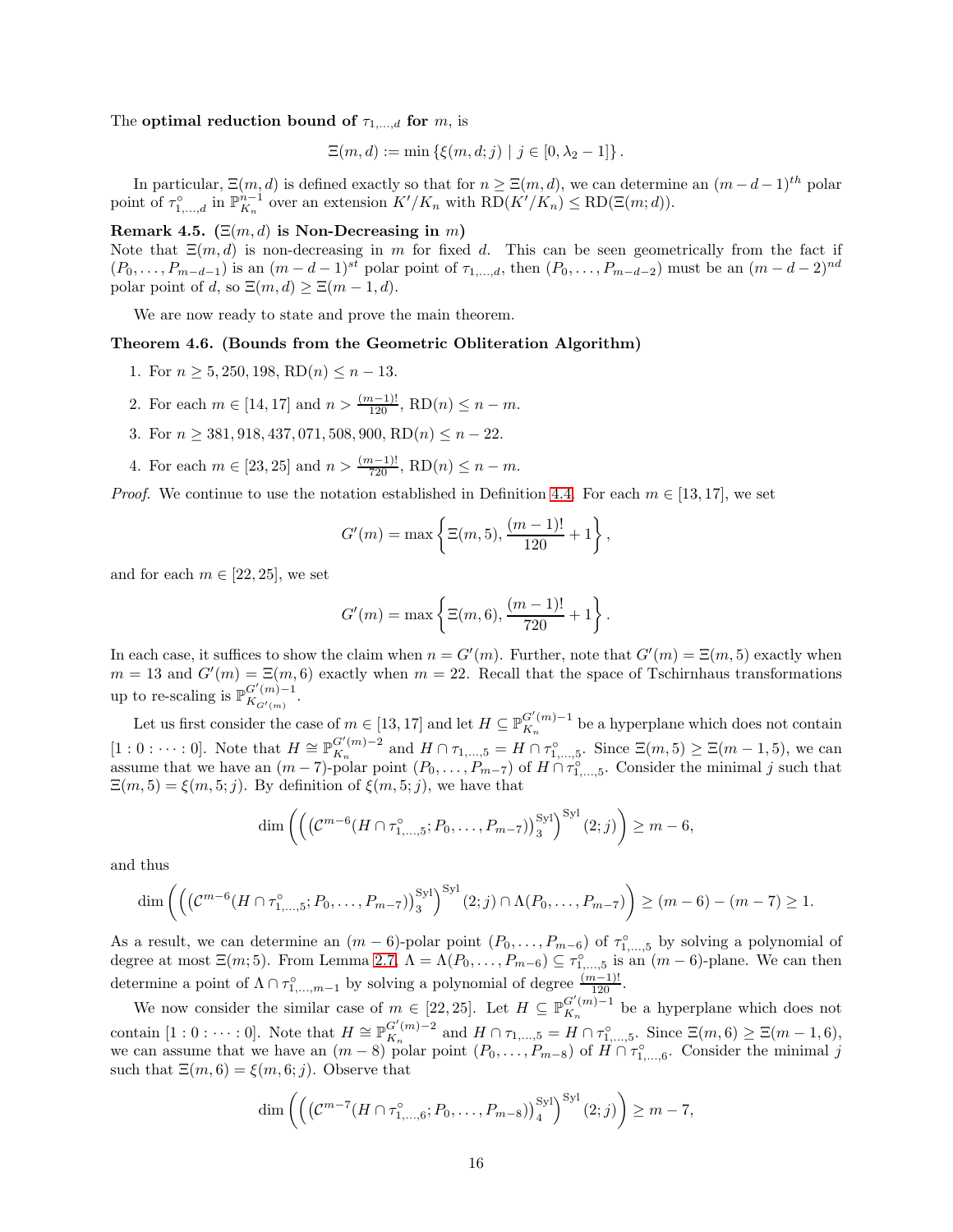and so

$$
\dim\left(\left(\left(\mathcal{C}^{m-7}(H\cap \tau^{\circ}_{1,\ldots,6}; P_0,\ldots, P_{m-8})\right)^{\mathrm{Syl}}_3\right)^{\mathrm{Syl}}(2; j)\cap \Lambda(P_0,\ldots, P_{m-8})\right) \geq (m-7)-(m-8) \geq 1.
$$

It follows that we can determine an  $(m-7)$ -polar point  $(P_0, \ldots, P_{m-7})$  of  $\tau_{1,\ldots,6}^{\circ}$  by solving a polynomial of degree at most  $\Xi(m, 6)$ . Lemma [2.7](#page-4-2) yields that  $\Lambda = \Lambda(P_0, \ldots, P_{m-7}) \subseteq \tau_{1,\ldots,6}^{\circ}$  is an  $(m-7)$ -plane. Consequently, we can determine a point of  $\Lambda \cap \tau^{\circ}_{1,\dots,m-1}$  by solving a polynomial of degree  $\frac{(m-1)!}{720}$ .

In the following tables, we note the values of  $\Xi(m,5)$  and  $\frac{(m-1)!}{120}+1$  for  $m \in [13,17]$  and the approximate values of  $\Xi(m, 6)$  and  $\frac{(m-1)!}{720}+1$  for  $m \in [22, 25]$ . The exact values of  $\Xi(m, 5)$  for  $m \in [13, 17]$  and of  $\Xi(m, 6)$ for  $m \in [22, 25]$  were computed using Algorithm [5.6,](#page-27-1) which can be found in Subsection [5.4.](#page-27-0)

|                  |             | $\frac{m-1}{i}$ . |                  |                                        |                             |
|------------------|-------------|-------------------|------------------|----------------------------------------|-----------------------------|
| $\boldsymbol{m}$ | $\Xi(m,5)$  | 120               | $\boldsymbol{m}$ | $\Xi(m,6)$                             | $(m-1)!$                    |
| 13               | 5,250,198   | 3,991,681         |                  |                                        | 720                         |
|                  |             |                   | 22               | $\overline{\sim 3.819 \times 10^{17}}$ | $\sim 7.096 \times 10^{16}$ |
| 14               | 12,253,482  | 51,891,841        |                  |                                        |                             |
| 15               | 26,357,165  | 726,485,761       | 23               | $\sim 9.526 \times 10^{17}$            | $\sim 1.561 \times 10^{18}$ |
|                  |             |                   | 24               | $\sim 2.262 \times 10^{18}$            | $\sim 3.591 \times 10^{19}$ |
| 16               | 53,008,668  | 10,897,286,401    |                  |                                        |                             |
|                  |             |                   | 25               | $\sim 5.137 \times 10^{18}$            | $\sim 8.617 \times 10^{20}$ |
| 17               | 100,769,994 | 174,356,582,401   |                  |                                        |                             |
|                  |             |                   |                  |                                        |                             |

 $\Box$ 

## <span id="page-16-0"></span>4.3 Obstruction to Further Bounds via the Geometric Obliteration Algorithm

Unfortunately, the proof strategy of Theorem [4.6](#page-15-0) does not yield further bounds on  $RD(n)$ . Recall that for  $m \geq 15$ ,  $G(m)$  is defined by

$$
G(m) = 1 + \min \{ \varphi(d, m - d - 1) \mid d \in [4, m - 1] \},
$$

where

$$
\varphi(d,k)=\max\left\{\frac{(d+k)!}{d!},\binom{\vartheta(d,k)+d+1}{d}-(\vartheta(d,k)+1)^2-(\vartheta(d,k)+d)\right\}.
$$

For each d, the values of m for which  $G(m) = 1 + \varphi(d, m-d-1)$  is a set of consecutive integers. Equivalently, there are positive integers  $m_d$  and  $m'_d$  such that  $G(m) = 1 + \varphi(d, m - d - 1)$  if and only if  $m \in [m_d, m'_d]$ ; see Lemma 3.33 of [\[Sut2021C\]](#page-31-1) for details.

Similarly, we briefly introduce the notation

$$
\varrho(d,k) = \max \left\{ \Xi(d+k+1,d), \frac{(d+k)!}{d!} + 1 \right\}
$$

for  $d \geq 4$  and  $k \geq 1$ , as well as

$$
H(m) = \min \{ \varrho(d, m - d - 1) \mid d \in [4, m - 1] \}
$$

for  $m \geq 13$ . For fixed d, note that  $\Xi(m, d)$  is a polynomial in m, whereas  $\frac{(d+k)!}{d!} = \frac{(m-1)!}{d!}$  $\frac{(-1)!}{d!}$  grows factorially. It follows that for each d, there are positive integers  $M_d$  and  $M'_d$  such that  $\tilde{H}(m) = \tilde{\varrho}(d, m - d - 1)$  if and only if  $m \in [M_d, M'_d]$ .

In the following table, we compare the values  $m_d$  and  $M_d$  for  $d = 5, 6, 7, 8$ .

| d.          | $m_d$ | $M_d$ |
|-------------|-------|-------|
| 5           | 17    | 13    |
| 6           | 25    | 22    |
|             | 34    | 41    |
| $\mathbf Q$ | 44    | 78    |

This provides further evidence (along with Remark 3.19 of [\[Sut2021C\]](#page-31-1)) that iterated polar cone methods are most effective for intersections of hypersurfaces of small types. Next, we determine an explicit lower bound on  $\Xi(m, d)$ .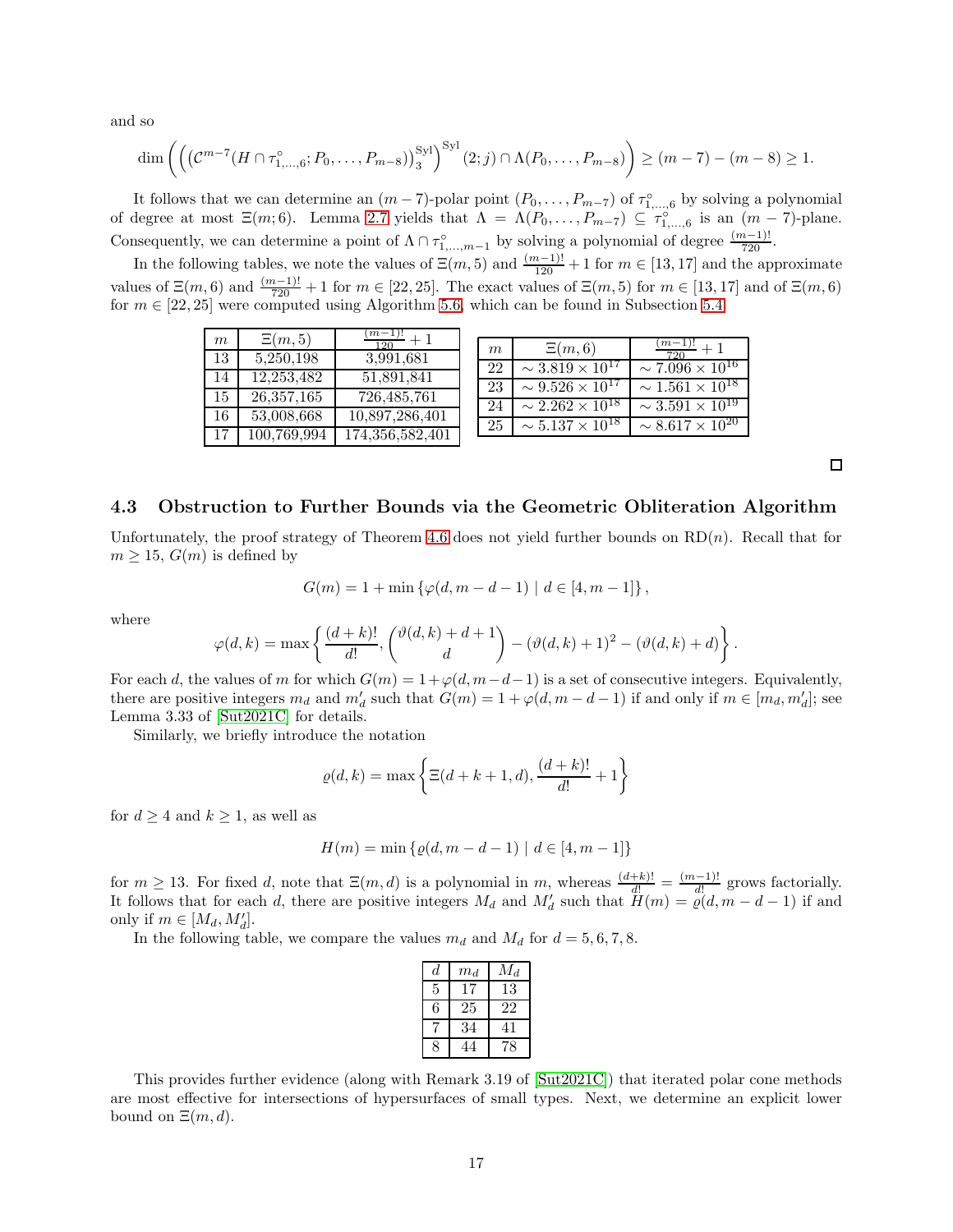#### <span id="page-17-0"></span>Lemma 4.7. (Lower Approximation)

Let  $V \subseteq \mathbb{P}_{K}^{r}$  be an intersection of hypersurfaces of type  $\begin{bmatrix} d \\ \rho \end{bmatrix}$  $\ell_d$ with  $d \geq 3$  and  $\ell_d \geq 2$ . Denote the type of a  $(d-2)^{nd}$  Sylvester reduction  $V_{d-2}^{\text{Syl}}$  by  $\begin{bmatrix} 2 & 1 \\ \lambda_2 & \lambda_1 \end{bmatrix}$  $\lambda_2$   $\lambda_1$  $\big]$ . Then,

$$
\lambda_1 \geq \lambda_2 \geq \left[2^{5-2d} \left(\ell_d - 1\right)^{2d-4}\right].
$$

*Proof.* Note that the number of degree  $d-1$  hypersurfaces of  $V_1^{\text{Syl}}$  is

$$
\theta_{d-1} = \sum_{j=1}^{\ell_d - 1} \ell_d - j = \frac{1}{2} (\ell_d - 1) \ell_d \ge \left\lceil \frac{1}{2} (\ell_d - 1)^2 \right\rceil.
$$

The same argument yields that the number of degree  $d-2$  hypersurfaces of  $V_2^{\text{Syl}}$  is

$$
\theta_{d-2} \ge \left[ \frac{1}{2} \left[ \frac{1}{2} (\ell_d - 1)^2 \right]^2 \right] \ge \left[ 2^{-3} (\ell_d - 1)^4 \right].
$$

Proceeding similarly, we see that

$$
\lambda_2 = \theta_2 \ge \left[ 2^{5-2d} (\ell_d - 1)^{2d-4} \right].
$$

Finally, note that  $\lambda_1 \geq \lambda_2$  follows immediately from the polar cone construction.

Corollary 4.8. (Lower Bound for  $\Xi(m, d)$ ) Let  $d \geq 4$  and  $m \geq d+2$ . Then,

$$
\Xi(m,d) \ge \left\lceil 4\left(\frac{m-d-1}{2}\right)^{2d-4} \right\rceil.
$$

*Proof.* First, Proposition 2.26 of [\[Sut2021C\]](#page-31-1) yields that an  $(m - d - 1)^{th}$  polar cone of  $\tau_{1,...,d}$  is of type

$$
\begin{bmatrix} d & d-1 & \cdots & 2 & 1 \\ 1 & \binom{m-d}{1} & \cdots & \binom{m-3}{d-2} & \binom{m-2}{d-1} \end{bmatrix}.
$$

Thus, the number of degree  $d-1$  hypersurfaces of  $V = (\tau_{1,...,d})_1^{\text{Syl}}$  $i_1^{\text{Syl}}$  is  $m-d$ . Let  $\sigma(m,d)$  be as in Definition [4.4.](#page-14-1) It follows from Lemma [4.7](#page-17-0) that

$$
\lambda_1 \geq \lambda_2 \geq \left[2^{5-2d}(m-d-1)^{2d-4}\right].
$$

Moreover, for each  $j$ ,

$$
\xi(m,d;j) \geq \lambda_1 + \lambda_2 \geq \left[2^{5-2d}(m-d-1)^{2d-4}\right] + \left[2^{5-2d}(m-d-1)^{2d-4}\right] \geq \left[4\left(\frac{m-d-1}{2}\right)^{2d-4}\right],
$$

and thus it follows that

$$
\Xi(m,d) = \min\left(\xi(m,d;j) \mid 0 \leq j \leq \lambda_2 - 1\right) \geq \left\lceil 4\left(\frac{m-d-1}{2}\right)^{2d-4}\right\rceil.
$$

While we do not provide a full comparison here, we note that the key obstruction to obtaining further bounds on RD(n) using the methods of Theorem [4.6](#page-15-0) is that  $\Xi(m, d)$  has a lower bound which grows exponentially in d and that  $m - d - 1$  grows much more quickly than d (for example,  $m - d - 1 \ge 19$  for  $m \geq 26$ .

Having indicated the obstruction to obtaining further upper bounds on  $RD(n)$  using these methods, we now combine Theorems [4.1](#page-13-2) and [4.6](#page-15-0) to immediately construct a new bounding function with the same key properties of  $G(m)$ .

 $\Box$ 

 $\Box$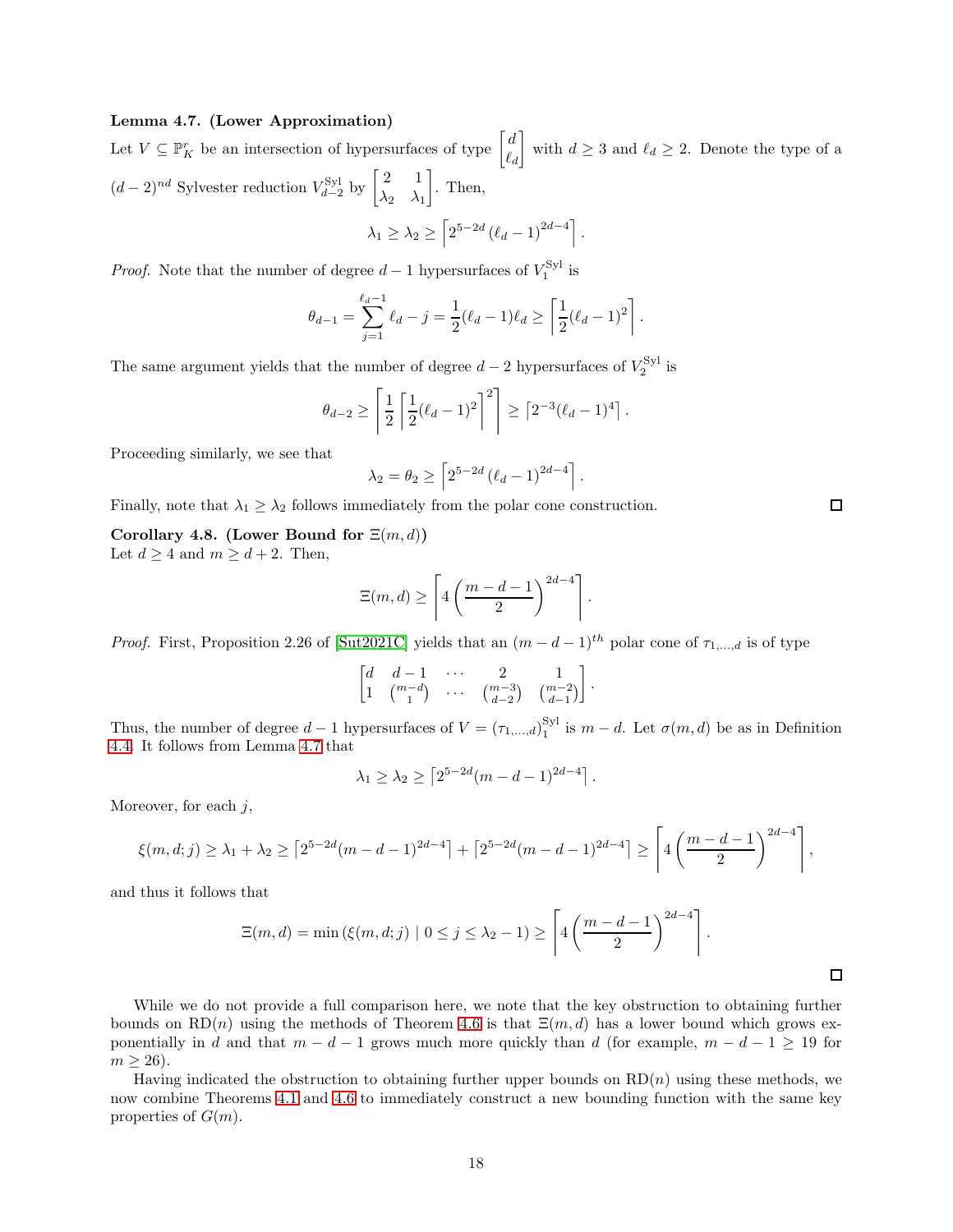## <span id="page-18-1"></span>Corollary 4.9. (The New Bounding Function)

Let  $G' : \mathbb{Z}_{\geq 2} \to \mathbb{Z}_{\geq 1}$  be the function with

$$
G'(m) = \max \left\{ \Xi(m, 5), \frac{(m-1)!}{120} + 1 \right\},\,
$$

for  $m \in [13, 17]$ , with

$$
G'(m) = \max \left\{ \Xi(m, 6), \frac{(m-1)!}{720} + 1 \right\},\,
$$

for  $m \in [22, 25]$ , and with  $G'(m) = G(m)$  for  $m \notin [13, 17] \cup [22, 25]$ . Then,  $G'(m)$  has the following properties:

- 1. For each  $m \ge 1$  and  $n \ge G'(m)$ ,  $RD(n) \le n m$ .
- 2. For each  $d \geq 4$ ,  $G'(2d^2 + 7d + 6) \leq \frac{(2d^2 + 7d + 5)!}{d!}$  $\frac{(7d+5)!}{d!}$ . In particular, for  $d \geq 4$  and  $n \geq \frac{(2d^2+7d+5)!}{d!}$  $\frac{a+3}{d!},$  $RD(n) \leq n - 2d^2 - 7d - 6.$

## <span id="page-18-0"></span>4.4 Remaining Questions

To the best of the authors' knowledge, the bounding function  $G'(m)$  of Corollary [4.9](#page-18-1) exhausts the techniques and methods for determining upper bounds on resolvent degree from the classical literature (including [\[Bri1786\]](#page-30-12), [\[Che1954\]](#page-30-6), [\[Ham1836\]](#page-30-13), [\[Hil1927\]](#page-30-14), [\[Seg1945\]](#page-30-7), [\[Syl1887\]](#page-31-2), [\[SH1887\]](#page-31-4), [\[SH1888\]](#page-31-5), [\[Tsc1683\]](#page-31-6), and [\[Wim1927\]](#page-31-3)), as well as the modern insights from [\[Bra1975\]](#page-30-0), [\[Sut2021C\]](#page-31-1), and [\[Wol2021\]](#page-31-0).

The bounding functions of Brauer, Hamilton, Sutherland, Sylvester, and Wolfson are constructed by determining points on the Tschirnhaus complete intersections  $\tau_{1,\dots,m-1}^{\circ}$  over extensions of bounded resolvent degree. However, there are solutions of the quintic, the sextic, and the septic which use alternative constructions of Tschirnhaus transformations (see [\[Kle1884\]](#page-30-15) and [\[Kle1905\]](#page-30-16) for the respective original works, or [\[Mor1956\]](#page-30-17) and [\[Sut2019\]](#page-31-7) for the respective English translations). We believe it would be insightful to understand whether one can reduce the general question of determining  $RD(n)$  to the more specific question of determining points on the Tschirnhaus complete intersections  $\tau_{1,\dots,m-1}^{\circ}$ .

## Question 4.10. (Optimal Formulas via Tschirnhaus Complete Intersections)

For every n, let  $m_n$  be such that  $RD(n) \leq n - m_n$ . Is there a formula for the general degree n polynomial obtained by determining a point of  $\tau_{1,\dots,m_n-1}^{\circ}$  over an extension  $K'/K_n$  of bounded resolvent degree?

For general m, the definition of  $G'(m) = G(m)$  uses the combinatorial condition of Theorem 2.1 of [\[DM1998\]](#page-30-5) to guarantee the existence of k-planes on the  $\tau_{1,\dots,d}^{\circ}$  and then uses the dimension of the relevant moduli space (see Subsection 3.3 of [\[Sut2021C\]](#page-31-1) for details). Notably, this combinatorial condition is nonconstructive and relies only on the type of  $\tau_{1,\dots,d}^{\circ}$ . One might hope that such formulas could be determined using constructive methods and one approach may be to leverage the specific geometry of the  $\tau_{1,\dots,d}^{\circ}$  (e.g., using more information than its type).

#### Question 4.11. (RD Bounds via Explicit Constructions of k-Planes)

Is there a bounding function  $\mathfrak{G}(m)$  with  $\mathfrak{G}(m) \leq G'(m)$  which arises from an explicit construction of k-planes on the  $\tau_{1,\dots,d}^{\circ}$ ? If so, is it possible to determine the bounding function  $\mathfrak{G}(m)$  such that

$$
\lim_{m \to \infty} \frac{G(m)}{\mathfrak{G}(m)} = \lim_{m \to \infty} \frac{G'(m)}{\mathfrak{G}(m)} = \infty?
$$

Theorem [4.6](#page-15-0) was proved using a consequence of the geometric obliteration algorithm, namely that  $r(V) \leq$  $g(V)$  for any intersection of hypersurfaces V.

## Question 4.12. (Minimal Dimension Bound vs. Geometric Dimension Bound)

For which intersections of hypersurfaces V is the inequality  $r(V) \leq g(V)$  strict? Are there classical examples of types of intersections of hypersurfaces where the inequality is not strict?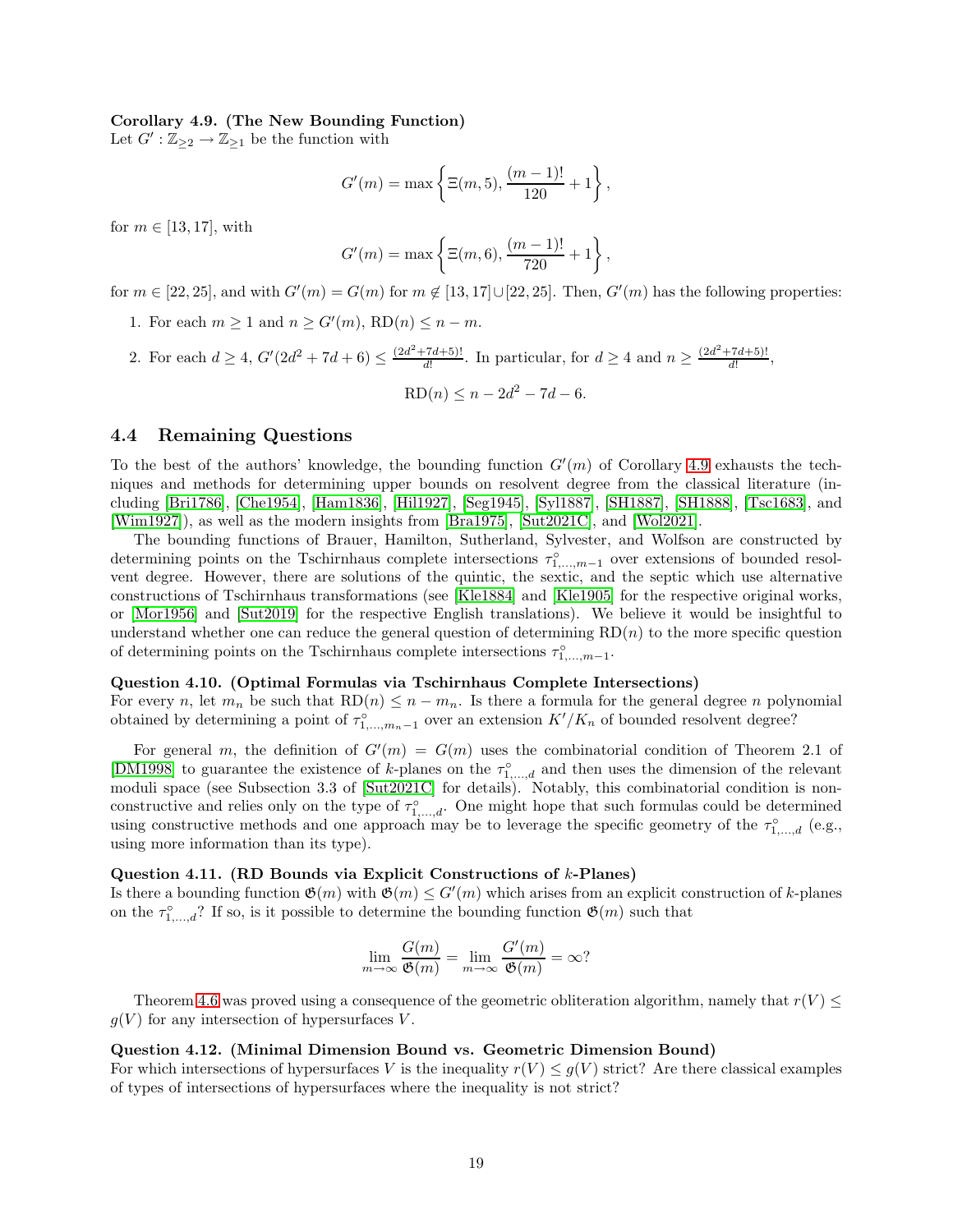Let us now briefly consider a cubic hypersurface  $H = \mathbb{V}(f) \subseteq \mathbb{P}_{K}^{r}$ . When  $r = 3$  and H is smooth, the Cayley-Salmon theorem yields that  $H$  contains exactly 27 lines. The resolvent degree of determining a line on  $H$  is bounded above by the dimension of the moduli space of smooth cubic surfaces, which is

$$
\dim (\mathcal{M}^{\circ}(3;3)) = \binom{3+3}{3} - (3+1)^2 = 4.
$$

That H has exactly 27 lines is consistent with Theorem 2.1 of [\[DM1998\]](#page-30-5), which states that the Fano variety of lines of a cubic surface in  $\mathbb{P}_{K}^{3}$  is non-empty and has dimension 0. In particular, when  $r=3$ , most points  $P \in H(K)$  do not lie on a line of H over an algebraic closure K. When  $r = 4$ , however, any polar cone  $\mathcal{C}(V;P)$  has dimension at least one and thus every point  $P \in V(H)$  lies on at least one line  $\Lambda = \Lambda(P,Q) \subseteq H$ over an algebraic closure  $\overline{K}$ . To determine such a point Q directly, we must solve a polynomial of degree  $6 = 3! = \deg(\mathcal{C}(V;P)).$  Hence, we can determine a line through any point P over an extension with  $K'/K$ with  $RD(K'/K) \leq RD(6) \leq 2$ .

Additionally, observe that

$$
g(C(V; P)) = g(3; 1, 1, 1) = g(2; 1, 3) = 5.
$$

Thus, when  $r \geq 5$ , we can determine a point  $Q \in \mathcal{C}(V;P) \setminus \{P\}$  over an extension determined by solving at most cubic polynomials (i.e., over a solvable extension).

Now, let  $V \subseteq \mathbb{P}_{K}^{r}$  be an intersection of hypersurfaces of type  $\begin{bmatrix} d & \cdots & 1 \\ \ell_{1} & \cdots & \ell_{r} \end{bmatrix}$  $\ell_d$   $\cdots$   $\ell_1$ . For each  $k \geq 1$ , take  $s_k(V)$ to be the minimal  $\boldsymbol{s}$  such that

$$
(k+1)(s-k) - \sum_{j=1}^{d} \ell_j {k+j \choose j} \ge 0.
$$

One implication of Theorem 2.1 of [\[DM1998\]](#page-30-5) is that V contains a k-plane for all  $r \geq s_k(V)$ . We expect  $s_k(V)$  to be the minimal ambient dimension required for V to contain a k-plane; however, we expect the resolvent degree of determining such a k-plane to be large. Conversely, we expect  $r\left(\mathcal{C}^k(V;P_0,\ldots,P_{k-1})\right)+k,$ the ambient dimension required to determine a k-polar point over an extension  $K'/K$  of small resolvent degree  $(RD(K'/K) \leq RD(d))$ , to be large.

### Question 4.13. (Minimizing Ambient Dimension vs. Minimizing RD of Extensions)

Let V be an intersection of hypersurfaces. How do  $g\left(\mathcal{C}^k(V;P_0,\ldots,P_{k-1})\right) + k, r\left(\mathcal{C}^k(V;P_0,\ldots,P_{k-1})\right) + k$ , and  $s_k(V)$  compare?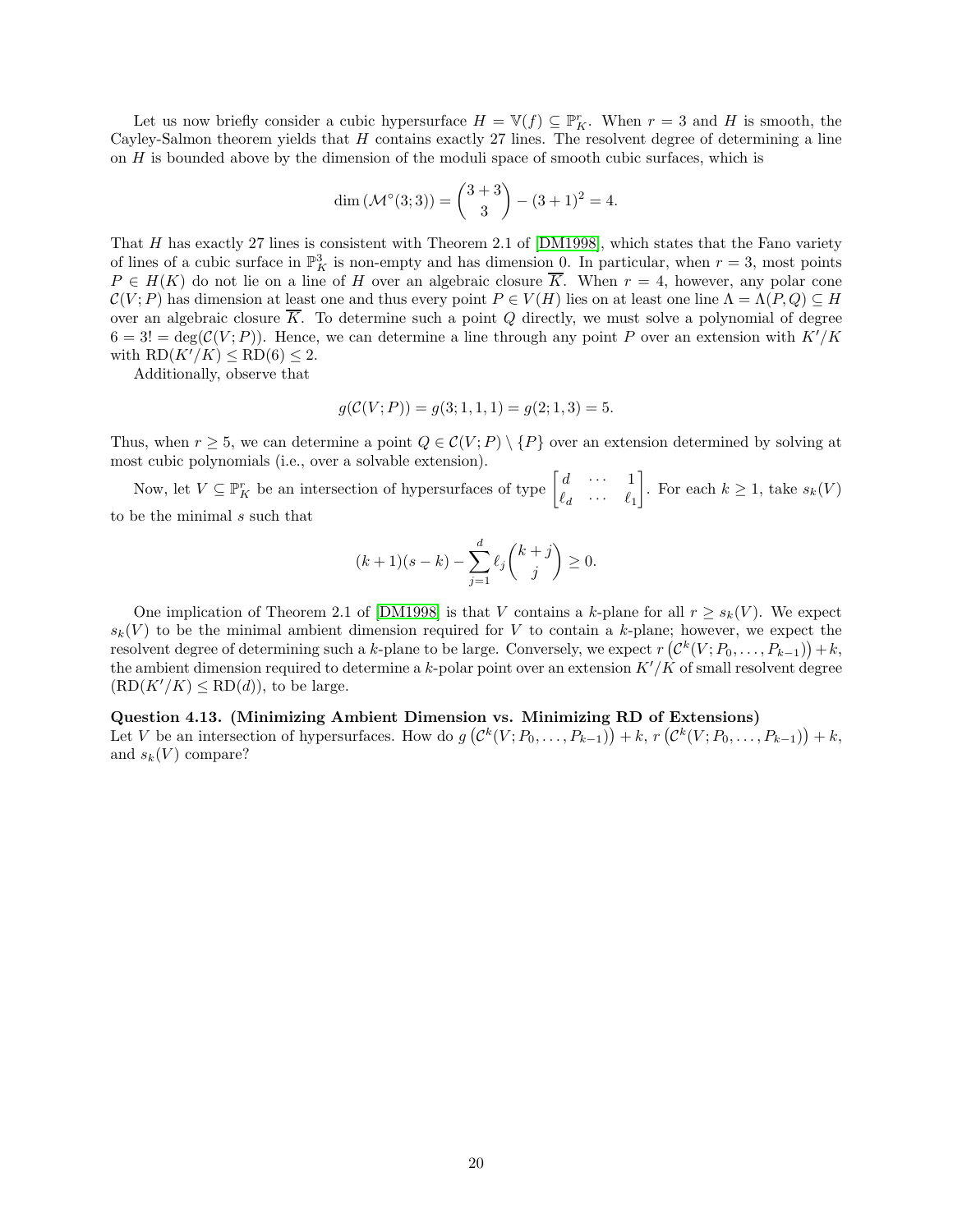# <span id="page-20-0"></span>5 Python Implementations of the Obliteration Algorithm and Related Phenomena

In Subsection [5.1,](#page-20-1) we provide an implementation (Algorithm [5.1\)](#page-20-2) of the geometric obliteration algorithm in Python. In Subsection [5.2,](#page-22-0) we prove several lemmata which make the computations for the proof of Theorem [4.6](#page-15-0) feasible. Algorithm [5.5](#page-25-1) in Subsection [5.3](#page-25-0) takes the same input and provides the same output as Algorithm [5.1,](#page-20-2) but uses the lemmata of Subsection [5.2](#page-22-0) to decrease computation time. Finally, Algorithm [5.6](#page-27-1) in Subsection [5.4](#page-27-0) computes the information necessary for Theorem [4.6.](#page-15-0)

## <span id="page-20-1"></span>5.1 Appendix A: The Geometric Obliteration Algorithm

## <span id="page-20-2"></span>Algorithm 5.1. (The Geometric Obliteration Algorithm)

- Input: An intersection of hypersurfaces V of type  $\begin{bmatrix} d & d-1 & \cdots & 2 & 1 \\ a & a & 0 & 0 \\ 0 & 0 & 0 & 0 \\ 0 & 0 & 0 & 0 \\ 0 & 0 & 0 & 0 \\ 0 & 0 & 0 & 0 \\ 0 & 0 & 0 & 0 \\ 0 & 0 & 0 & 0 \\ 0 & 0 & 0 & 0 \\ 0 & 0 & 0 & 0 \\ 0 & 0 & 0 & 0 \\ 0 & 0 & 0 & 0 \\ 0 & 0 & 0 & 0 \\ 0 &$  $\ell_d$   $\ell_{d-1}$   $\cdots$   $\ell_2$   $\ell_1$ with  $d \geq 2$ , encoded as the list DegreeList =  $[\ell_d, \ell_{d-1}, \ldots, \ell_2, \ell_1]$ .
- Output: The geometric dimension bound  $g(d; \ell_d, \ldots, \ell_1)$ .

The function ComputePolarCone inputs a list which contains the type of an intersection of hypersurfaces W. It then returns a list which contains the type of a polar cone  $\mathcal{C}(W;P)$ . In particular, recall that for each  $d' < d$ , each hypersurface H with  $deg(H) > d'$  defining W contributes exactly one new degree d' hypersurface defining  $\mathcal{C}(W;P)$  and each hypersurface defining  $\mathcal{C}(W;P)$  arises in this manner.

- 1: function ComputePolarCone(List):
- 2: counter  $=$  List[0]
- 3: ReturnList = [counter]
- 4: for index in range(1,len(List)):
- $5:$  counter  $+=$  List [index]
- 6: ReturnList.append(counter)
- 7: end for
- 8: return ReturnList
- 9: end function

The function ObliterateLargestDegreeHypersurfaces inputs a list which contains the type of an intersection of hypersurfaces W whose largest degree hypersurface has degree  $d > 3$ . It identifies the number of hypersurfaces of largest degree and proceeds to iteratively remove a hypersurface  $H$  of largest degree and compute a polar cone of the remaining intersection of hypersurfaces  $W'$  (with an additional hyperplane included).

Note that an additional hyperplane is added each time to avoid repeated polar cone points, i.e. if P was the cone point of the previous polar cone point, we pass to a hyperplane which does not contain  $P$  to ensure that the cone point Q of the next polar cone satisfies  $Q \neq P$ . Also, the polar cone of a hyperplane plane at any point is just the hyperplane itself, so to compute the combinatorics, it suffices to add one after computing the polar cone instead of doing it beforehand.

As taking the polar cone of a hypersurface H introduces only hypersurfaces of strictly smaller degree, this process terminates and ObliterateLargestDegreeHypersurfaces returns a list whose data is the multi-degree of an intersection of hypersurfaces  $V'$  whose largest degree hypersurface has degree  $d-1$ .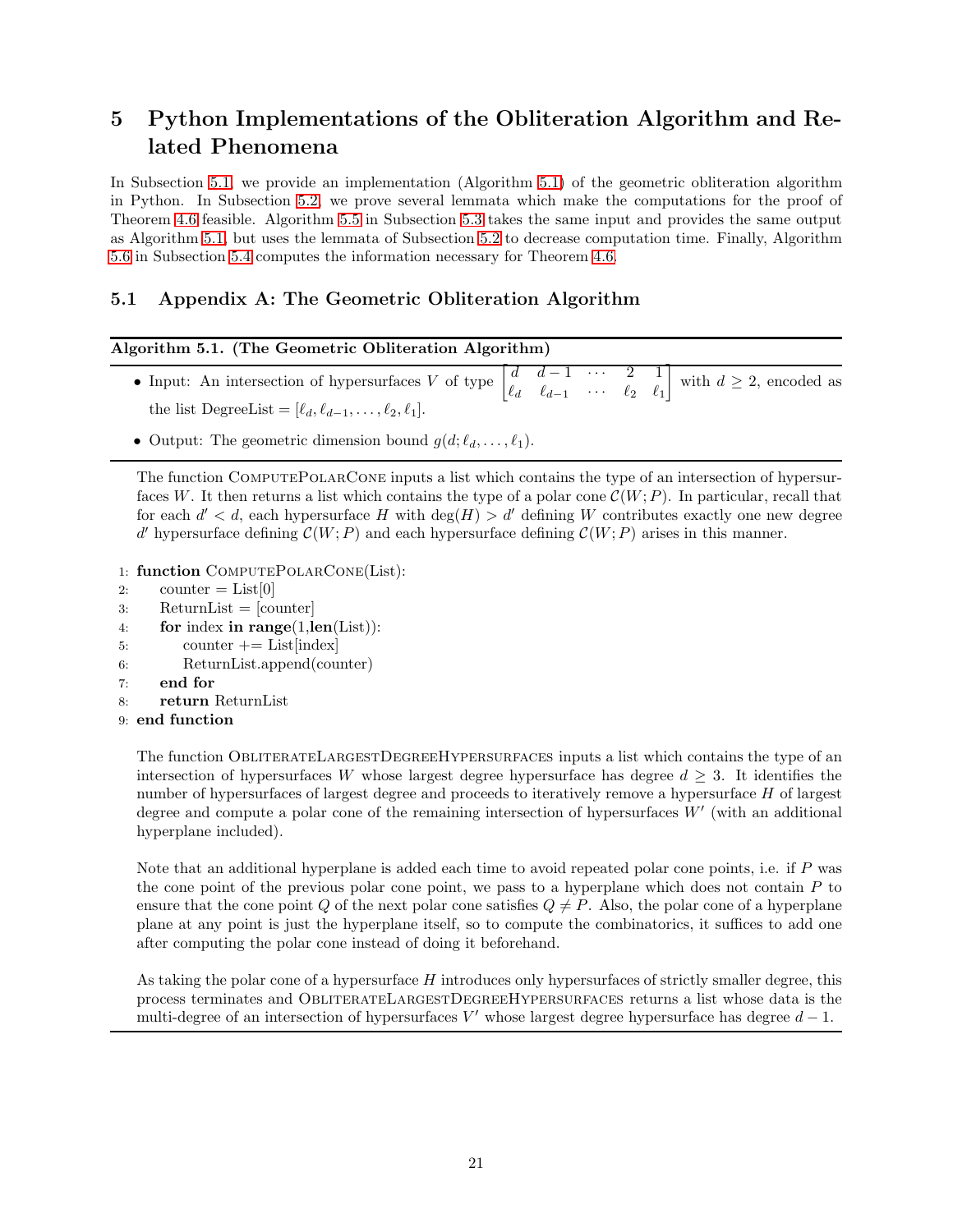```
10: function ObliterateLargestDegreeHypersurfaces(List):
```

```
11: while List[0] > 0:
12: List[0] = 113: TempList = COMPUTEPOLARCONE(List)
14: List = TempList
15: List[\text{len}(\text{List})-1] += 116: end while
17: ReturnList = []
18: for index in range(1, len(List)):
19: ReturnList.append(List[index])
20: end for
21: return ReturnList
```

```
22: end function
```
The function OBLITERATEQUADRICSVIALOOPS works similarly to OBLITERATELARGESTDEGREEHY-PERSURFACES, but the input is the multi-degree of an intersection of hypersurfaces of type  $\begin{bmatrix} 2 & 1 \\ 0 & 0 \end{bmatrix}$  $\ell_2$   $\ell_1$ | and the loop ends with a single quadric remaining instead of zero quadrics remaining.

```
23: function ObliterateQuadricsViaLoops(List):
```

```
24: while List[0] > 1:
25: List[0] = 126: TempList = COMPUTEPOLARONE(List)27: List = TempList28: List[\text{len}(\text{List})-1] += 129: end while
30: return [List[0],List[1]]
```

```
31: end function
```
The procedure MAIN inputs the multi-degree of an intersection of hypersurfaces  $V$  as the list DegreeList and proceeds to successively "obliterate" the hypersurfaces of largest degree. The final step of the procedure is to return a list of the form  $[1, \alpha]$ , which is the requisite intersection of a single quadric and  $\alpha$  hyperplanes.

```
32: procedure Main(DegreeList):
```

```
33: for index in range(1,len(DegreeList)-1):
```

```
34: TempDegreeList = ObliterateLargestDegreeHypersurfaces(DegreeList)
```

```
35: DegreeList = TempDegreeList
```
- 36: end for
- 37: FinalList = OBLITERATEQUADRICSVIALOOPS(DegreeList)
- 38:  $\text{Sum} = \text{FinalList}[0] + \text{FinalList}[1]$
- 39: return Sum

```
40: end procedure
```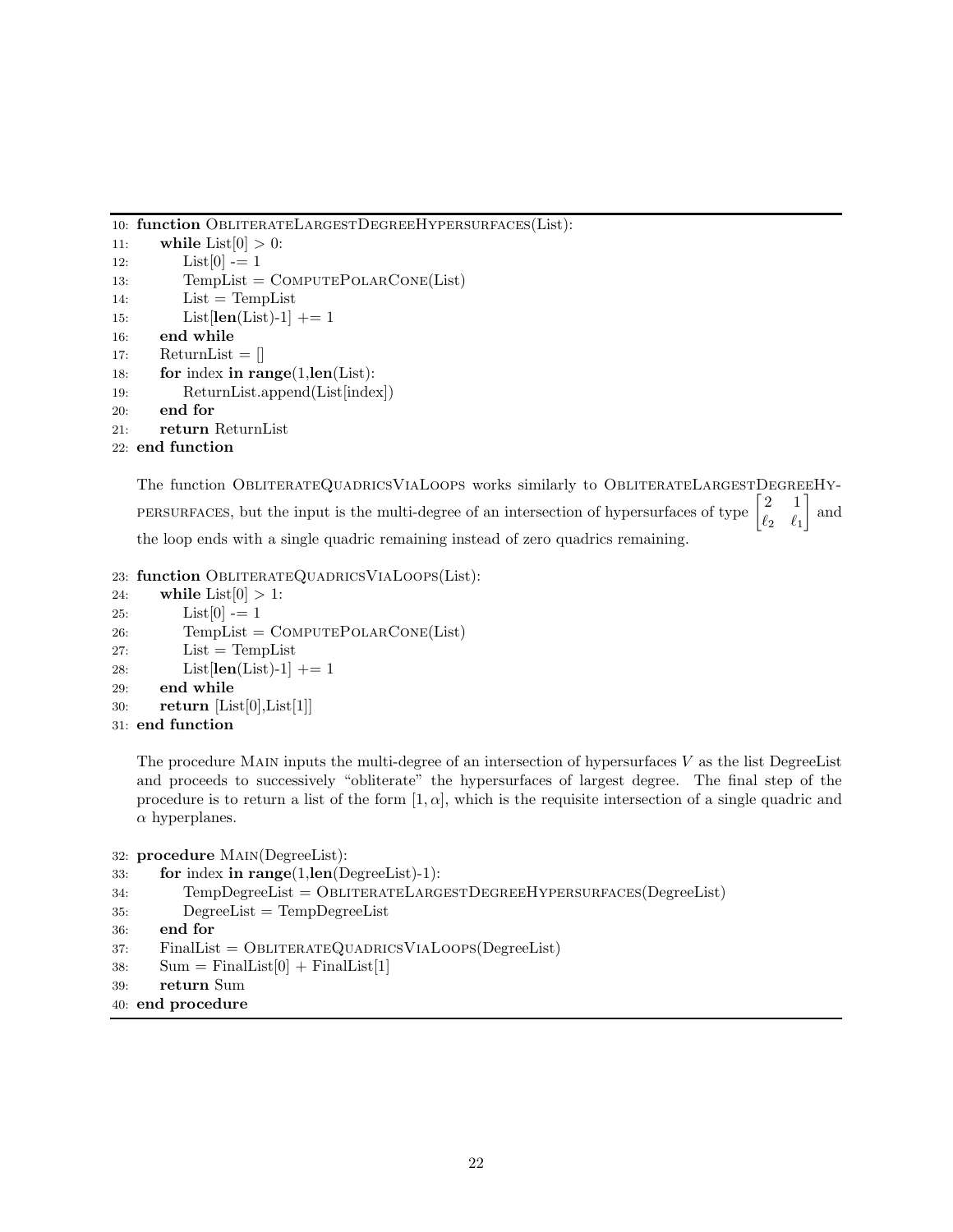## <span id="page-22-0"></span>5.2 Appendix B: Lemmata for Computational Improvements

In this subsection, we give explicit numerics for Proposition [3.10](#page-8-1) when  $d = 2, 3, 4$ .

#### <span id="page-22-1"></span>Lemma 5.2. (Obliterating Quadrics)

Consider an intersection of hypersurfaces V of type  $\begin{bmatrix} 2 & 1 \\ 0 & 0 \end{bmatrix}$  $\ell_2$   $\ell_1$ . Then,

$$
g(V) = 1 + \ell_1 + \frac{1}{2}(\ell_2 - 1)(\ell_2 + 2).
$$

*Proof.* First, observe that  $V^{Syl}(2, 1)$  has type

$$
\begin{bmatrix} 2 & 1 \ \ell_2 - 1 & \ell_1 + \ell_2 \end{bmatrix},
$$

by Definition [3.9.](#page-8-2) Similarly,  $V^{\text{Syl}}(2,2)$  has type

$$
\begin{bmatrix} 2 & 1 \ \ell_2 - 2 & \ell_1 + \ell_2 + \ell_2 - 1 \end{bmatrix}.
$$

Proceeding in this manner yields that  $V^{\mathrm{Syl}}(2; \lambda_2 - 1)$  has type

$$
\begin{bmatrix} 2 & 1 \ 1 & \ell_1 + \sum_{j=1}^{\ell_2 - 1} (\ell_2 - j + 1) \end{bmatrix},
$$

and we note that

$$
\sum_{j=1}^{\ell_2-1} (\ell_2-j+1) = \frac{1}{2} (\ell_2-1) (\ell_2+2).
$$

From Lemma [3.5](#page-6-0) and Definition [3.9,](#page-8-2) we see that

$$
g(V) = g(V^{\text{Syl}}(2; \lambda_2 - 1)) = 1 + \ell_1 + \frac{1}{2} (\ell_2 - 1) (\ell_2 + 2).
$$

<span id="page-22-2"></span>

|  | Lemma 5.3. (Obliterating Cubics) |  |  |
|--|----------------------------------|--|--|
|--|----------------------------------|--|--|

Consider an intersection of hypersurfaces V of type  $\begin{bmatrix} 3 & 2 & 1 \\ 0 & 0 & 0 \end{bmatrix}$  $\ell_3$   $\ell_2$   $\ell_1$ . Then,  $V_1^{\text{Syl}}$  is of type  $\begin{bmatrix} 2 & 1 \\ \beta_2 & \alpha_1 \end{bmatrix}$  $\beta_3$   $\alpha_3$  $\Big]$ , where

$$
\beta_3 = \ell_2 + \frac{1}{2}(\ell_3 - 1)\ell_3,
$$
  
\n
$$
\alpha_3 = \ell_1 + \ell_2\ell_3 + \frac{1}{2}\ell_3(\ell_3 + 1) + \frac{1}{6}\ell_3(2\ell_3^2 - 3\ell_3 + 1).
$$

*Proof.* An argument analogous to the proof of Lemma [5.2](#page-22-1) yields that

$$
\beta_3 = \ell_2 + \sum_{j=1}^{\ell_3} (\ell_3 - j) = \ell_2 + \frac{1}{2}(\ell_3 - 1)\ell_3.
$$

Next, observe that  $V^{\text{Syl}}(3;j)$  has type

$$
\begin{bmatrix} 3 & 2 & 1 \ \ell_3 - j & \ell_2 + \sum_{k=1}^j (\ell_3 - k) & \lambda_j \end{bmatrix}.
$$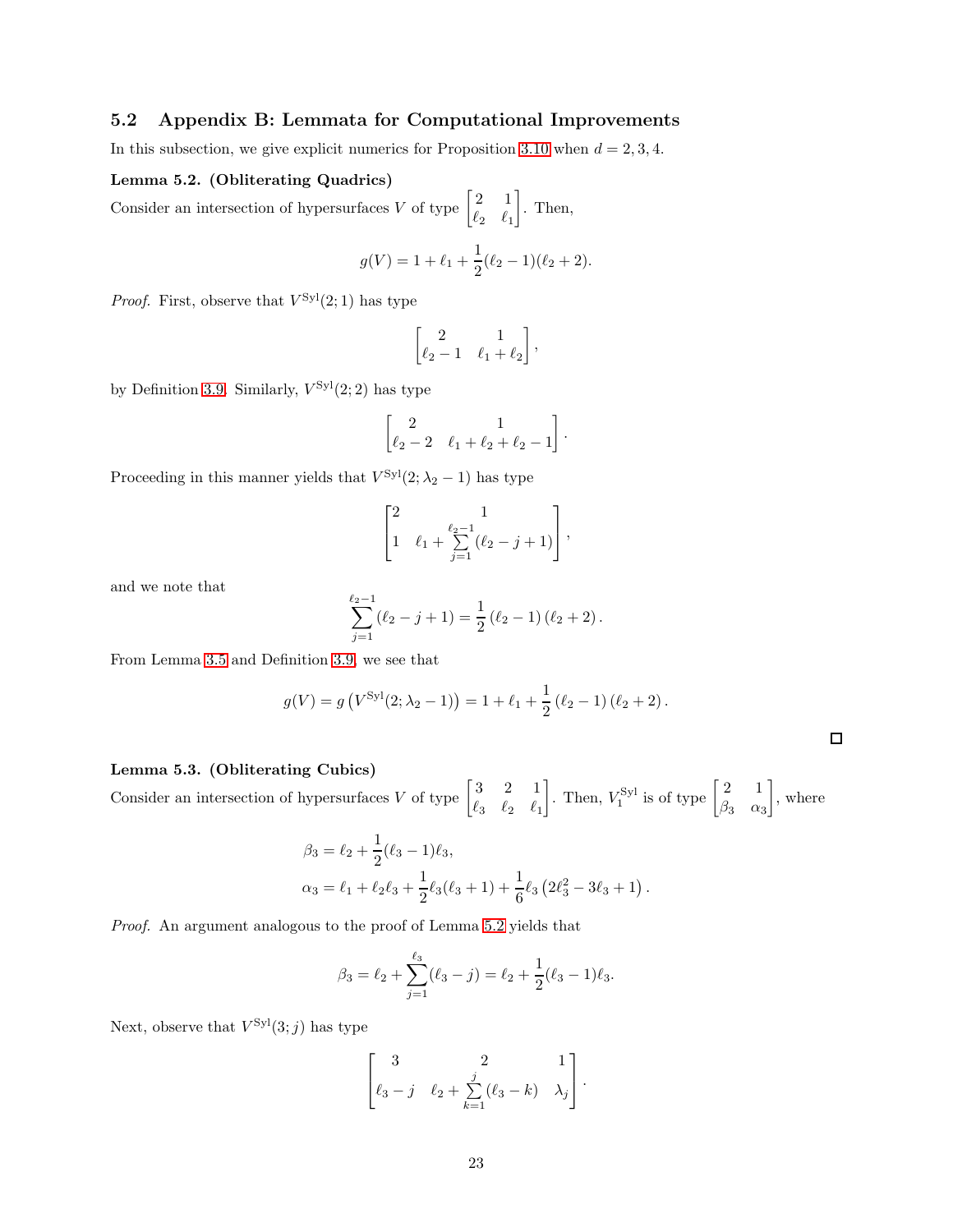Consequently,

$$
\lambda_{j+1} = \lambda_j + (\ell_3 - j - 1) + \left(\ell_2 + \sum_{k=1}^j (\ell_3 - k)\right) + 1.
$$

Combined with the initial condition  $\lambda_0 = \ell_1$ , we obtain that

$$
\alpha_3 = \ell_1 + \left(\sum_{j_1=1}^{\ell_3} (\ell_3 - j_1 + 1)\right) + \left(\sum_{j_2=1}^{\ell_3} \ell_2 + \sum_{j_3=2}^{\ell_3} \sum_{j_4=1}^{j_4-1} \ell_3 - j_4\right),
$$
  
\n
$$
= \ell_1 + \frac{1}{2} \ell_3 (\ell_3 + 1) + \left(\ell_2 \ell_3 + \sum_{j_3=2}^{\ell_3} \sum_{j_4=1}^{j_3-1} \ell_3 - j_4\right),
$$
  
\n
$$
= \ell_1 + \ell_2 \ell_3 + \frac{1}{2} \ell_3 (\ell_3 + 1) + \sum_{j_3=2}^{\ell_3} \sum_{j_4=1}^{j_3-1} (\ell_3 - j_2),
$$
  
\n
$$
= \ell_1 + \ell_2 \ell_3 + \frac{1}{2} \ell_3 (\ell_3 + 1) + \frac{1}{6} \ell_3 (2 \ell_3^2 - 3 \ell_3 + 1).
$$

## <span id="page-23-0"></span>Lemma 5.4. (Obliterating Quartics)

Consider an intersection of hypersurfaces  $V \subseteq \mathbb{P}_{K}^{r}$  of type  $\begin{bmatrix} 4 & 3 & 2 & 1 \\ \ell_4 & \ell_2 & \ell_3 & \ell_4 \end{bmatrix}$  $\ell_4$   $\ell_3$   $\ell_2$   $\ell_1$ . Then,  $V_1^{\text{Syl}}$  is of type  $\begin{bmatrix} 3 & 2 & 1 \\ \gamma_4 & \beta_4 & \alpha \end{bmatrix}$  $\gamma_4$   $\beta_4$   $\alpha_4$  , where

$$
\gamma_4 = \ell_3 + \frac{1}{2}(\ell_4 - 1)\ell_4,
$$
  
\n
$$
\beta_4 = \ell_2 + \ell_3\ell_4 + \frac{1}{2}(\ell_4 - 1)\ell_4 + \frac{1}{6}\ell_4(2\ell_4^2 - 3\ell_4 + 1),
$$
  
\n
$$
\alpha_4 = \ell_1 + \ell_4(\ell_2 + \ell_3 + \frac{1}{2}(\ell_4 + 1)) + \ell_4(\frac{1}{2}\ell_3(\ell_4 + 1) + \frac{1}{3}(2\ell_4^2 - 3\ell_4 + 1)) + \frac{1}{24}(\ell_4 - 2)(\ell_4 - 1)\ell_4(3\ell_4 - 1).
$$

*Proof.* The proofs of Lemmata [5.2](#page-22-1) and [5.3](#page-22-2) generalize to determine  $\gamma_4$  and  $\beta_4$  in a straightforward manner. It remains to determine  $\alpha_4$ . Note that  $V^{Syl}(4;j)$  has type

$$
\left[\begin{matrix}4 & 3\\ \ell_4 - j & \ell_3 + \sum_{k_1=1}^j(\ell_4 - k_1) & \ell_2 + \left(\sum_{k_2=1}^j\ell_4 - k_2\right) + \sum_{k_3=1}^j\left(\ell_3 + \sum_{k_4=1}^{j-1}(\ell_4 - k_4)\right) & \lambda_j\end{matrix}\right].
$$

As a result,

$$
\lambda_{j+1} = \lambda_j + (\ell_4 - j - 1) + \left(\ell_3 + \sum_{k=1}^j (\ell_4 - k)\right) + \left(\ell_2 + \left(\sum_{k_1=1}^j \ell_4 - k_1\right) + \sum_{k_2=1}^j \left(\ell_3 + \sum_{k_3=1}^{j-1} (\ell_4 - k_3)\right)\right) + 1.
$$

 $\Box$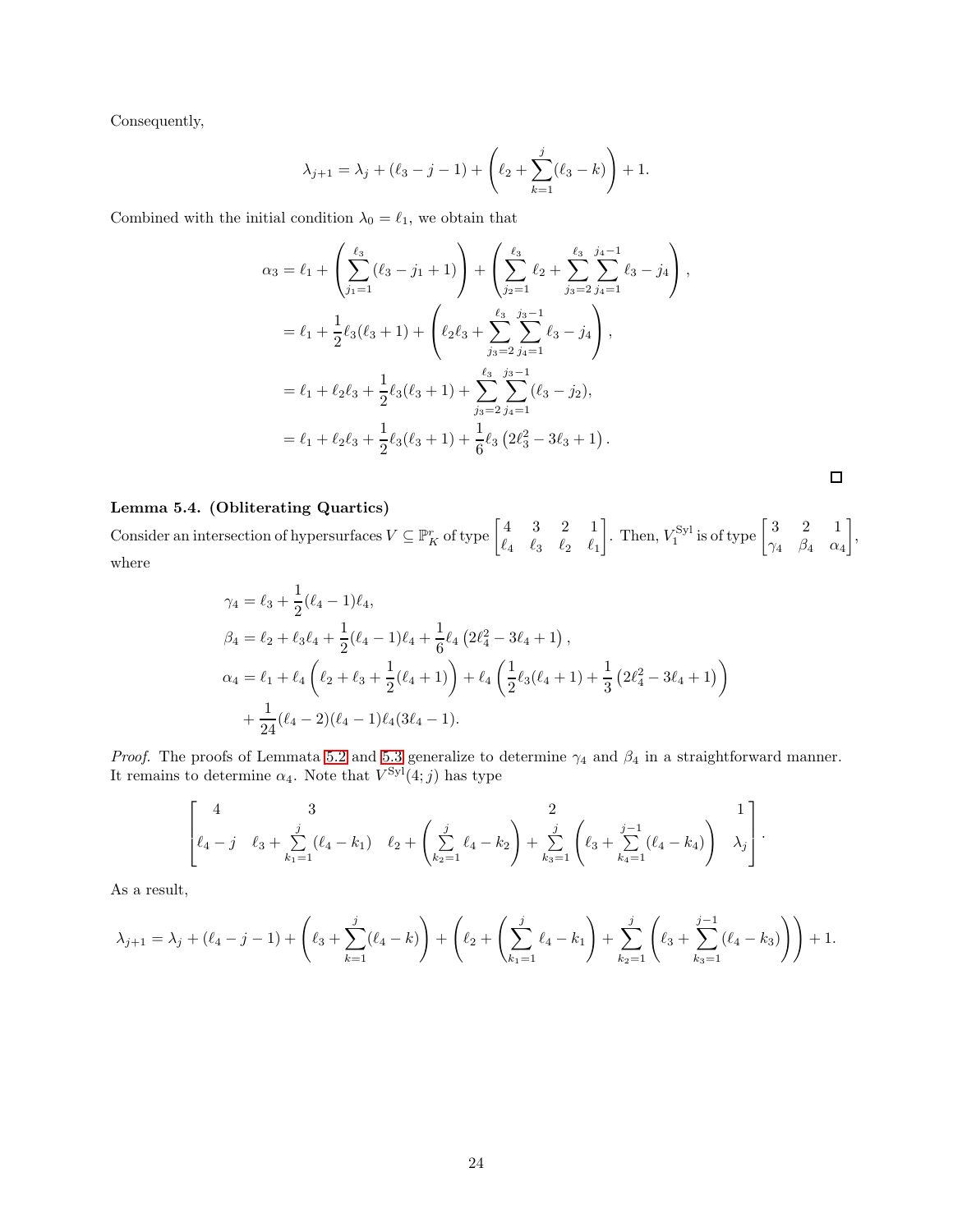Given the initial condition  $\lambda_0 = \ell_1,$  it follows that

$$
\alpha_{4} = \ell_{1} + \left(\sum_{j_{1}=1}^{\ell_{4}} \ell_{4} - j_{1} + 1\right) + \left(\sum_{j_{2}=1}^{\ell_{4}} \ell_{3} + \sum_{j_{3}=2}^{\ell_{4}} \sum_{j_{4}=1}^{j_{3}-1} (\ell_{4} - j_{4})\right) \n+ \left(\sum_{j_{5}=1}^{\ell_{4}} \ell_{2} + \sum_{j_{6}=2}^{\ell_{4}} \sum_{j_{7}=1}^{j_{6}-1} (\ell_{4} - j_{7}) + \sum_{j_{8}=2}^{\ell_{4}} \sum_{j_{9}=1}^{j_{8}-1} \ell_{3} + \sum_{j_{10}=3}^{\ell_{4}} \sum_{j_{11}=2}^{j_{10}-1} \sum_{j_{12}=1}^{j_{11}-1} (\ell_{4} - j_{12})\right), \n= \ell_{1} + \left(\frac{1}{2}\ell_{4}(\ell_{4} + 1)\right) + \left(\ell_{3}\ell_{4} + \frac{1}{6}\ell_{4}\left(2\ell_{4}^{2} - 3\ell_{4} + 1\right)\right) \n+ \left(\ell_{2}\ell_{4} + \frac{1}{6}\ell_{4}\left(2\ell_{4}^{2} - 3\ell_{4} + 1\right) + \frac{1}{2}(\ell_{4} - 1)\ell_{4}\ell_{3} + \sum_{j_{10}=3}^{\ell_{4}} \sum_{j_{11}=2}^{j_{10}-1} \sum_{j_{12}=1}^{j_{11}-1} (\ell_{4} - j_{12})\right), \n= \ell_{1} + \ell_{4}\left(\ell_{2} + \ell_{3} + \frac{1}{2}(\ell_{4} + 1)\right) + \ell_{4}\left(\frac{1}{2}\ell_{3}(\ell_{4} - 1) + \frac{1}{3}\left(2\ell_{4}^{2} - 3\ell_{4} + 1\right)\right) + \sum_{j_{10}=3}^{\ell_{4}} \sum_{j_{11}=2}^{j_{10}-1} \sum_{j_{12}=1}^{j_{11}-1} (\ell_{4} - j_{12}), \n= \ell_{1} + \ell_{4}\left(\ell_{2} + \ell_{3} + \frac{1}{2}(\ell_{4} + 1)\right) + \ell_{4}\left(\frac{1}{2}\ell_{3}(\ell_{4}
$$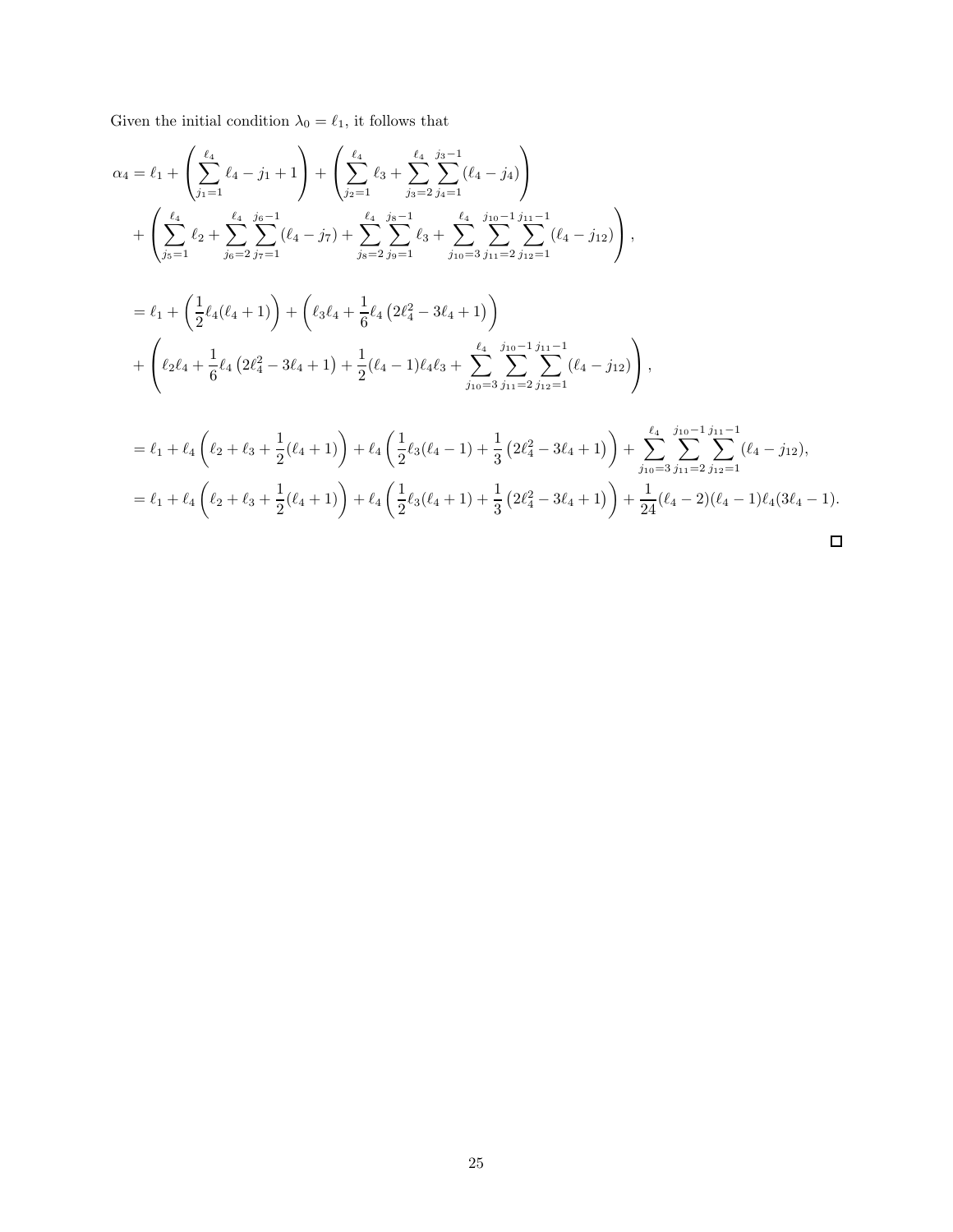## <span id="page-25-0"></span>5.3 Appendix C: The Geometric Obliteration Algorithm with Computational Improvements

<span id="page-25-1"></span>

|  | Algorithm 5.5. (The Geometric Obliteration Algorithm with Computational Improvements) |  |
|--|---------------------------------------------------------------------------------------|--|
|  |                                                                                       |  |

- Input: An intersection of hypersurfaces V of type  $\begin{bmatrix} d & d-1 & \cdots & 2 & 1 \\ a & a & 0 & a \end{bmatrix}$  $\ell_d$   $\ell_{d-1}$   $\cdots$   $\ell_2$   $\ell_1$ T with  $d \geq 2$ , encoded as the list DegreeList =  $[\ell_d, \ell_{d-1}, \ldots, \ell_2, \ell_1].$
- Output: The geometric dimension bound  $g(d; \ell_d, \ldots, \ell_1)$ .

We will use the same functions COMPUTEPOLARCONE and OBLITERATELARGESTDEGREEHYPERSURfaces which were originally defined in Algorithm [5.1.](#page-20-2)

We now implement Lemma [5.4](#page-23-0) (respectively, Lemmata [5.3](#page-22-2) and [5.2\)](#page-22-1) via the following three functions.

1: function OBLITERATEQUARTICS(List):

```
2: a = List[0]3: b = List[1]4: c = List[2]5: d = List[3]6: gammafour = b + (1/2)^*(a-1)^*a7: betafour = c + a^*b + (1/2)^*a^*(a+1) + (1/6)^*(a-1)^*a^*(2^*a-1)8: alphafour = d + a^*(b+c+(1/2)^*(a+1)) + a^*((1/2)^*b^*(a-1)+(1/3)^*((2^*(a^{**2}))- (3^*a)+1))9: + (1/24)^*(a-2)^*(a-1)^*a^*(3^*a-1)10: return [gammafour,betafour,alphafour]
11: end function
12: function OBLITERATECUBICS(List):
13: a = List[0]14: b = List[1]15: c = List[2]16: betathree = b + (1/2)^*(a-1)^*a17: alphathree = c + a*b + (1/2)^*a*(a+1) + (1/6)^*a*((2^*(a^{**}2))-(3^*a)+1)
18: return [betathree,alphathree]
19: end function
20: function OBLITERATEQUADRICS(List):
21: a = List[0]22: b = List[1]23: alphatwo = b + (1/2)^* a^* (a+1)24: return [1,alphatwo]
25: end function
```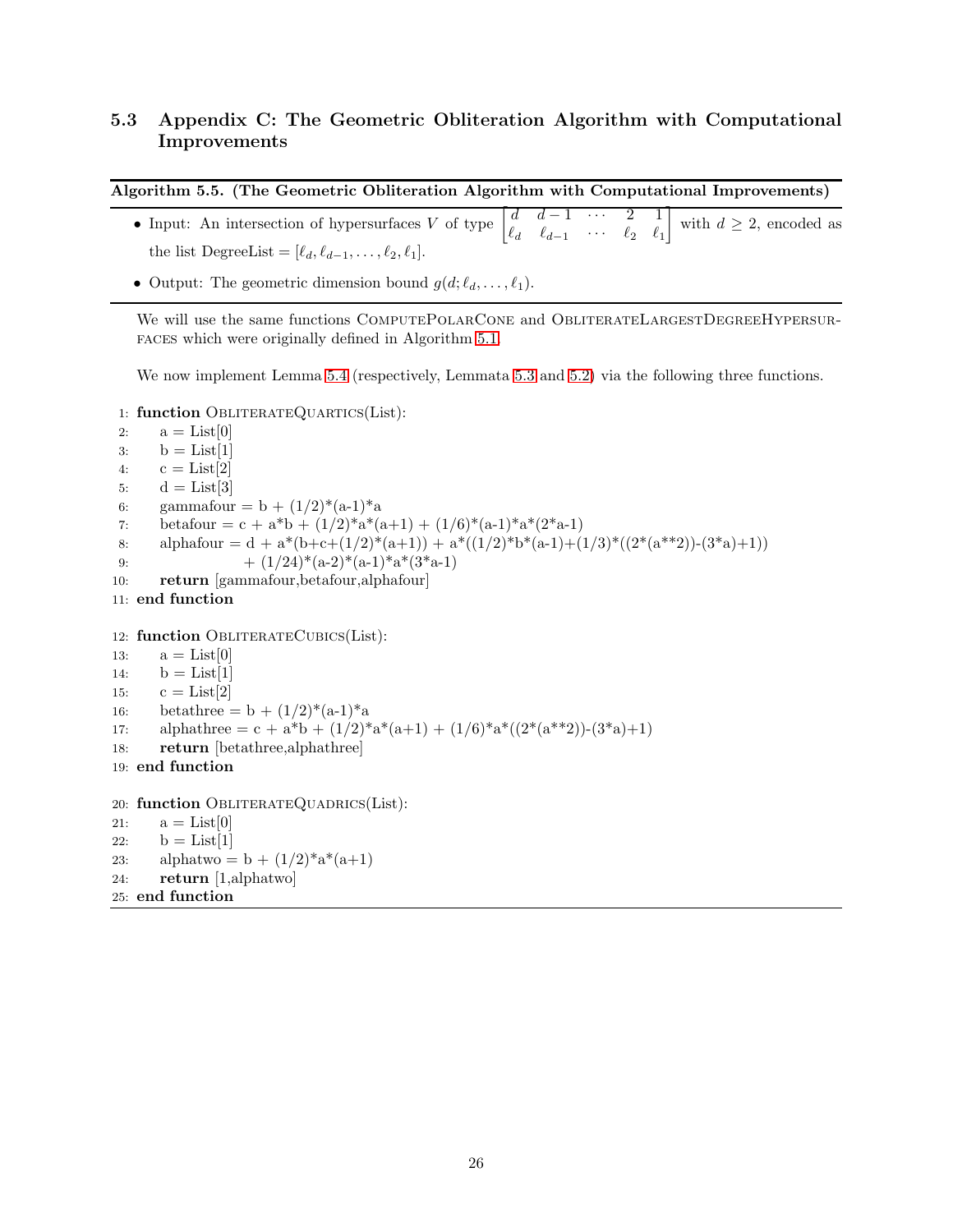The Main procedure works very similarly to its counterpart in Algorithm [5.1,](#page-20-2) with the only differences being the use of specialized functions to obliterate quartic, cubic, and quadric hypersurfaces.

```
26: procedure Main(DegreeList):
27: if len(DegreeList) == 2: then
28: FinalDegreeList = OBLITERATEQUADRICS(DegreeList)
29: \text{Sum} = \text{FinalDegreeList}[0] = \text{FinalDegreeList}[1]30: return Sum
31: else if len(DegreeList) == 3: then
32: TempDegreeList = OBLITERATECUBICS(DegreeList)
33: DegreeList = TempDegreeList
34: TempDegreeList = OBLITERATEQUADRICS(DegreeList)
35: FinalDegreeList = TempDegreeList
36: \text{Sum} = \text{FinalDegreeList}[0] = \text{FinalDegreeList}[1]37: return Sum
38: else if len(DegreeList == 4: then)39: TempDegreeList = OBLITERATEQUARTICS(DegreeList)
40: DegreeList = TempDegreeList
41: TempDegreeList = OBLITERATECUBICS(DegreeList)42: DegreeList = TempDegreeList
43: TempDegreeList = OBLITERATEQUADRICS(DegreeList)44: FinalDegreeList = TempDegreeList
45: Sum = FinalDegreeList[0] = FinalDegreeList[1]
46: return Sum
47: else:
48: for index in range(1, len(DegreeList)-3):
49: TempDegreeList = ObliterateLargestDegreeHypersurfaces(DegreeList)
50: DegreeList = TempDegreeList
51: end for
52: TempDegreeList = OBLITERATEQUARTICS(DegreeList)
53: DegreeList = TempDegreeList
54: TempDegreeList = OBLITERATECUBICS(DegreeList)
55: DegreeList = TempDegreeList
56: TempDegreeList = OBLITERATEQUADRICS(DegreeList)
57: FinalDegreeList = TempDegreeList
58: \text{Sum} = \text{FinalDegreeList}[0] = \text{FinalDegreeList}[1]59: return Sum
60: end if
61: end procedure
```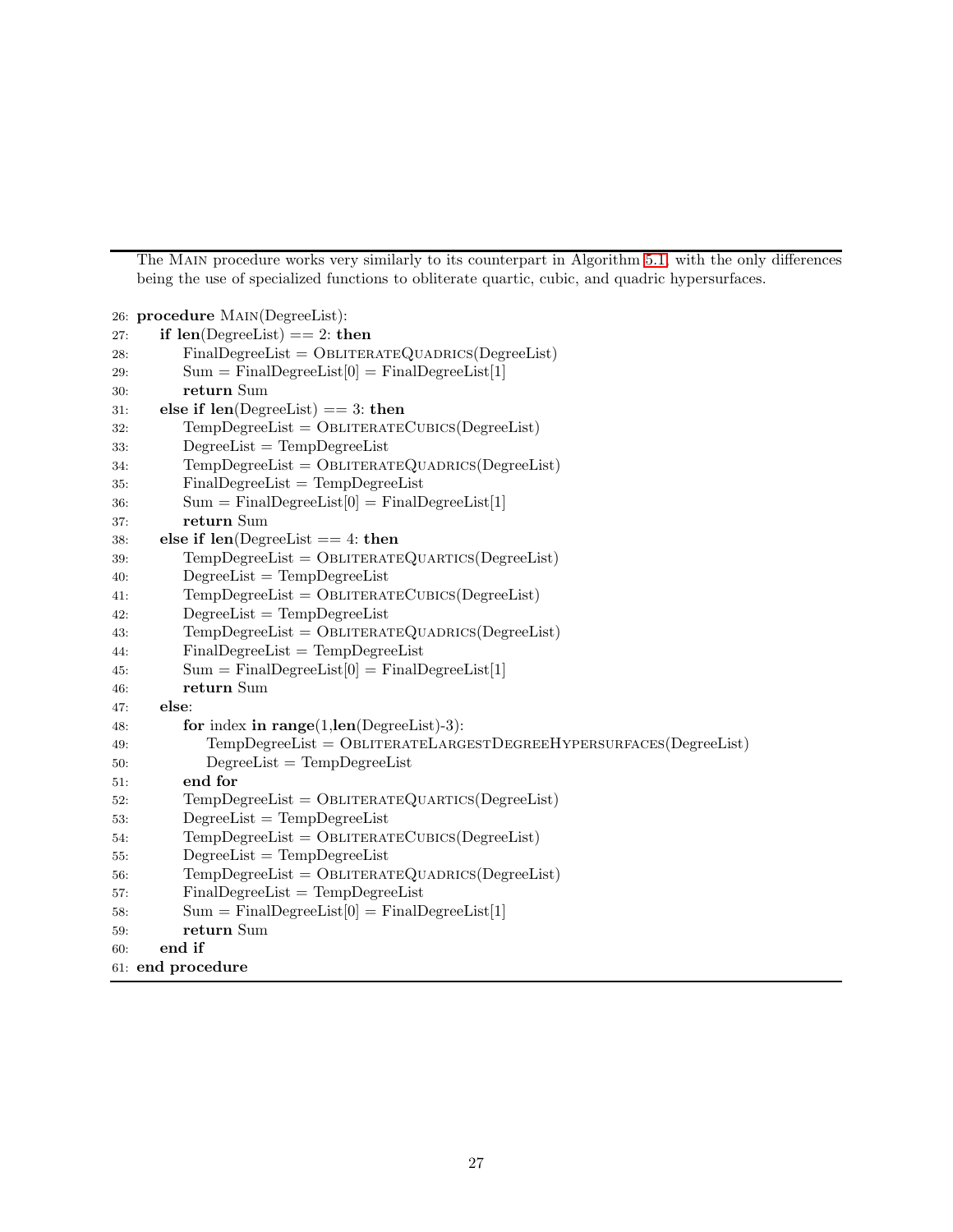# <span id="page-27-0"></span>**5.4** Appendix D: The Geometric Obliteration Algorithm for  $\mathcal{C}^{m-d-1}(\tau_{1,...,d};P_0,\ldots,P_{m-d-1})$

<span id="page-27-1"></span>Algorithm 5.6. (The Geometric Obliteration Algorithm for  $\mathcal{C}^{m-d-1}(\tau_{1,...,d};P_0,\ldots,P_{m-d-1})$ )

- Imported Packages: scipy.special, math
- Input: A positive integer d and and another positive integer  $m \geq d+2$ .
- Output: The optimal reduction bound of  $\tau_{1,\dots,d}$  for  $m, \Xi(m, d)$ .

We will use the same functions COMPUTEPOLARCONE and OBLITERATELARGESTDEGREEHYPERSURfaces which were originally defined in Algorithm [5.1,](#page-20-2) as well as the functions ObliterateQuartics and OBLITERATECUBICS which originally defined in Algorithm [5.5.](#page-25-1)

We first implement a closed form for the type of an  $(m-d-1)^{st}$  polar cone of  $\tau_{1,\dots,d}$ , which is Proposition 2.26 of [\[Sut2021C\]](#page-31-1).

- 1: function POLARCONEOFTSCHIRNHAUSTYPE(Type, Level):
- 2: ReturnList  $= [1]$
- 3: for counter in range(1,Type):
- 4: NewTerm = scipy.special.comb((Level+counter), counter, exact=True)
- 5: OutputList.append(NewTerm)
- 6: end for
- 7: return ReturnList
- 8: end function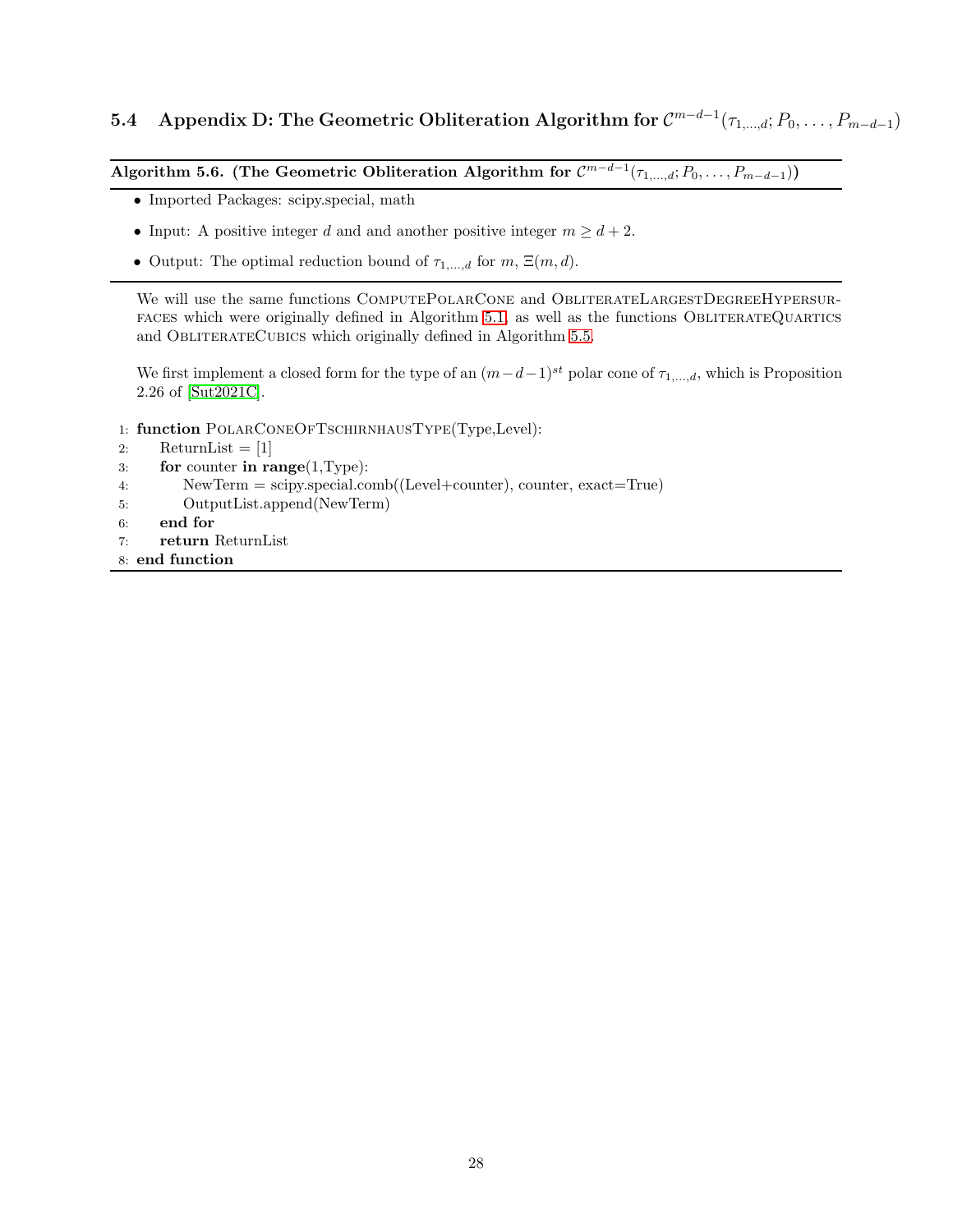This function takes the type of an  $(m - d - 1)^{st}$  polar cone of  $\tau_{1,\ldots,d}$  as an input and outputs  $\Xi(m, d)$ .

9: function ObliterateAMINIMALNUMBEROFQUADRICS(List): 10:  $a = List[0]$ 11:  $b = List[1]$ 12: Dimension =  $b + (1/2)^*(a^{**}2 + a - 2)$ 13: NumberOfQuadrics = 1 14: DimensionList = [Dimension] 15: while 2\*\*NumberOfQuadrics < Dimension: 16: NumberOfQuadrics += 1 17: Dimension = NumberOfQuadrics 18:  $+ (1/2)^*(a^{**}2 + a - \text{NumberOfQuadrics}^{**}2 - \text{NumberOfQuadrics})$ 19: DimensionList.append(Dimension) 20: end while 21: MaxList1 = [2\*\*(NumberOfQuadrics-1)+1, DimensionList[NumberOfQuadrics-2]+m-d+1] 22: MaxList2 =  $[2^{**}$ NumberOfQuadrics+1, DimensionList[NumberOfQuadrics-1 $]+m-d+1$ ] 23:  $Max1 = max(MaxList1[0], MaxList1[1])$ 24:  $Max2 = max(MaxList2[0], MaxList2[1])$ 25: if  $Max2 < Max1$ : then 26: if  $MaxList2[1] < MaxList2[0]$ : then 27: **return** MaxList2[0] 28: else: 29: **return** MaxList2[1] 30: end if 31: else: 32: if  $MaxList1[1] < MaxList1[0]$ : then 33: return MaxList1[0] 34: else: 35: return MaxList1[1] 36: end if 37: end if 38: end function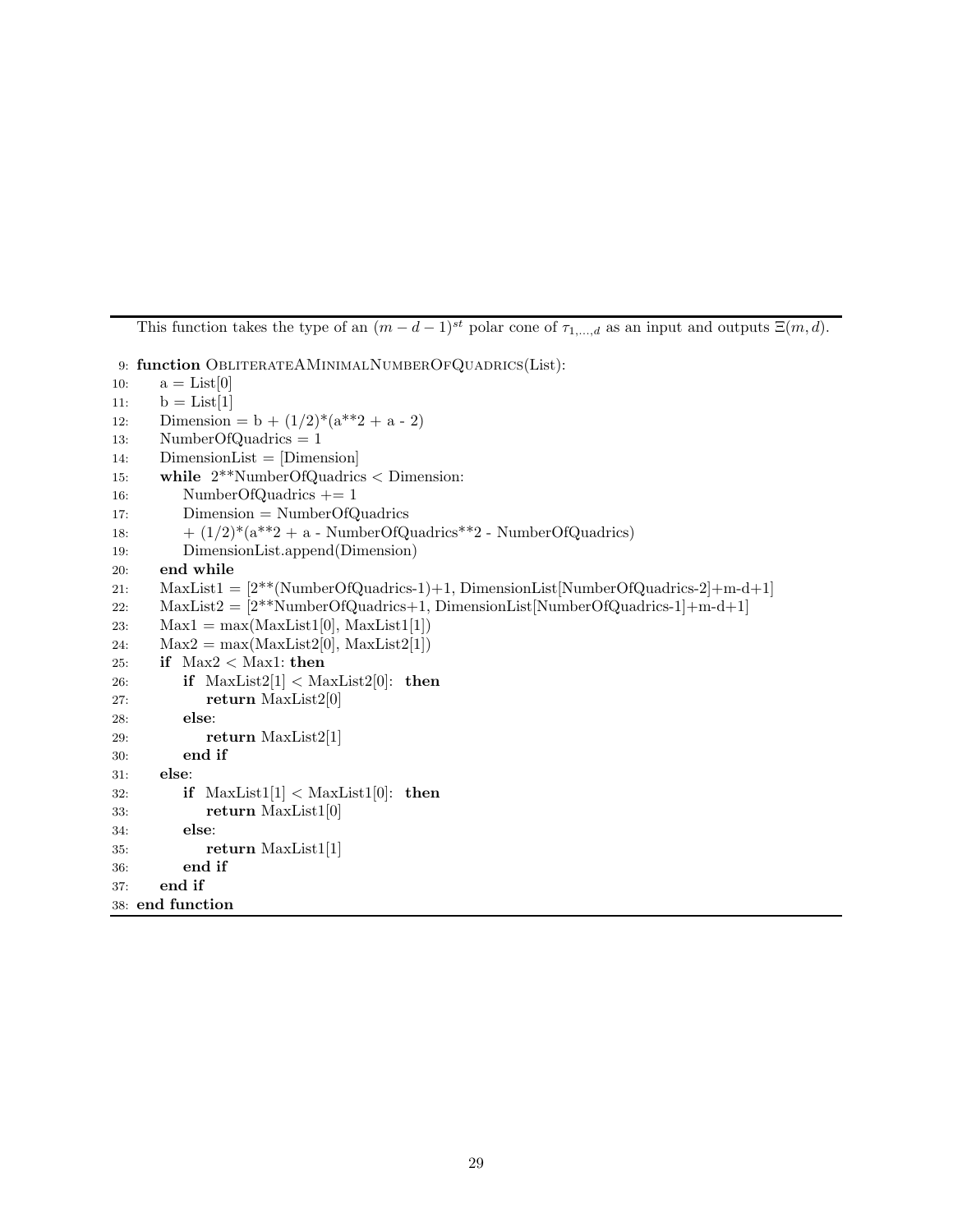The Main procedure functions similarly to its counterpart in Algorithm [5.5.](#page-25-1) The two differences are that the degree list is computed based on m and d and the use of OBLITERATEAMINIMALNUMBERQUADRICS instead of OBLITERATEQUADRICS.

```
39: procedure Main(m,d):
```

```
40: \text{PolarConeLevel} = \text{m-d-1}41: DegreeList = POLARCONEOFTSCHIRNHAUSTYPE(d, PolarConeLevel)
42: if len(\text{DegreeList}) == 2: then
43: return ObliterateAMinimalNumberQuadrics(DegreeList)
44: else if len(DegreeList) == 3: then45: TempDegreeList = OBLITERATECUBICS(DegreeList)
46: DegreeList = TempDegreeList
47: return ObliterateAMinimalNumberQuadrics(DegreeList)
48: else if len(\text{DegreeList} == 4: then)49: TempDegreeList = OBLITERATEQUARTICS(DegreeList)
50: DegreeList = TempDegreeList
51: TempDegreeList = OBLITERATECUBICS(DegreeList)
52: DegreeList = TempDegreeList
53: return ObliterateAMinimalNumberQuadrics(DegreeList)
54: else:
55: for index in range(1,len(DegreeList)-3):
56: TempDegreeList = ObliterateLargestDegreeHypersurfaces(DegreeList)
57: DegreeList = TempDegreeList
58: end for
59: TempDegreeList = OBLITERATEQUARTICS(DegreeList)
60: DegreeList = TempDegreeList61: TempDegreeList = OBLITERATECUBICS(DegreeList)
62: DegreeList = TempDegreeList
63: return ObliterateAMinimalNumberQuadrics(DegreeList)
64: end if
65: end procedure
```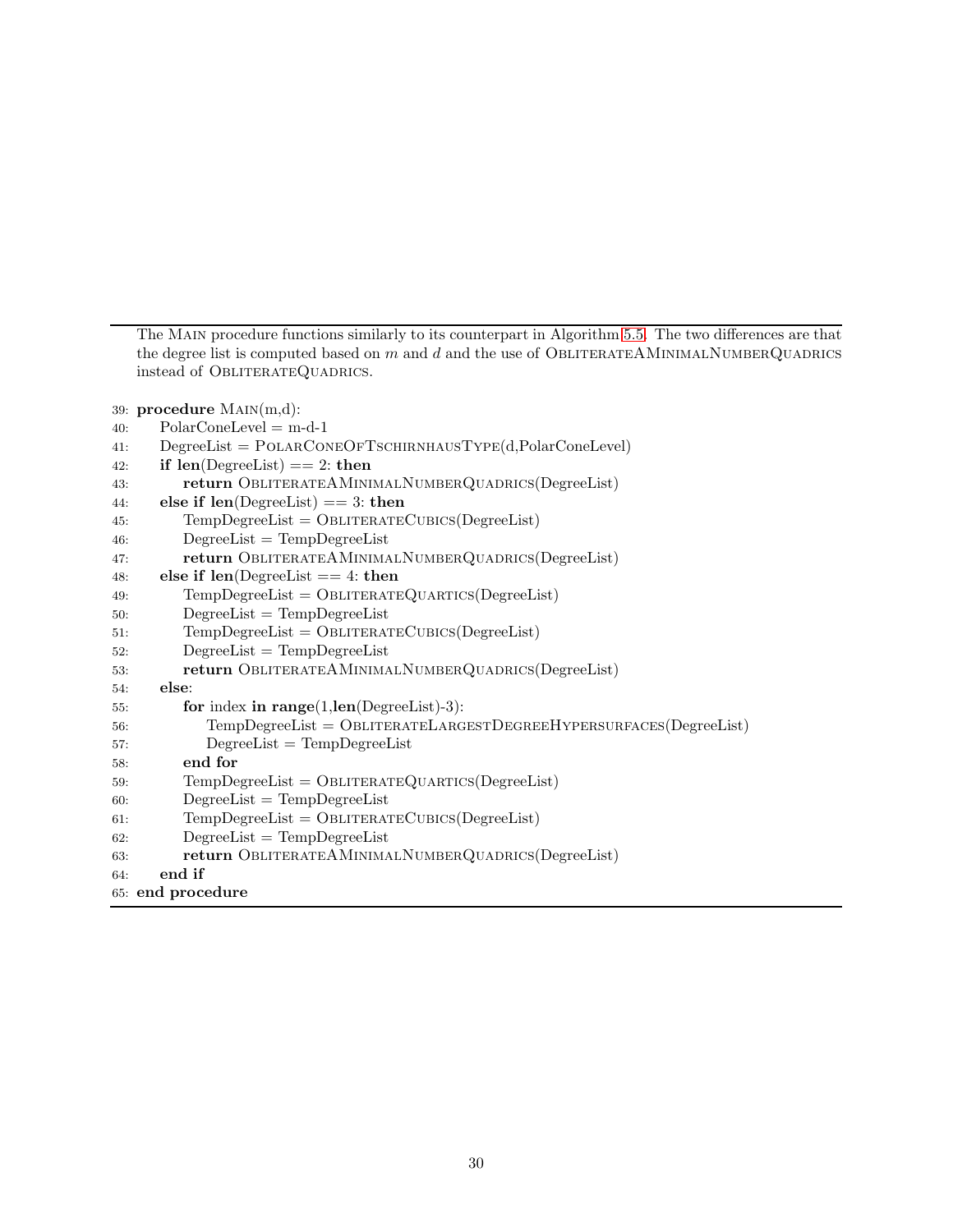## References

- <span id="page-30-1"></span>[AS1976] V.I. Arnol'd and G. Shimura, *Superpositions of algebraic functions,* Proc. Symposia in Pure Math, AMS, Providence, 28:45-46, 1976.
- <span id="page-30-9"></span>[Ber1923] E. Bertini, *Introduzione alla geometria projettiva degli iperspazi con appendice sulle curve algebriche e loro singolarit`a. Seconda edizione riveduta ed ampliata*. Messina, G. Principato, 1923.
- <span id="page-30-0"></span>[Bra1975] R. Brauer, *On the resolvent problem,* Ann. Mat. Pura Appl., (4) 102:45-55, 1975.
- <span id="page-30-12"></span>[Bri1786] E. Bring, *Meletemata quædam Mathematica circa Transformationem Æquationum Algebraicarum ("Some Selected Mathematics on the Transformation of Algebraic Equations"),* Lund, 1786.
- <span id="page-30-6"></span>[Che1954] G.N. Chebotarev, *On the problem of resolvents.*, Kazan. Gos. Univ. Uč. Zap., (2) 114:189-193, 1954.
- [CHM2017] A. Chen, Y-H. He, and J. McKay, *Erland Samuel Bring's "Transformation of Algebraic Equations,"* 2017, [arXiv:1711.09253v](http://arxiv.org/abs/1711.09253)1.
- <span id="page-30-5"></span>[DM1998] O. Debarre and L. Manivel, *Sur la variété des espaces linéaires contenus dans une intersection compl`ete,* Math. Ann., 312(3):549-574, 1998.
- <span id="page-30-3"></span>[Dix1993] J. Dixmier, *Histoire de 13e problème de Hilbert*, Cahiers du séminare d'histoire des mathématiques, 3(2):85-94, 1993.
- <span id="page-30-10"></span>[Dol2012] I. Dolgachev, *Classical Algebraic Geometry: A Modern View,* Cambridge: Cambridge University Press, 2012.
- <span id="page-30-2"></span>[FW2019] B. Farb and J. Wolfson, *Resolvent degree, Hilbert's 13th problem and geometry,* Enseign. Math., 65(3-4):303-376, 2019.
- <span id="page-30-13"></span>[Ham1836] W. Hamilton, *Inquiry into the validity of a method recently proposed by George B. Jerrard, esq., for transforming and resolving equation of elevated degrees,* Report of the Sixth Meeting of the British Assocation for the Advancement of Science, 295-348, 1836.
- <span id="page-30-8"></span>[Har2010] J. Harris, *Algebraic Geometry,* Springer: New York, 2010.
- <span id="page-30-4"></span>[Heb2021] C. Heberle, *Tschirnhaus Transformations, Resolvent Degree, and Sylvester's Method of Obliteration*, in preparation.
- <span id="page-30-14"></span>[Hil1927] D. Hilbert, *Uber die Gleichung neunten Grades, Math. Ann., 97(1):243-250, 1927.*
- <span id="page-30-15"></span>[Kle1884] F. Klein, *Vorlesungen ¨uber das Ikosaeder und die Aufl¨osung der Gleichungen vom f¨unften Grade,* Teubner, Leipzig, 1884.
- [Kle1887] F. Klein, *Zur Theorie der allgemeinen Gleichungen sechsten und siebenten Grades,* Math. Ann., 28 (4):499-532, 1887.
- <span id="page-30-16"></span>[Kle1905] F. Klein, *Uber die Aufl¨osung der allgemeinen Gleichungen f¨unften un ¨ d sechsten Grades,* J. Reine Angew. Math., 129:150-174, 1905.
- <span id="page-30-17"></span>[Mor1956] G.G. Morrice, *Felix Klein's "Lectures on the icosahedron and solution of equation of fifth degree,"* 2nd and rev. edition, New York, Dover Publications, 1956.
- <span id="page-30-11"></span>[Ost1959] A.M. Ostrowski, *A Quantitative Formulation of Sylvester's Law of Inertia,* Proc. Natl. Acad. Sci. USA, 45:740-744, 1959.
- [Rob1955] H. Robbins, *A Remark on Stirling's Formula,* Amer. Math. Monthly, 62(1):26, 1955.
- <span id="page-30-7"></span>[Seg1945] B. Segre, *The Algebraic Equations of Degrees* 5*,* 9*,* 157 . . .*, and the Arithmetic Upon an Algebraic Variety,* Ann. of Math., 46(2):287-301, 1945.